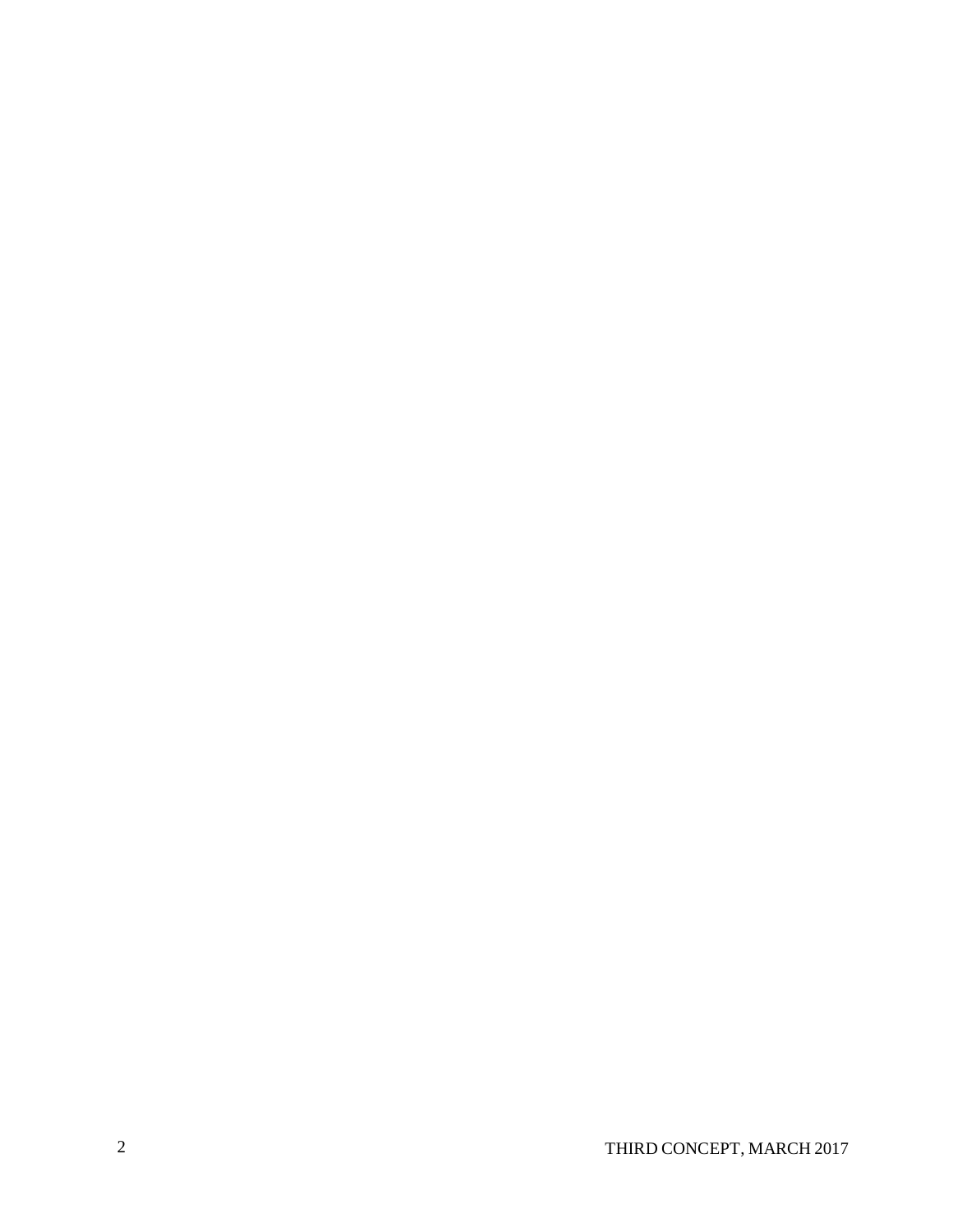

# **An International Journal of Ideas**

### **Vol. 31 No. 361 MARCH 2017 Rs. 20. 00**

**Third Concept** aims at providing a platform where a meaningful exchange of ideas can take place among the people of the Third World. The attempt will be to communicate, debate and disseminate information, ideas and alternatives for the resolution of the common problems facing humankind. We welcome contributions from academics, journalists and even from those who may never have published anything before. The only requirement is a concern for and desire to understand and take the issue of our time. Contributions may be descriptive, analytical or theoretical. They may be in the form of original articles, reactions to previous contributions, or even a comment on a prevailing situation. All contributions, neatly typed in double space, may be addressed to:

| Editor                    | <b>Consulting Editor</b>   |
|---------------------------|----------------------------|
| <b>Babuddin Khan</b>      | M. L. Sharma               |
| <b>Managing Editor</b>    | Art Director               |
| R. Prudhvi Raju           | Purba Roy                  |
| <b>Business Executive</b> | <b>Chief of Production</b> |
| <b>R.S.Rawat</b>          | N. P. Agarwal              |

While the Editor accepts responsibility for the selection of materials to be published, individual authors are responsible for the facts, figures, and views in their articles. However, the Editor reserves the right to edit the articles for reasons of space and clarity.

> **Published, Printed and Owned by** Babuddin Khan Third Concept LB - 39, Prakash Deep Building, 7, Tolstoy Marg, New Delhi-110 001. Phones : 23711092, 23712249 Fax No: 23711092. E-mail : [third.concept@rediffmail.com](mailto:third.concept@rediffmail.com) Website: [www.thirdconceptjournal.co.in](http://www.thirdconceptjournal.co.in)

**Designed by**: **Pt. Tejpal**

| Editorial                                                                                |    |
|------------------------------------------------------------------------------------------|----|
| <b>Declining Electoral Ethos</b>                                                         | 5  |
| B.K.                                                                                     |    |
| <b>Politics Behind Demonitisation</b>                                                    | 7  |
| Kishore Chandra Deo                                                                      |    |
| Kazakhstan and its 'Astana Code of Conduct' 11                                           |    |
| Samantha Brletich                                                                        |    |
| Future of the EU vis-à-vis Trump,                                                        |    |
| Le Pen and Putin                                                                         | 13 |
| Dr. Emanuel L. Paparella                                                                 |    |
| Growth and Transformation of                                                             |    |
| <b>Indian Textile Industry</b>                                                           | 15 |
| Rinki Dahiya & Priya Dahiya                                                              |    |
| Demonetization in India                                                                  | 19 |
| Dr.Sandeep G. Tiwari & Dr.Vikram Singh                                                   |    |
| <b>Trump Presidency and Future</b>                                                       |    |
| of Monroe Doctrine                                                                       | 26 |
| Nicola Bilotta                                                                           |    |
| Aspects of Regionalism in India                                                          | 29 |
| Ramesh.M.N. & Mallikarjun S.                                                             |    |
| <b>Global Frameworks for Gender</b>                                                      |    |
| <b>Equality in Politics</b>                                                              | 35 |
| P. Sindhuja                                                                              |    |
| Liberty, Equality & Social Justice                                                       |    |
| <b>Under Indian Constitution</b>                                                         | 39 |
| Dr. Asish Kr. Das                                                                        |    |
| Empowerment of Paraiya Women in Madurai 41                                               |    |
| Dr. P. Mariammal                                                                         |    |
| Income Inequality: Syndrome of Capitalism 46                                             |    |
| Anayatullah Nayaji                                                                       |    |
| Annual Author Index: Vol.25, 2011 To 2012,<br>Vol.26, 2012 To 2013, Vol.27, 2013 To 2014 | 48 |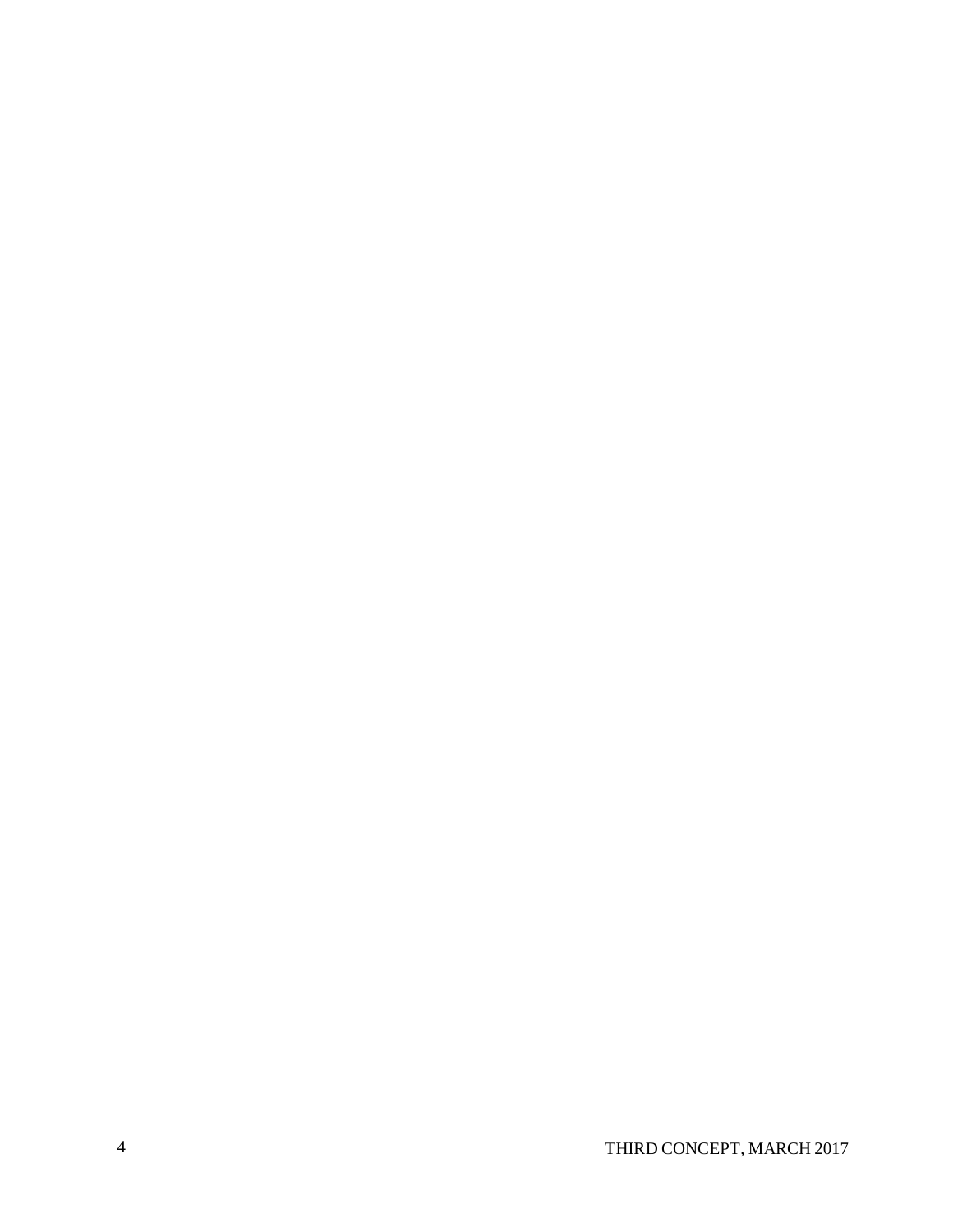## *Editorial*

## **Declining Electoral Ethos**

Electoral ethos is witnessing a high rate of decline after each election – either General Elections or state assembly polls. The recently held polls to five state assemblies, apart from vast array of other issues, will also be remembered for the low and steadily deteriorating standards of electioneering. The terms of discourse and debate in these assembly polls, especially in Uttar Pradesh (UP) have been foul, even abusive, more often than not. All parties are guilty, but the Congress, the BJP, SP and BSP must share the bulk of the blame in the context of UP. Unless the rot is stemmed and reversed, what is going on today might magnify manifold in April-May 2019 Lok Sabha elections.

In the aftermath of the humiliating defeats of Delhi and Bihar, these ongoing assembly polls have become a prestige issue for the BJP in general and for PM Modi in particular. Modi's demonetization policy has become a decisive factor and not in the way that he had imagined it would be. Some experts opine that with more than half his term over, the fact is that Modi's government has failed on key fronts and his ambitious policies have turned out to be so vague that they do not find a place in the budget and have been pushed to the margins. Thus in the absence of showcasing some positive achievements, the BJP election campaigners have indulged in raking up issues veering round caste, religion and other extraneous issues which have evoked similar response from the rival parties, especially in UP and the resultant outcome is discernible in political slugfest.

An old adage that 'public discourse becomes the worst casualty when election campaigns move into the top gear', finds its perfect articulation in UP, where it is just over halfway through electioneering, but the acrimonious and abusive exchange of barbs and epithets by the campaigners has so vitiated the atmosphere that the right issues that should engage the electorate have become clouded and unclear. The deterioration in the quality of campaigning, which had set some low standards in the 2015 Bihar elections, has seemingly exceeded in UP. One expert has opined that ironically PM Modi has led this ignominious campaign from the front. Modi introduced a divisive and communal element into his party's campaign when he said at Fatehpur that there should be electricity on Diwali too, not just on Ramzan and there should be more cremation grounds for Hindus, not just burial grounds for Muslims. Undoubtedly, Modi was accusing the ruling Samajwadi Party dispensation of discrimination but he gave the impression that he was speaking for the Hindus.

Some experts feel that Modi's use of religion and caste as counters is an attempt to polarize the electorate on communal lines. The BJP's manifesto and the poll themes of many of its leaders are communal and divisive, and the prime minister sharpened the communal campaign with his unedifying statement. Modi also went personal when he described the BSP as Behenji Sampatti Party. Low wordplays like SCAM (Samajwadi Party, Congress, Akhilesh and Mayawati) were used. Responses were equally poor, as seen by Akhilesh Yadav's reference to the "donkeys of Gujarat" and Mayawati's description of Modi as "Negative Dalit Man" and a statement that she "didn't get married, nor deserted anyone after marrying." In the wake of such negative campaigning, some experts lament that when language and the idea conveyed through it are so debased and degraded, how there can be respect for public life and public personalities and such machinations also reduce elections to slanging matches and low-level personal contests. The BJP president, Amit Shah had used the acronym 'Kasab' (denoting Pakistan terrorist, who was arrested during the 26/11 Mumbai attack and hanged in 2012) saying 'Ka' (in Hindi) stands for Congress, 'Sa' for Samajwadi Party and 'Ba' for BSP and further added that till 'Kasab" is laid to rest, UP will not have development. The BSP supremo Mayawati, while lambasting Amit Shah for his 'Kasab' remark said, 'there cannot be a bigger Kasab, meaning a terrorist, than Amit Shah in our country now.' When language and the idea become so debased and degraded, they also reduce elections to slanging matches and low-level personal contests.

BK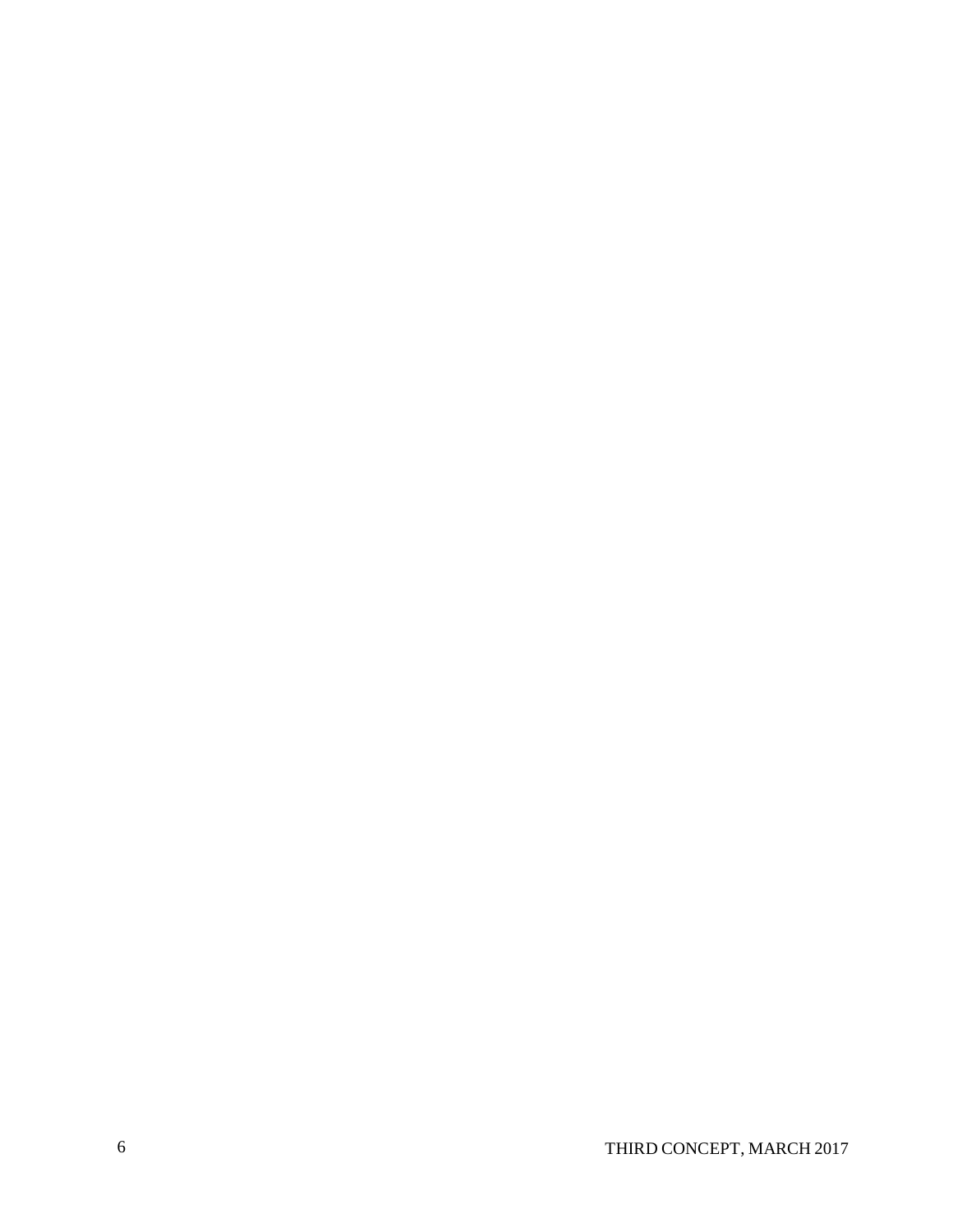## **Politics Behind Demonitisation**

Kishore Chandra Deo\*

[*In this brief article, the author, a former Union Minister, tries to debunk the so-called 'tall claims' of the present ruling dispensation at the Centre of its recent policy of demonetization. While taking an overview of long-term as well as short-term implications of demonetization on the national economy, the author cautions against such measures that entail the potential of jeopardizing of lives of the millions of the masses without any cogent gain.* Ed.]

 $\prod_{i=1}^{n}$ t has been assessed by financial institutions and economic experts both within the country and outside that 94% of the Indian black money/ wealth has been stashed away in tax havens abroad and lodged in offshore companies in countries which have been found to be safe sanctuaries for laundering money from slush deals.

Prime Minister Modi has during his election campaign in 2014 mentioned on several occasions, that he would retrieve the black money/wealth which is lying abroad. Let us take the Prime Minister by his word and accept the figure mentioned by him which is stated to be 90% and not 94% which is outside our country.

At this stage let us not go into the debate regarding the repatriation of money which is outside the purview of our laws and authorities. It is nobody's case that this scheme of Demonetisation announced on 8th November 2016 will be able to retrieve even millionth of a fraction of this money through the present process that is being touted as 'a masterstroke' of fiscal wizardry.

This leaves us with an estimated balance of 10% of the black money/wealth which is held in cash or liquid assets, durable and non-durable assets.

It would be naïve and foolish to assume that all the black money is kept in cash. It has been assessed by leading economists and various organizations and institutions that 6% of this is in possession of, and controlled, by a few large corporate companies, business and trading houses and their associates and ancillary and captive units.

\* Former Union Minister.

A large portion of this part of black money has been converted into fixed assets and utilized for expansion of their companies. The giant corporate trading and business houses, which include the notorious mining mafia, sand mafia, the ruthless real estate and building lobbies and the most unscrupulous liquor mafia etc., are the main suppliers of black money to the political class, bureaucracy/ government officers of the Union and state and to sections of both the print and electronic media in order to gain a stranglehold over our economy.

The remaining 4% which is alleged to be black money is in the cash that propels the rural economy, some sections of our semi-urban and urban economy. This cash component is in circulation in our agrarian sector and is also used by small, medium, and micro enterprises all over the country, and enables self-employed people and self-helpgroups, which are the fulcrum for the bulk of economic activities across the country.

The humongous work and labour forces of the entire country are dependent on these sources for their livelihood. Our informal economy is cash-driven due to various reasons. A major part of our country does not have enough banking institutions to service the needs of our large and growing population. Even post offices are lacking in most of the tribal areas and backward regions of the country. Where such facilities exist, connectivity is lacking.

Moreover the intrinsic value of the Indian rupee has decreased considerably for various reasons. Hence it has been convenient and practical even for agricultural labourers, middle class people of various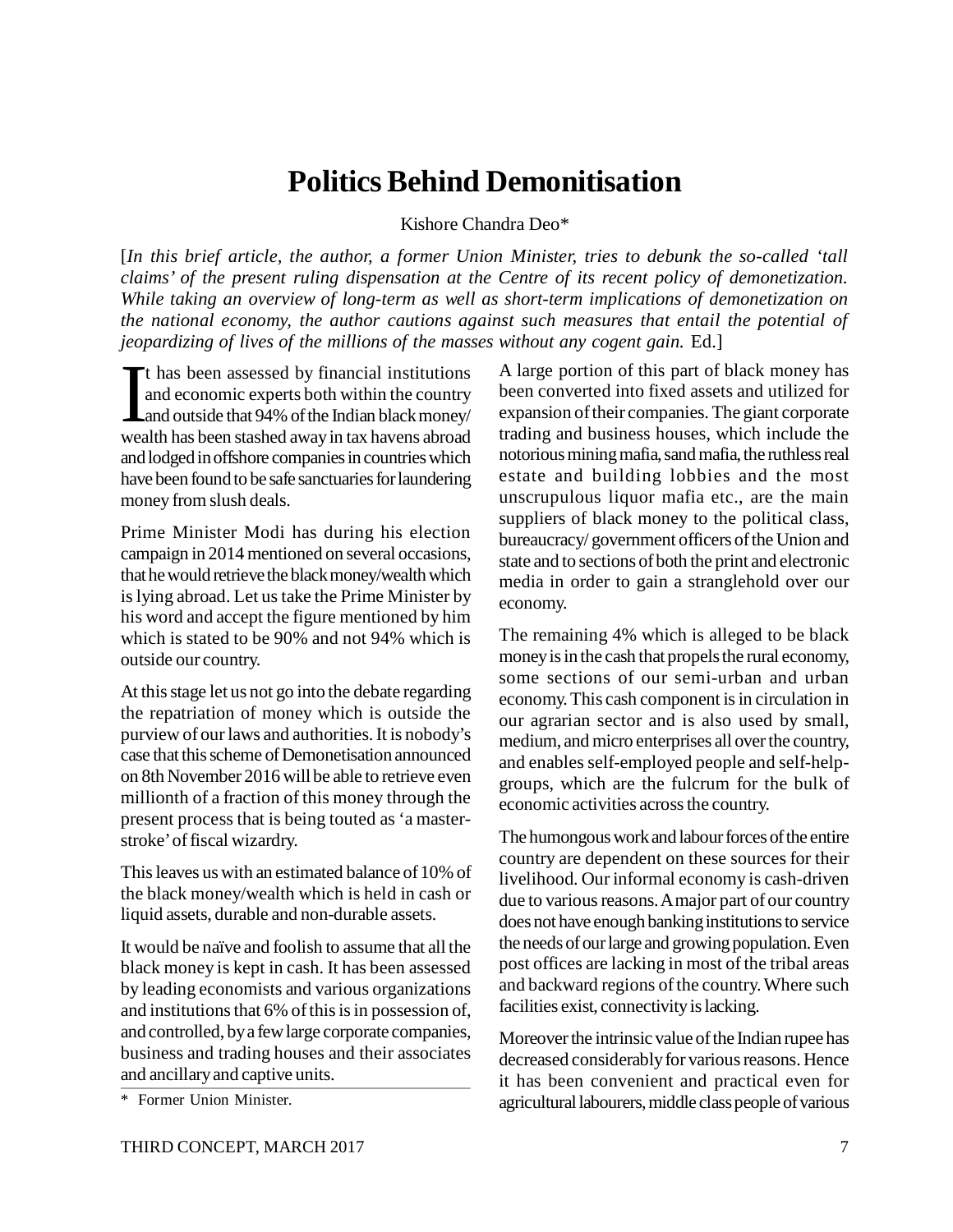sections, rural artisans and other wage earners to keep their earnings and savings in currency notes of Rs 1000 and Rs 500 denominations. Cash is also held to help them tide over their medical problems, traditional festivities, family celebrations and for expenses that may be required during an emergency or natural calamity.

Who then can dare say or even suggest that this is black money just because the said money has not been channelized through banks. In fact the money that has been earned by millions of people with their hard work through blood sweat and tears is most legitimately and ethically clean and white. To allege or even suggest that this is black money is a thought that can only be attributed to a convoluted mind.

The 8th of November 2016 will be remembered as a black day in the history of our country. In one stroke the entire rural economy has been disturbed and is heading to a stage where people's livelihoods will be in peril and the process of development will come to a grinding halt. Eighty six percentage of the cash flow in the economy which was driving the engines of growth and development has been disabled (since 86% of the cash component were in notes of 500 and 1000 denominations)

Tall claims that preparation for this exercise were made for 10 months holds no water. The newly printed currency bears the signature of the present governor who has been in office for barely a couple of months. It needed only basic common sense to ensure that the newly printed currency notes would not have necessitated the recalibration of ATM s, if they had been printed in the same size and thickness of the paper as the demonetized currency.

A time span of at least 6 months will be required to print currency notes valued at more than 15 lakh crores of rupees in our country. Outsourcing the printing of currency notes can only compromise the sovereignty of our nation. The Committee of Public Undertakings had presented a report on the Security Printing and Minting Corporation of India limited to Parliament on 30th April 2010. The COPU had in its unanimous report observed and recommended as follows.

"The Committee is aghast to note that RBI had outsourced the printing of notes to three foreign countries in the year 1997-98. The Committee was informed that 2000 million pieces of 100 rupee denomination and 1600 million pieces of 500 Rupee denomination of notes were outsourced for printing at (i) American Bank Note Company (USA) – 635 million pieces: (ii) Thomas De La Rue,  $UK-1365$ million pieces (100 rupee denominations), and Giesecke & Devrient Consortium (Germany) – 1600 million pieces (500 rupee denominations), amounting to sum of Rs. One lakh crores.

On further inquiry the committee was also given to understand that such outsourcing of the printing notes was not done either prior to 1996 or after that. The reasons such as (a) the bad conditions of the notes and (b) the 'soilage' factor etc. mentioned by the representatives of the RBI are far from convincing. The RBI system of assessment with respect to the demands of the bank notes in the country has been off the mark resulting in a gap between the demand and supply of bank notes, but this is a factor that was constant prior to and after 1996. The Committee rejects the reasons that have been forwarded for this extraordinary decision which is unprecedented."

"The Committee also find it pertinent to point out that printing of currency notes worth 1 lakh crore in three different countries, there was always a grave risk of unauthorized printing of excess currency notes, which would have been unaccounted money. The Committee simply wonders how come a decision was taken to have the currency notes printed by above – mentioned companies in three different countries. Logically speaking, since all the said three countries are well developed, each country certainly had the capability of undertaking the entire printing assignment. In any case the very thought of India's currency being printed in three different countries is alarming to say the least. During that particular fateful period our entire economic sovereignty was at stake."

The committee is concerned of the grave implications of such as it has wider ramifications in a multi faceted angle. The danger of destabilizing the economy by the agencies of authorities who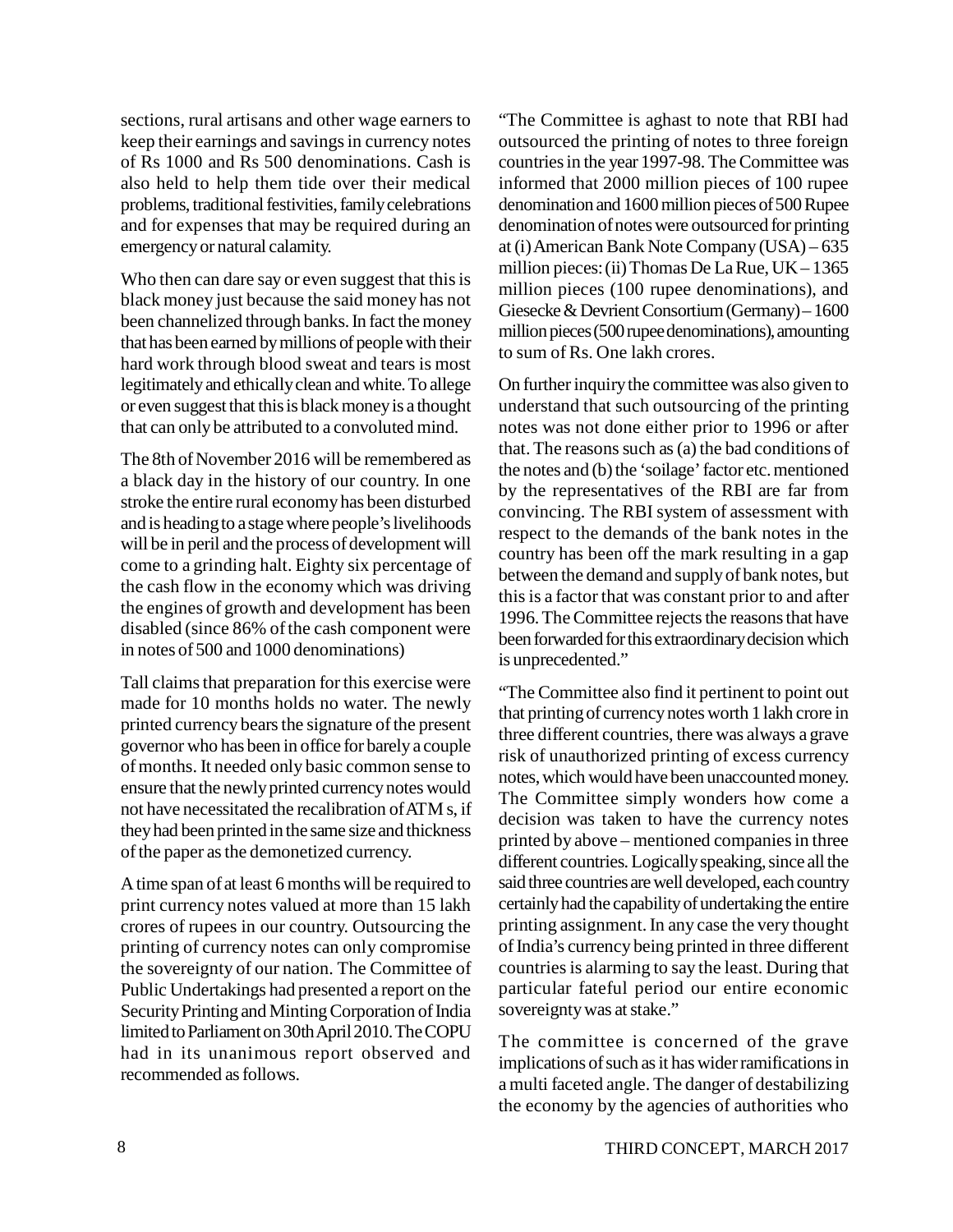could have misused our security parameters *vis-àvis* printing of currency notes, the use of such notes which could have been printed in excess could easily have fallen in the hands of unscrupulous elements such as terrorists, extremists and other economic offenders, looms large in our mind. The Committee expresses its strong resentment over such an unprecedented, unconventional and uncalled for measure. The Committee while recommending that SPMCIL be strengthened to undertake the printing and minting of the required currency notes/ coins fervently emphasise that outsourcing of printing of currency notes/minting coins should never be resorted to in the future."

The so called 'veil of secrecy' which the government claims was a necessary expedient for the success of this scheme has turned out to be a damp squib. It is preposterous to presume that the printing of new currency notes of the same or of new denominations implied or point towards a policy of demonetization. These are continuing processes, and in any case the so called demonetization has been implemented in piece meal spanning over a period of 50 days, making the lives of millions uncertain and miserable.

One of the reasons mentioned was that this exercise would eliminate counterfeit currency in the country used both by terrorist and extremists. According to the assessments made by the RBI, the total value of counterfeit/fake currency is Rs 400 crores and is 0.28% of all the money in circulation. Was it necessary then to derail the economy and send crores of the people to the streets to deal with this miniscule percentage of money? This only displays the level of incompetence of this government and its ignorance of our system.

Yet another reason given by Prime Minister Modi probably while he was 'day-dreaming' was that a currency crack down will control or eliminate terrorist activists. All the states in our country have counter – terrorism CT machineries. The National Investigatory Agency (NIA) has failed to effectively coordinate with the state counter-terrorist mechanisms. In fact barely within a week of demonetization terrorists from across the border struck at various strategic locations in Kashmir, and terrorists who were gunned down after fierce encounters in the valley within a week after the announcement of demonetization had brand new currency notes of Rs 2000/- denominations on their person.

Counterfeit/fake currency notes of Rs 2000/ denomination were also seized in different parts of the country. The joint ambush by the ULFA and NSCN (K) in Assam on the 19th of November are indicative of the fact that demonetization has had no impact on such activities. Global research had concluded that terrorists do not use tax evaders or *hawala* agents, as they are under the scanners of the local agencies of their respective countries.

Black money does not adhere to their principles of convenience, simplicity and costs. Terrorist groups also have been vary of engaging with criminal gangs who frequently change their loyalties for the highest bidder. The mode of terrorist funding has been through extortion, fraud, heist etc. outside the country where they plan their raids/strikes.

The great hype for a cashless society for the prevention of terrorism and extremist activities is another fallacy which has been blown into smithereens. The terrorist attacks which have occurred more than once in a developed society like France, and other leading cashless societies like Belgium and Holland, have made it amply clear that a cashless society is not a criteria to contain terrorism/extremism of any form. To harp about a cashless society in a country where 100 crore people are out of the banking system, is a 'utopian thought' and efforts in this direction will cripple our economy beyond redemption.

Former Prime Minister Dr. Manmohan Singh rightly described demonetization as a monumental blunder, and has said that he was reminded of J.M. Keynes who had said, 'In the long run, all of us are dead'. The fact however is that we have lost over a hundred lives and millions of citizens in the informal sector have already become jobless, and the nation continues to remain chocked after 50 days of agony.

Sixty days after demonetization the vengeful attitude of the government has unraveled itself. It is now clear that demonetization will further enrich the rich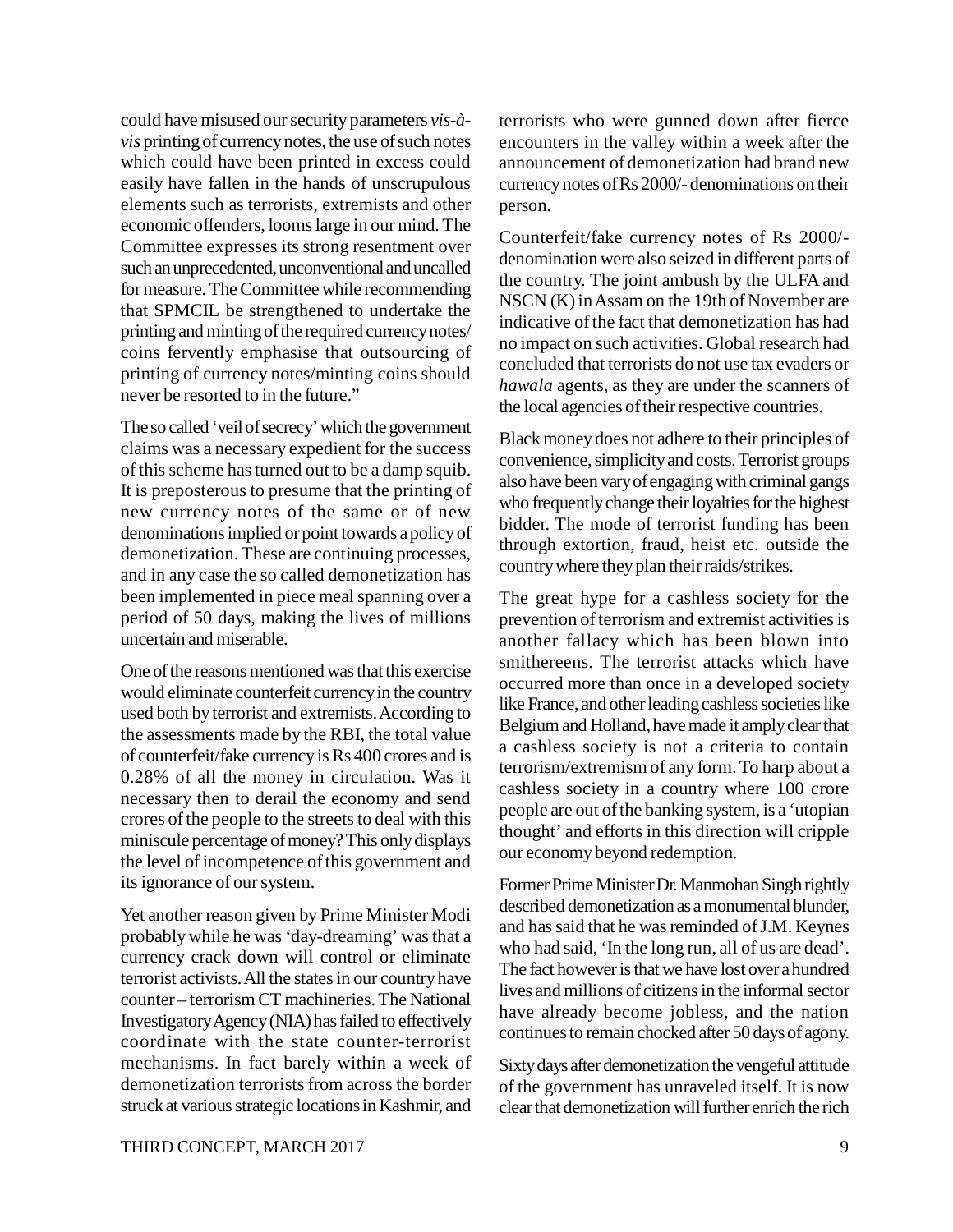and rob the poor including the middle class of their gains from development. The Prime Minister has compounded the economic quake of demonetization by unleashing a reign of terror.

The seizure of thousands of crores of currency notes in different parts of the country, despite rationing the supply of money for honest and law abiding citizens, is a tell-tale sign of how new dimensions and avenues of corruption which have emerged as a result of the infamous demonetization scheme. Net result is that the neo-inspector raj and raid-raj scenario has returned with a vengeance.

Democratic countries have in very extreme cases taken recourse to demonetization and where ever such policies were pursued, the impact on their economies have been adverse. Only dictators, tyrants, anarchists and fascists have unleashed economic terrorism with the instrument of demonetization.

The growth of our country is likely to slide down by -3% to -5%. With the losses that the state governments will suffer due to this phenomenon, the implementation of GST will require about one lakh crores as against the earlier estimate of 55000 crores which the Center will have to pay as compensation to the states. This implies an inordinate delay in the implementation of the GST.

Demonetisation has eventually succeeded in demonizing the informal section of our economy and treating more than a 100 million people as black marketers and law breakers. In no democracy of the word has a citizen been denied access to his/ her hard earned money and to their legitimate savings that has been put into banks and financial institutions with full trust and faith.

Prime Minister Modi and his colleagues have lost the trust and faith of the nation. In fact financial institutions and the banking system have collapsed and our constitutional machinery has broken down. We are today living in an undeclared state of financial emergency, anger and restraint. There is an uneasy calm across the length and breadth of the country, and only time will tell how long this will last or whether this is just calm before the storm?

 $\rightarrow \rightarrow$ 

## **Statement about ownership and other particulars about newspaper (THIRD CONCEPT) FORM IV (See Rule 8)**

| 1. Place of Publication                                                                                                     | New Delhi                                                                                                  |
|-----------------------------------------------------------------------------------------------------------------------------|------------------------------------------------------------------------------------------------------------|
| 2. Periodicity of its<br>publication                                                                                        | Monthly                                                                                                    |
| 3. Publisher's Name<br>Nationality                                                                                          | Babuddin Khan<br>Indian                                                                                    |
| Address                                                                                                                     | $LB - 39$ , Prakash<br>Deep Building,<br>7-Tolstoy Marg,<br>New Delhi - 110001.                            |
| 4. Printer's Name<br>Nationality<br>Address                                                                                 | Babuddin Khan<br>Indian<br>LB-39, Prakash<br>Deep Building,<br>7-Tolstoy Marg,<br>New Delhi - 110001.      |
| 5. Editor's Name<br>Nationality<br><b>Address</b>                                                                           | Babuddin Khan<br>Indian<br>$LB - 39$ , Prakash<br>Deep Building,<br>7-Tolstoy Marg,<br>New Delhi - 110001. |
| 6. Name and Address<br>of Individual who<br>own the newspaper<br>and partner of than<br>One percent of the<br>total capital | <b>Babuddin Khan</b><br>$LB - 39$ , Prakash<br>Deep Building,<br>7-Tolstoy Marg,<br>New Delhi - 110001.    |
| I Rabuddin Khan hereby declare that the                                                                                     |                                                                                                            |

 I, Babuddin Khan, hereby declare that the particulars given above are true to the best of my knowledge and belief.

## **BABUDDIN KHAN**

**Signature of Publisher**

Dated: 28 – 2 – 2017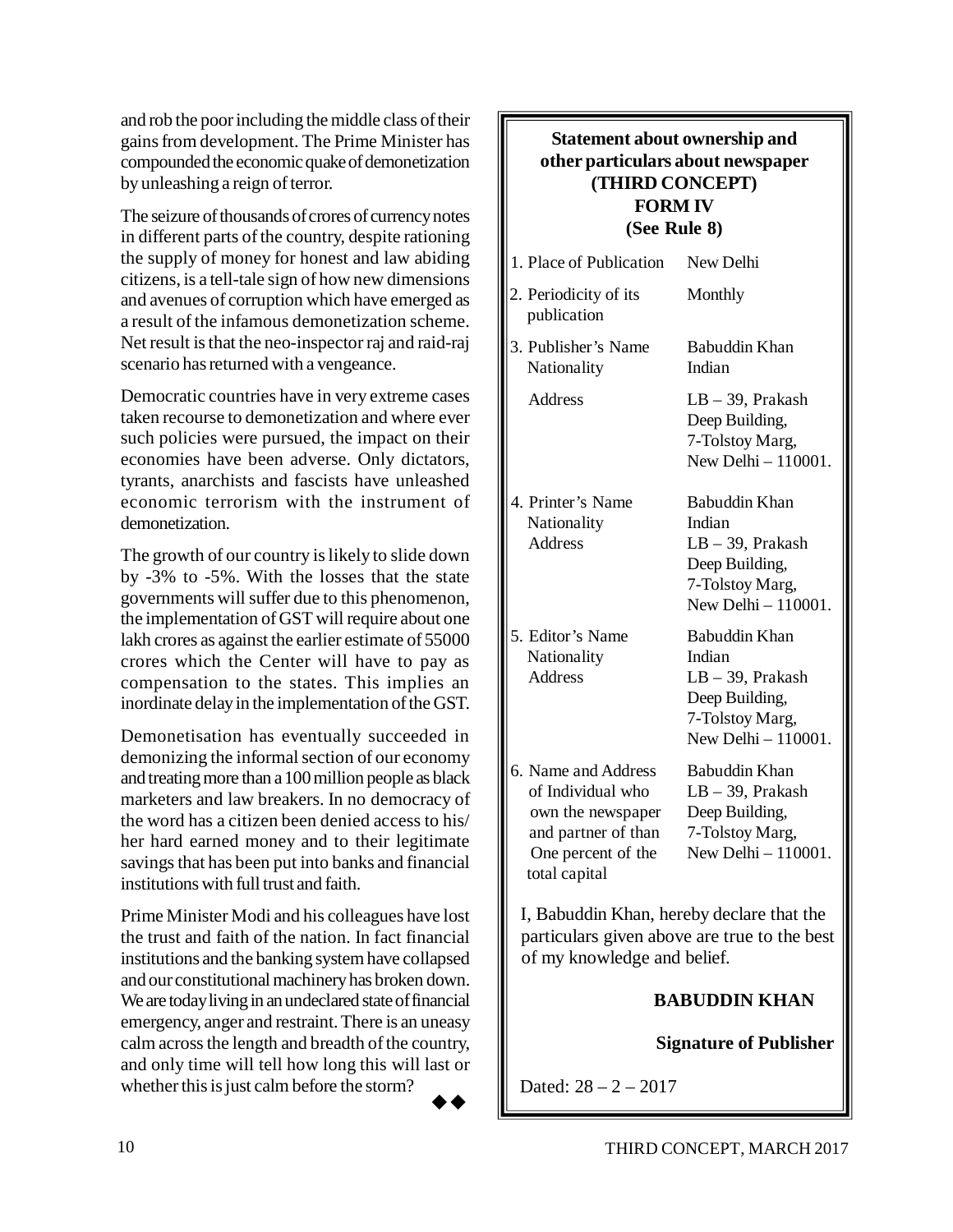## **Kazakhstan and its 'Astana Code of Conduct'**

Samantha Brletich\*

*[As defining terrorism in any particular case implies a political component, this very category becomes quite extensive - a subject to different readings and understandings. Having permanent – primarily political – disputes over the category and scale of 'conflict', contemporary international community repeatedly failed over decades to agree upon a single and comprehensive but universal instrument determining, prescribing and combating terrorism. As a consequence of these - mostly political and less legal – implications, today we are confronted with some two dozen international (universal and regional) instruments. These instruments are good, but far from being a norm-setting standardized and harmonized.]*

Thus, the tentative political definition of (international) terrorism could be as follows: Terrorism is the use of violence as political means of pressuring the government hus, the tentative political definition of (international) terrorism could be as follows: Terrorism is the use of violence and/or society into accepting a radical sociopolitical or/and socio-economic change (ideological or/and territorial). The word 'terrorist' is obviously self-incriminating (demonizing and alienating), and consequently most terrorists would not apply the label to themselves.

Experts estimate that for every apprehended/ detained terrorist another 9 remain at large (rating it to 10%). Therefore, many describe terrorism like a balloon: squeeze one end and it expands at the other." - professor Anis H. Bajrektarevic analyzed in his seminal work 'JHA Diplomacy – The Palermo Treaty System 10 years after'

Hereby is the take on the national legislation with the huge regional impacts that comes from the 'heart of gold', biggest and most relevant Central Asian republic – one of the key pivots to continental Asia.

In President Nursultan Nazarbayev's first speech to the United Nations Security Council (UNSC), Kazakh Head of State set forth what is considered a landmark initiative called the "Astana Code of Conduct", which focused on preventing and

tackling terrorism and extremism while maintaining human rights standards. The Astana Code of Conduct reflects Kazakhstan's four main UNSC priorities and trends in international security: energy security, food security, counterterrorism measures, and nuclear safety. These four priorities reflect greater Central Asia interests "to ensure its stability and security, to effectively respond to regional challenges and threats, to strengthen cooperation and promote its growth and development."

President Nazarbayev's political address "at the UNSC addresses seven key priorities, the fourth priority emphasizing the acute problem of international terrorism. The fourth priority introducing the Astana Code of Conduct was hailed by members of Kazakhstan's Government as a landmark initiative, hoping that nations would "refrain from the actions which may lead to destruction of statehood" emphasizing Kazakhstan's push to end or mitigate global conflict. It also reflects the ubiquitous diplomatic trends of engagement, cooperation, and partnerships, in Kazakhstan's multi-lateral and regional policies and arrangements.

The Astana Code of Conduct is at the nascent stage. The Code of Conduct will probably be based on Kazakhstan's prior national-level programs and priorities, cooperative efforts, and current counter-terrorism efforts. The central tenet of the Astana Code of Conduct, ending extremism and terrorism, is already visible in Kazakhstan's

<sup>\*</sup> Researcher on the region of Central Asia and Russia. She is an employee of the U.S. Government and opinions expressed in this article are her own.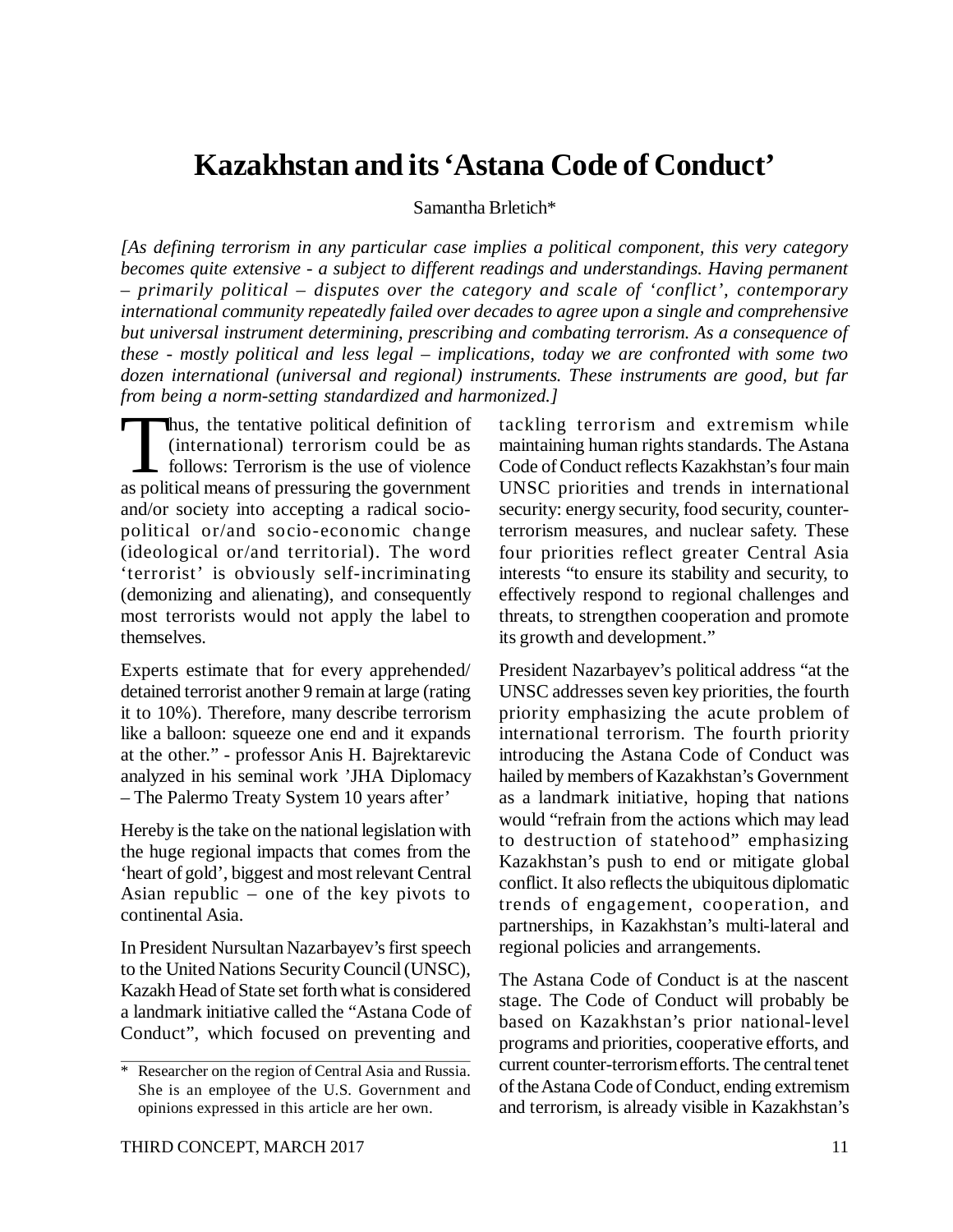attempts to be the mediator in high-profile negotiations and talks aimed at sustaining peace such as Syria and Iran.

Kazakhstan hopes that the Astana Code of Conduct will lead to the formation of the Global Anti-Terrorist Coalition (Network) to defeat terrorism and reduce the global terror threat. Kazakhstan will chair the Security Council 1267 Committee on ISIL and Al-Qaida.

The Astana Code of Conduct will be a multilateral effort focusing on challenging the root causes of terrorism, confronting transnational groups, preventing power vacuums, and destabilization. In March 2016, Kazakhstan called for a new program, "Manifesto: The World, The 21st Century," focusing on nonproliferation, global cooperation, and ending war. Kazakh officials met with the OSCE Astana Program Office to discuss anti-counter terrorism efforts in mid-October 2016. Kazakhstan would also benefit from European assistance and cooperation in combating terrorism online.

After 2011, Kazakhstan reformed its counterterrorism strategy through community participation by creating web-based instruments to prevent terrorism: [www.counter-terror.kz,](http://www.counter-terror.kz,) and a mechanism created recently for citizens to report terrorist or extremist activity via the Prosecutor General's Office website.

Changes to the Counter-Terrorism Law for improving counter-terrorism methods, increased regional security and cooperation through the Shanghai Cooperation Organization (SCO) and the Collection Security Treaty Organization were introduced to aid Kazakhstan's fight against domestic terrorism.

Kazakhstan also shut down 950 websites (with court approval) and increased the use of information technology against terrorism, and in January 2013, the Kazakhstan National Security Committee announced the launch of a Security Academy to train specialists. Kazakhstan has long been the recipient of criticism about its human rights records, the misapplication of antiterrorism measures to silence the opposition, and the absence of basic civil liberties including freedom of press, assembly, religion, and association. Changes to the Counter-Terrorism Law resulted in violations of religious freedoms among Muslims, arbitrary detention, and increased powers among the security services.

Like its chairmanship of the Organization for Security and Cooperation in Europe (OSCE), the Kazakhstan's position on the UNSC provides the country with access to materials, resources, and the opportunity to implement policies and improve its human rights record. This Central Asian colossus did not live up to its commitments as OSCE chair. Kazakhstan recently announced future basic constitutional reforms to redistribute power among the executive, legislative, and judicial branches. Kazakhstan must be willing to implement resolutions and programs developed during its UNSC chairmanship and not use the UNSC as a way to push an international agenda without a domestic commitment.



**PERSPECTIVES ON WOMEN Edited by Babuddin Khan A compilation of Select Articles from 25 Years of THIRD CONCEPT On Emancipation and Empowerment of Women across the world with special emphasis on Indian Women Price: Rs 695 Special Discount of 25% for Third Concept subscribers**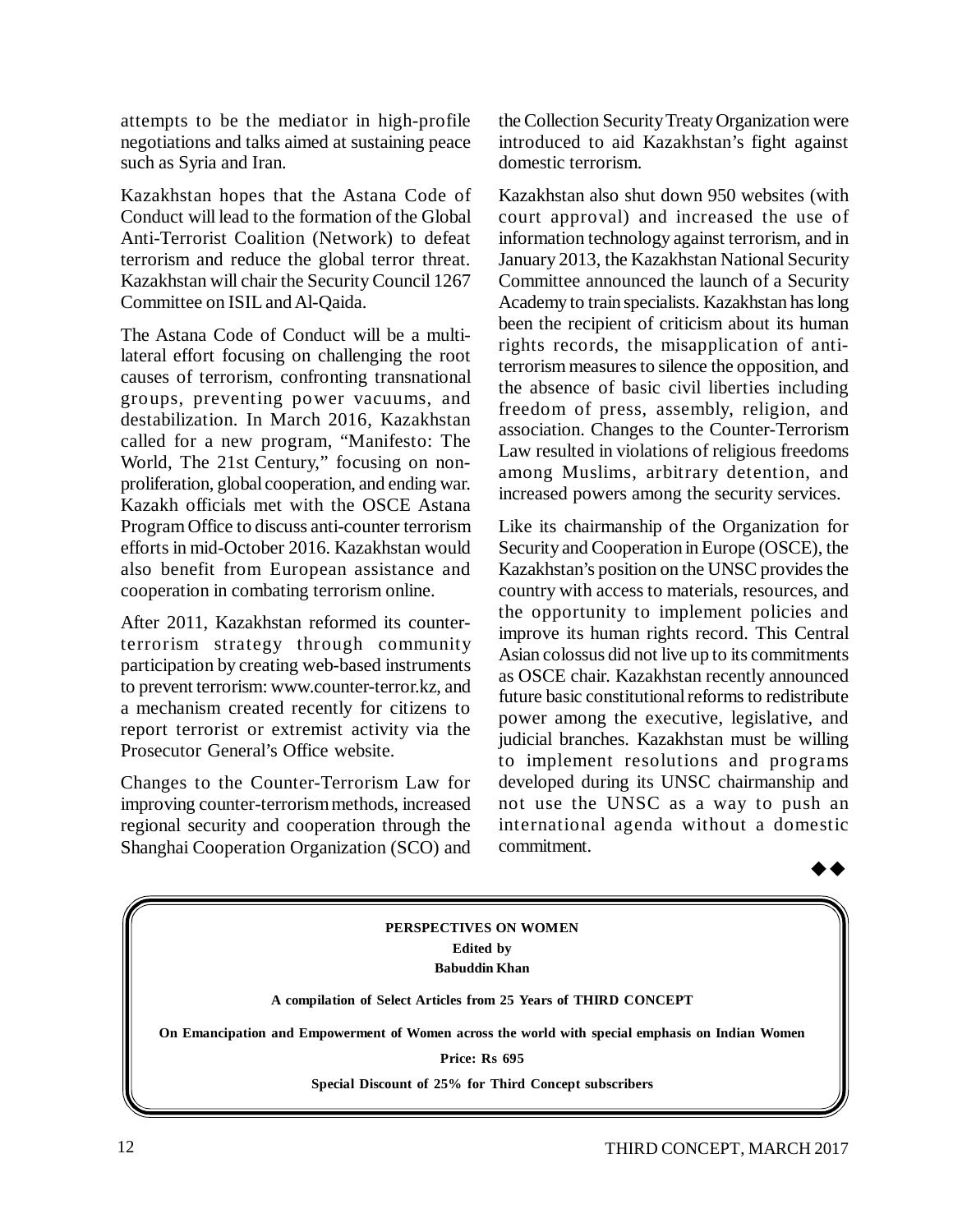## **Future of the EU** *vis-à-vis* **Trump, Le Pen and Putin**

Dr. Emanuel L. Paparella\*

*["The Brussels wall will have come down just like the Berlin wall came down. The EU, this oppressive model, will have disappeared. But the Europe of free nations will have been born… The EU should not last more than two minutes longer."]*

–Marine Le Pen

**M EXECUTE:** Tright National Front, seems poised to<br>
2018. Political pundits are predicting her victory arine Le Pen, leader of France's far right National Front, seems poised to **Exercise 1** become the next President of France in following Donald Trump's victory in the US. They aver that Trump's populism has paved the way for a veritable political revolution in Europe which portends to reshape the existing world order.

How so? Well, for one thing, Le Pen wants the EU to withdraw from NATO, alleging that it would end American dominance in Europe. She repeats Trump's assertion that NATO is now obsolete, and has in fact declared publicly that Trump's victory makes such a feat quite possible now. To her way of thinking, NATO is a "tool for making sure countries that are part of it comply with the will of the United States." She finds this unbearable.

What would she substitute it with? She has some interesting proposals in this regard. She has called for "cooperation agreements" with Russia with close cooperation between European capitals and Moscow. In other words, Washington gets substituted with Moscow. She claims that there is "absolutely no reason we should turn systematically to the United States."

This may sound a bit incoherent. She sees Trump's victory as an additional stone in the building of a new world order but at the same time wants the EU to take its distance from the US. How does Le Pen square this circle? Thus: "Obviously we have to compare this victory [Trump's] with the rejection of the European constitution by the French people, of course, with the Brexit vote, but also with the emergence of movements devoted to the nation patriotic movements in Europe. All these elections are essentially referendums against the unfettered globalization that has been imposed upon us, that has been imposed upon people, and today has been clearly shown to have its limits."

That is to say, she sees Trump's victory as a "victory of the people against the elite." This of course is populism at its best, or perhaps its worst.

What is most intriguing about the above glaring statements is that they seem to reveal a mind-set quite similar to that displayed by Trump and Putin. All three seems to have quite a few affinities and seem to like each other. The major affinity seems to be this: they see the political struggles currently going on as struggles of civilizations against each other. Le Pen is on record as saying that next year's presidential election in France would "establish some real choices of civilization." She made such a statement in the context of a lashing out against the EU and its immigrant policies based on open borders.

She added: "Do we want a multicultural society, following the model of the English-speaking world, where fundamentalist Islam is progressing…or do we want an independent nation, with people able to control their own destiny, or do we accept to be a region, managed by the technocrats of the European Union?"

She has gone as far as comparing the European Union to the Soviet Union: "I don't see why we should recreate, virtually, this wall between European countries and Russia, unless to obey the orders of the United States, which up until now, have found an interest in this." She has moreover blamed the EU and the US for destabilizing Europe's relations with Russia, and has claimed that there is not "a hair's breadth" between her party and the UKIP regarding immigration and the European Union.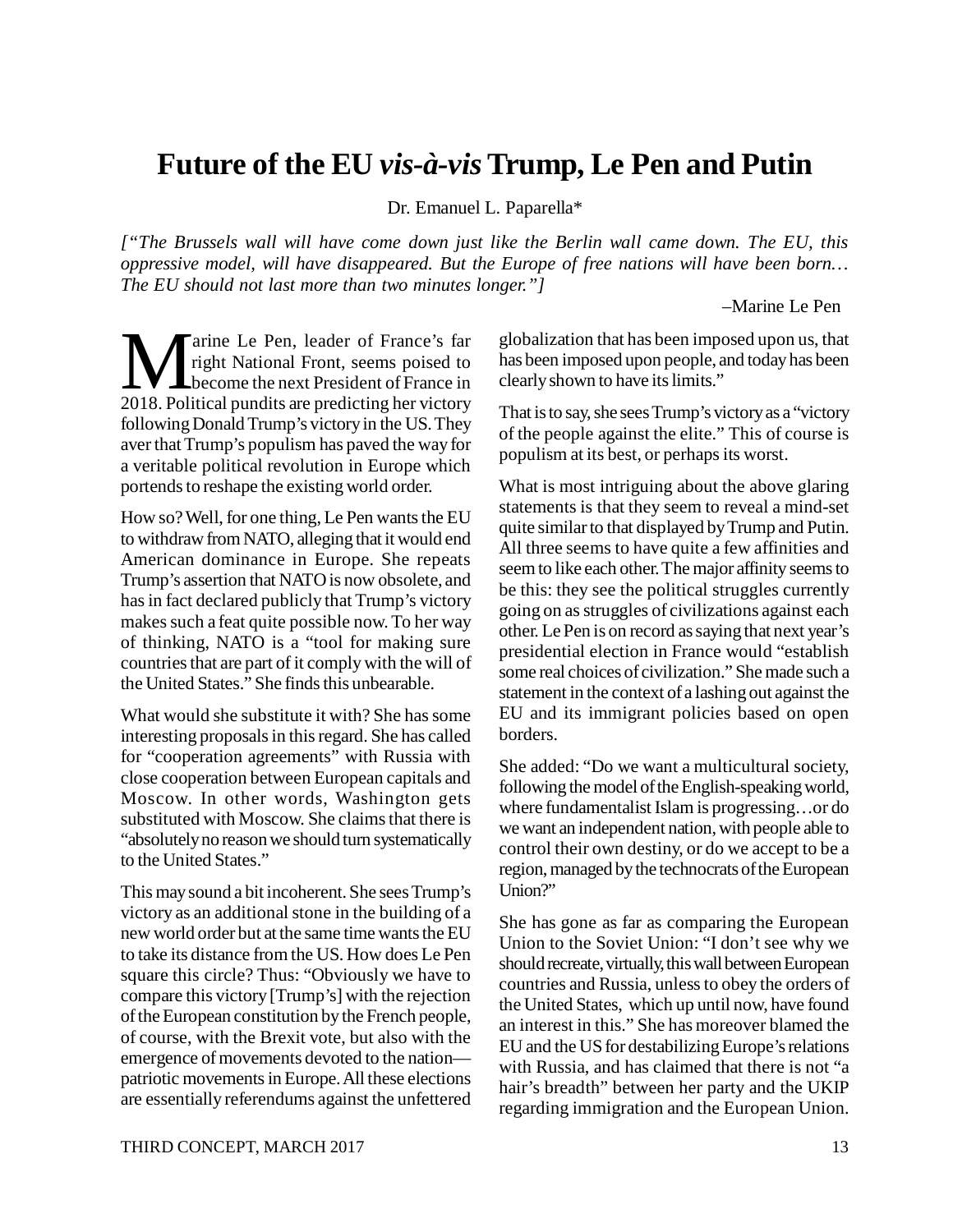Keep well in mind that Russia is currently footing the bill for her campaign expenses.

What can one conclude from the above analysis? It could prove useful in answering this crucial question: is this the beginning of the end of the world order established after World War II with its culmination the formation of the European Union and the NATO Alliance? Professor Anis H. Bajrektarevic rightfully asked: "…is this unionistic condominium the best of Europe, or Europe itself? Is this Reality or metanarrative of dogmatic universalism?"

To put it another way: is this now the beginning of the breakdown of overall pan-European stability? Let's attempt an answer beginning with some historical background in a rather personal mode.

Back in the 50s, when I was a teen-ager, still living in Italy, when the EU institutions were still fragile, I remember writing an essay launched by the lyceum I was attending at the time, where I opined that I was rather skeptcal that the Western Alliance and the European Union would ever take off. In the 70s I was living and studying in the US (where my father was born) and lived through the Vietnam War and read the news about the Red Brigades, and began having doubts again about the survival of the West.

I was then in college and was reading books like "The Decline of the West" by Oswald Spengler. That might have influenced me. But in all my adult life I am hard pressed to remember a dramatic moment such as the one we are now witnessing. All we need now is for good men to do nothing and the decline and possible destruction of the West is pretty much assured.

I hope I am wrong, but, following Trump's inauguration on January 20, 2017, with a President, so called, totally uninterested in "shared values" with our allies ("not worth American lives" as he puts it), seeming to prefer the company of dictators such as Putin with whom he can make deals, to that of democratic allies, deeming the geo-political world as a huge transactional stage be exploited on which to negotiate deals, incapable of conceiving the greater good, it would appear that we are two or three bad elections away from the end of NATO, the end of the European Union, and possibly the end of the liberal world order.

The almost inevitable consequence will be the return of nefarious ultra-nationalism and fascism in Europe and the loss of democracy in America. Putin and his Trojan horses all over Europe are waiting in the wing. Their strategy is simple: divide and conquer.

To repeat the urgent question: are the lights going out; is it the end of the West as we presently know it?

What I call "the Caligua Presidency", constituted by political entertainment and double talk, has begun, people unfortunately end up getting the government they deserve and the monsters they have created. The omens are bad, but let's not forget Le Pen. She is now the front runner in next year's French presidential elections and she also finds alliances burdensome. Some of her campaign commitments are that she will withdraw from both NATO and the EU, will nationalize French companies, will restrict foreign investors, and will promote a special relationship with Russia, the same Russia whose banks are funding her election campaign.

The question persists: is Le Pen at least partially right in considering what is going on a civilizational breakdown? More specifically: once France is out of the EU too (after Brexit), possibly followed by other copycats, can Europe's economic single market survive in any shape or form? Will NATO and the Atlantic Alliance crumble? Trump of course will not be sorry for that, as his misguidedly appealing rhetoric to his misguided followers has made clear; indeed, the short term cost of alliances is easier to see and assess than the longer-term benefits. Let's not forget that his span of attention is that of the time needed to write a tweet.

There is little doubt that shared economic space, nuclear deterrence via the NATO alliance, and standing armies, while being costly short term, produced more than half a century of political stability and prosperity in Europe and North America. We all take those benefits for granted now, until they are gone for good.

Those who have ears to hear, let them hear.

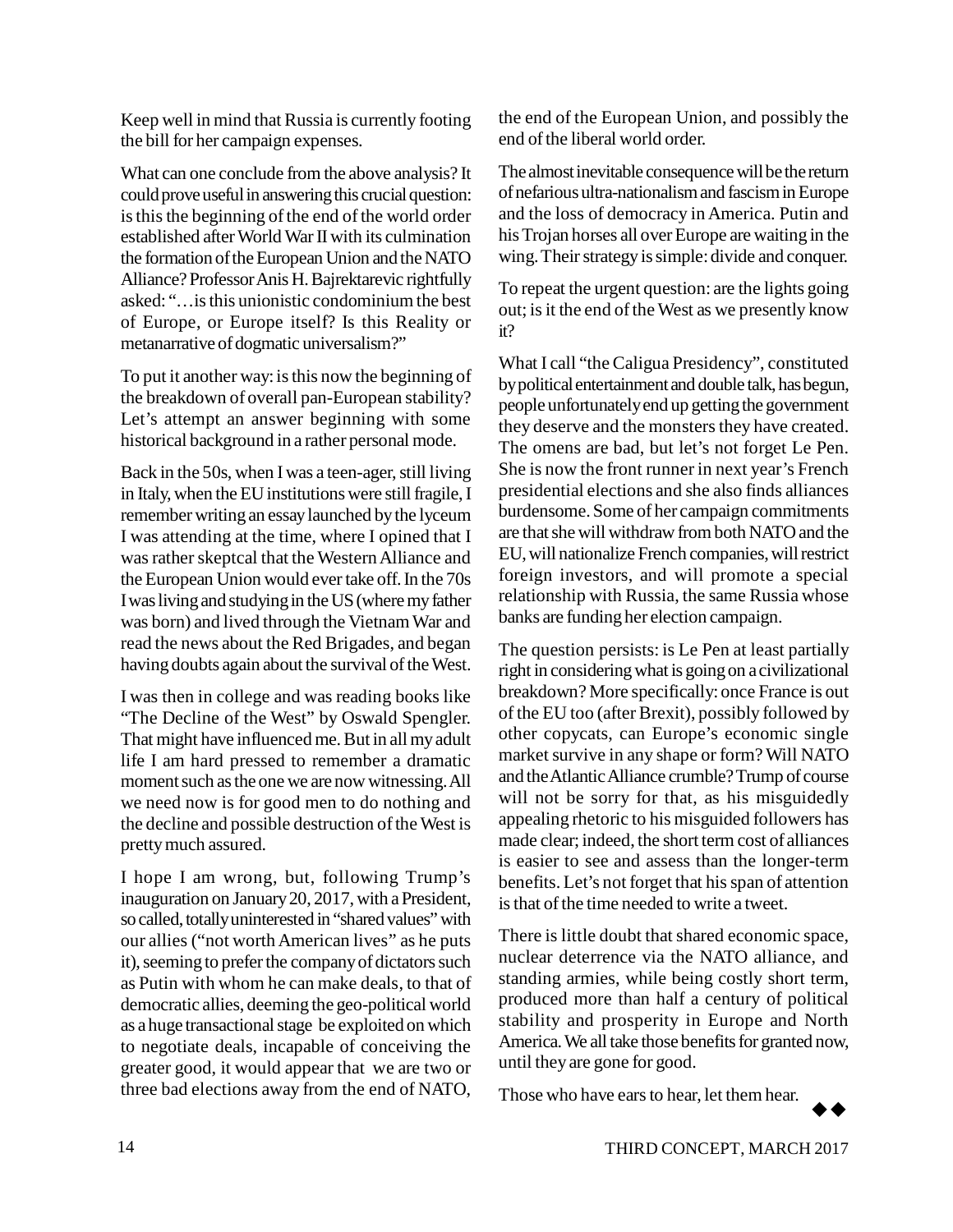## **Growth and Transformation of Indian Textile Industry**

Rinki Dahiya\* & Priya Dahiya\*\*

*[Industrial development in India has been part of the very broad movement which had its origins in Western Europe. Before the more productive technology of the industrializing West could become something other than a casual and accidental feature of the Indian landscape, larger scale of market demand had to be created. Entrepreneurs had to concern themselves with a larger range of calculations, new forms of enterprise had to be created and labour had to be mobilized to a different discipline.]*

 $\prod_{\text{indust}}$ he large factory, machinery, and government regulation of industrial work – the three defining features of large scale industry – were of new origin in nineteenth century India. In the 1850s when the first major industries started and by 1914 India had created the world's largest jute manufacturing industry, the fourth or fifth largest cotton textile industry (depending on what is being measured) and the third- largest railway network.

#### **Historical background**

Cotton textile production was India's most important manufacturing activity and the only one that was truly important in foreign trade after 1600. Equipment was very simple, labour input was relatively high and output per worker was very low. In the seventeen and eighteen centuries, it was quite simple. Productive processes depended largely on human skill and effort and very few mechanical devices were used to multiply these skill capacities. During these centuries the expanding foreign demand for Indian cottons did not apparently lead to any technical innovations. It was satisfied by expanding the size of the labour force. When foreign competition appeared on large – scale organization that had taken three centuries to establish, the Indian system was not able to respond effectively.

## *In 1800 – 1850*

During the first half of the nineteenth century the industrialization process was taking deep hold in Britain and in other parts of the North – Atlantic region but in India the new technology and novel processes had only a trifling impact.

#### **Stages of Industrialization**

Growth of large – scale Textile industry can be broken up into four stages in order to better distinguish between the principle sources of growth. The stages were : (a) 1850s to 1914 or the pre – war period, (b) the world war I,  $(c)$ 1920-39 or the interwar period, and (d) World War II.

#### **Stage I - The Pre – War Period (1850s – 1914)**

The history of large- scale private factory enterprise between 1850 and the First World War is associated almost entirely with developments in three industries – jute, cotton, and iron and steel. It is only towards the end of this period and during the inter-war years that the Indian industrial structure began to diversify.

India became a colony of Britain in 1858, formally heralding a regime when the British Crown stood guarantee for the security of property in India. A key episode in the transition from trade to industry was the American civil war (1861-5) which cut- off supplies of American cotton to Britain's textile industry. Indian cotton was suddenly in great demand. The boom in cotton prices created the profits, a part of which eventually found its way to a cotton mill industry in western India. The principal

<sup>\*</sup> Masters in Economics, Jawaharlal Nehru University, Delhi.

<sup>\*\*</sup>Masters in Commerce, Delhi University, Delhi.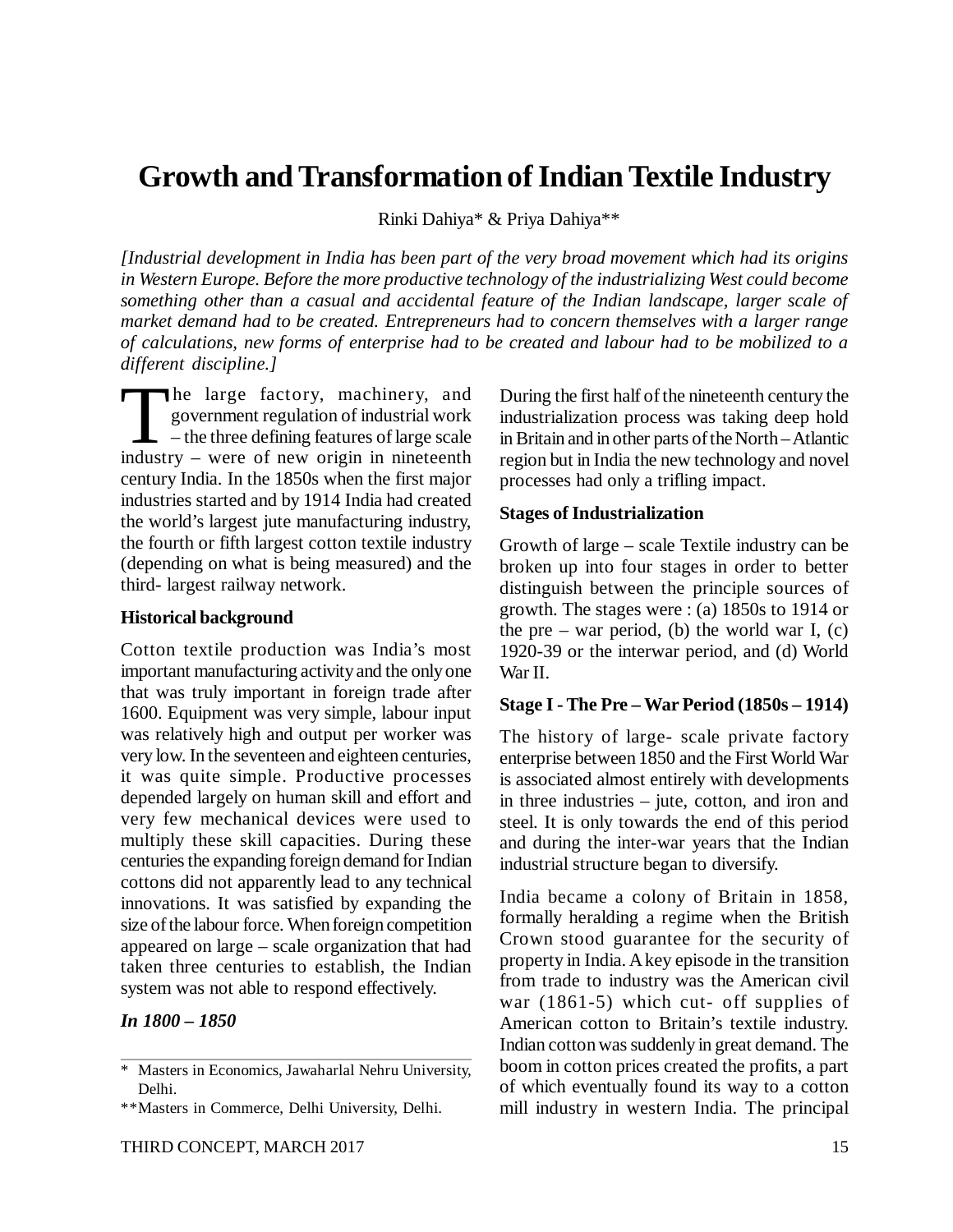industries in this period were cotton spinning and weaving, jute spinning and weaving the former mainly based in Bombay and Ahmedabad and the latter in Calcutta.

## **The Cotton Textile Industry**

The foundations of the modern cotton textile industry were laid in western India at the same time as the jute industry was established in Bengal. But whereas the jute industry was dominated by the foreigner, the cotton industry was essentially Indian in origin, largely controlled by Indian investors, and increasingly administered by native managers and technicians. Its rapid expansion began only after 1870, yet in four decades the Indian industry had become one of the world's largest. Unlike the jute industry, its expansion, although certainly assisted by substantial opportunities in foreign trade, ultimately depended on its domestic markets.

The two decades after the end of the Company's trade monopoly with China were years of commercial expansion. Between 1834-1835 and 1855-1856, India's recorded foreign trade was high. Bombay and Calcutta were the two entrepots through which the bulk of this traffic moved. A great deal of the export trade in raw cotton and opium, primarily to China, and the re-export trade of British products throughout Asia was handled by Indian merchants in Bombay either on their own or in partnership with, or as agents for, British firms.

Indian markets for textile products were large and growing; and distances from Britain offered the protection of transport costs. The difficulties were also formidable. The cost of capital was high and experimentation would certainly be expensive. Equipment and inventories had to come entirely from abroad, as did the plans for the enterprises. Labour had to be trained to every part of the work.

|           | No. of mills | No. of spindles<br>(thousands) | No. of looms<br>(thousands) | Average daily<br>employmet (thousands) |
|-----------|--------------|--------------------------------|-----------------------------|----------------------------------------|
| 1875-1876 | 47           | 1100                           | 9.1                         | N.A.                                   |
| 1883-1884 | 79           | 2002                           | 16.3                        | 60                                     |
| 1893-1894 | 142          | 3650                           | 31.1                        | 130                                    |
| 1903-1904 | 191          | 5118                           | 45.3                        | 185                                    |
| 1913-1914 | 271          | 6779                           | 104.2                       | 260                                    |

*Growth of the cotton mill industry in India, 1875-1876 to 1913-1914*

The industry's great expansion began in the early 1870s. By 1914 there were eighty-five in operation and in Ahmedabad ,which emerged as the second-largest cotton mill centre in India, forty-nine mills were working in1914. Initially, their cloth was sold locally in 1867 that 75 percent of all mill-made cloth sold in Bombay bazaars was locally manufactured. Making use of their overseas connections, these mills quickly found foreign outlets in their traditional Middle East and East Asia markets.

## **Stage II - The World War I**

The war diverted the resources of the belligerent nations into producing war supplies. India was not in war, but Britain was. Britain's engagement in the war had two contradictory effects on India. On the one hand demand for goods made in India and now in worldwide shortage increased. But on the other hand, machinery, raw materials spares, and chemicals earlier imported by Indian industry from Britain and Germany, suddenly stopped. Thus, while there was excess demand for Indian goods, there were also supply bottlenecks.

Some industries suffered from this situation. Some others on the whole gained. An example of industries that were badly affected by supply constraints is handloom weaving, which relied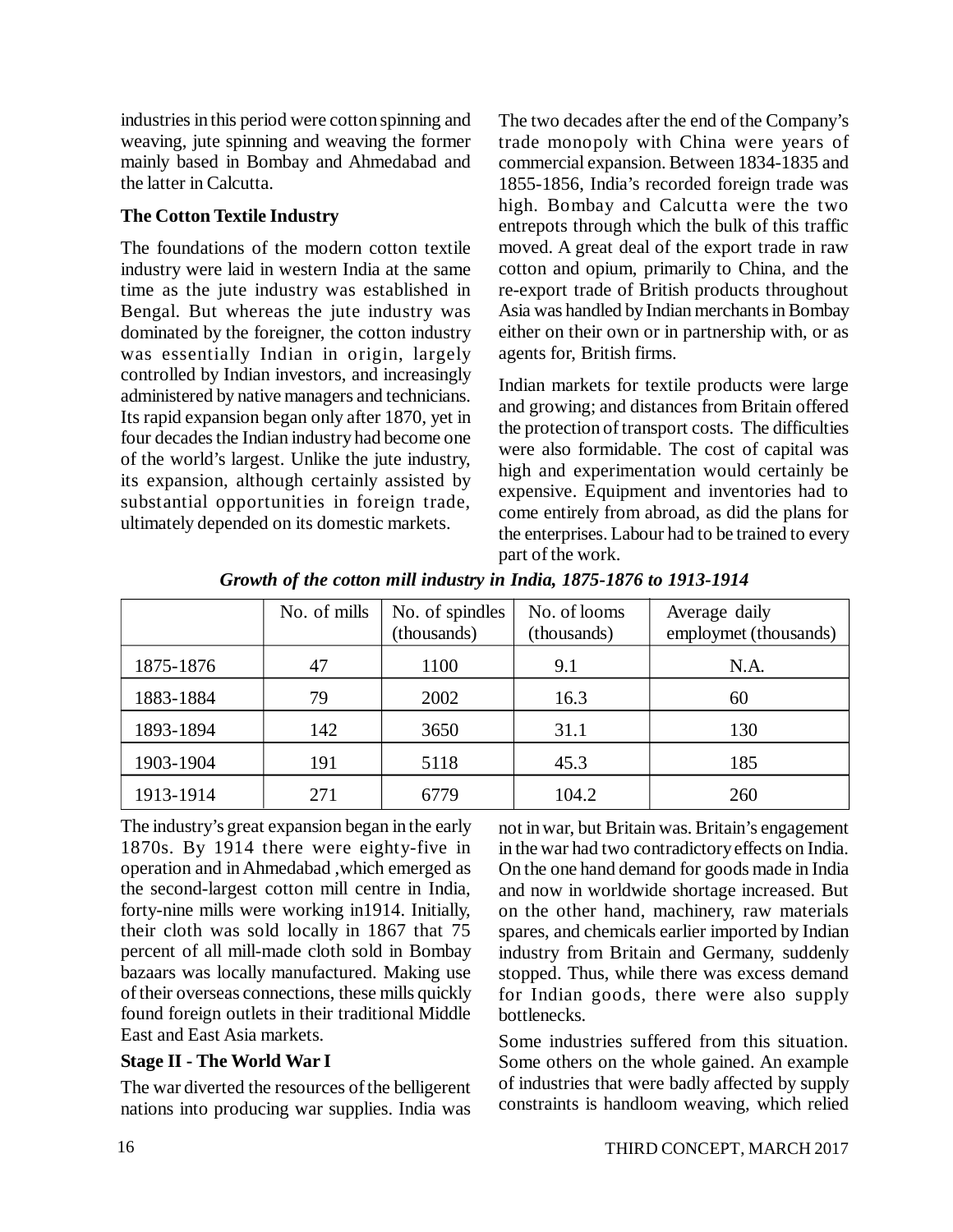on English yarn. Examples of industries that gained are steel, jute, and cotton mills. By the third or fourth year of the war there was shortage-induced inflation. The supply constraints eased somewhat as the war still on.

By the end of the war, industrial production had expanded, and conditions were ripe for the start of new industries and diversification by old industries. The Indian industrial sector benefited by the curtailment of the foreign competition and by the reduction of foreign demand for many factory inputs. A large proportion of Britain's resources went into war activities which reduced the supply of those consumer products and capital goods which previously flowed to India so lavishly.

## **The Cotton Textile Industry**

The cotton mills, in effect, operated equipment at forced draft by using more workers. Employment data do not include workers on second and third shifts but other evidence indicates that very few mills worked more than one shift. It is not clear why there was no great effort to work multiple shifts. It is clear that domestic handloom output suffered substantially, falling by one-third between the two periods. This was a blow from which the handicraft sector never fully recovered. Indian mills had trouble producing finer-count yarns, mainly because domestic cotton was unsuitable.

Nevertheless, during the war, Indian mills made a rather substantial upward shift within the range in which they were dominant. Between 1913-14 and 1918-19, yarn output in the 20s and below group fell from 77.7 percent to 67.8 percent while it raised it the 21s-30 range from 21.1 to 29.6 percent of the total output. It is generally accepted that the shift in yarn counts was accompanied by a similar upgrading of average fineness of cloth. It is very clear that wartime profits rose rapidly.

## **Stage III - The inter- war period**

The war, having shown the usefulness of India as a manufacturing base, induced a change in policy. Until the war, government followed a policy of non – intervention in the promotion of industries. Thus, purchase of industrial goods for defense, railways or administrative use was earlier heavily dependent on Britain. This dependence had created sudden shortages of these goods in India during the war. After the war, the government began to look towards local sources, and talked about promoting such sources.

The result of the new outlook was the Fiscal Autonomy Convention (1919), which formally accepted India's right to pursue an independent tariff policy. Fiscal autonomy was effectively respected in that the interwar period saw fewer interventions by the Secretaries of State in Indian economic affairs. Three further events that represented the shift in attitude were the establishment of the Indian Munitions Board (1918), the Indian Industrial Commission (1916- 18) and the Indian Fiscal Commission (1921-2). Between 1925 and 1935 the world was in mild or deep depression. Capacity in some industries worldwide had expanded too fast.

The Great Depression (1929-30) hurt the businesses that were mainly selling abroad, such as jute. The Depression also left an impact on financial markets. As prices fell, debtors experienced an increased real burden of debt. This situation saw a great deal of transfer of mortgaged assets and sale of assets that otherwise would not have come to the market. The largescale liquidation of gold assets, in particular, seemingly stimulated credit.

## **The Cotton Textile Industry**

The great wartime boom lasted until 1922. Between 1922 and 1939 the cotton textile industry suffered from a continuous economic crisis that inflicted grievous economic losses all around. The industry, it is suggested, was buffeted by the disappearance of its foreign markets, by domestic demand that was weakened by the perilous state of Indian agriculture and by the increasingly harsh competition from the Japanese who could outsell Indian producers across the board. Local mills could not meet the Japanese threat by reducing wages because that provoked wracking strikes.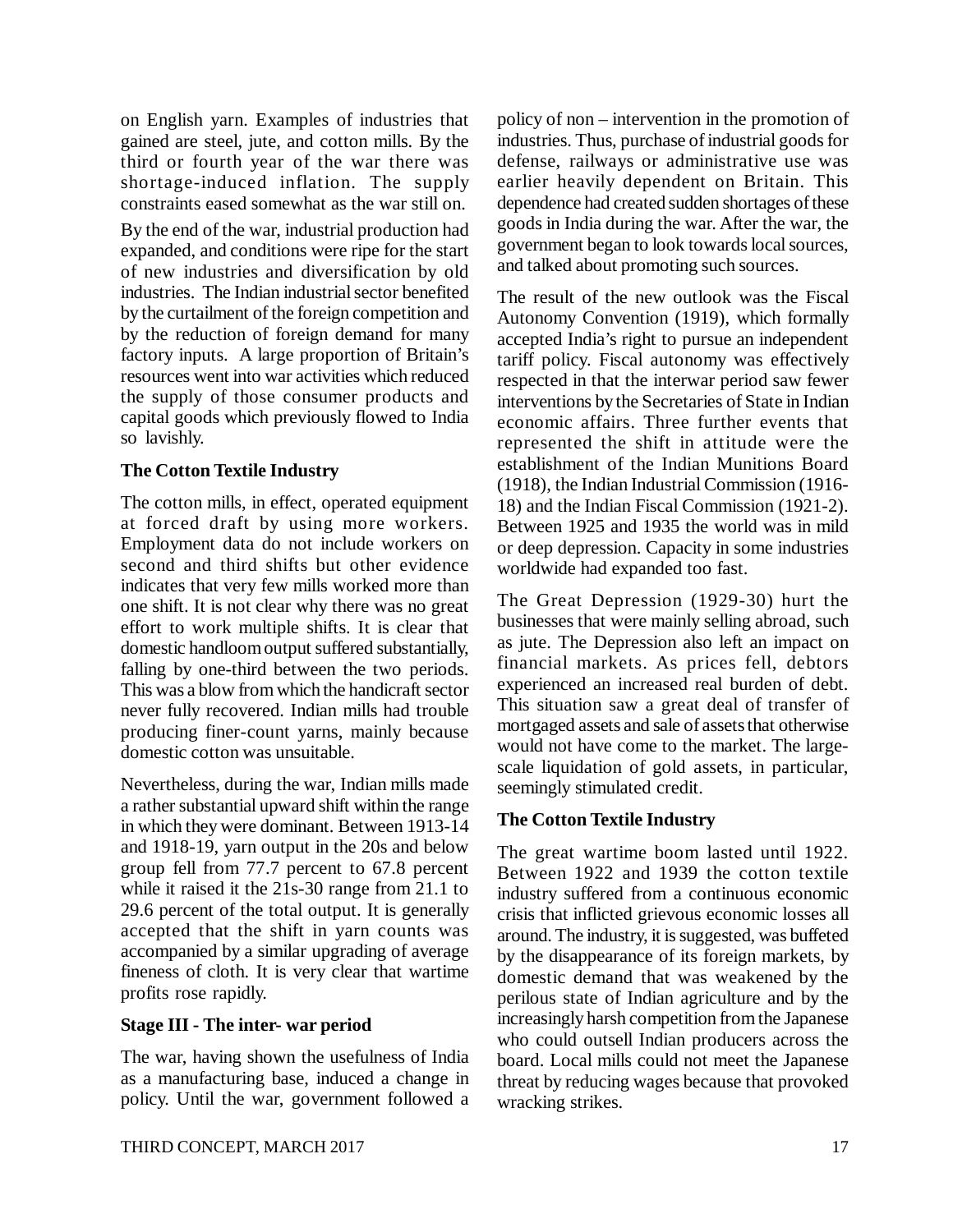The industry could not reduce other costs because of the inflated capital burden accumulated as a result of the war and post-war boom and the speculative mentality of Indian entrepreneurs. Unable to meet foreign competition, companies failed, mills were dismantled, and great Managing Agencies collapsed. Despite increasing levels of tariff protection, the Bombay industry was still forced to undergo a ruthless thinning.

## **Stage IV - World War II**

Qualitatively, the effects of World War II were similar to those of World War I. Again, excess demand developed and prices soared. Again supply constraints developed. But Indian industry in 1939 was more diversified and better equipped to diversify than in 1914. Thus, real growth of industrial incomes was greater and diversification into new industry wider during World War II. And yet, it was a more stressful episode on the whole.

Throughout these four periods, two conditions faced by large–scale industry changed slowly. First, it continued to depend on the import of capital goods and manufactured inputs such as electrical machinery, transport equipment and heavy and fine chemicals. Second, it continued to depend on foreign technicians. They were pad about twice the salary of an Indian available for the same job. This dependence weakened over time.

But it weakened at different speeds across major industries. Significant change in both these conditions came only after Independence. Perhaps the most decisive 'Indianization of the supervisory staff occurred in the cotton mills. Between the first origins of cotton mills, in Bombay and 1925, the percentage of Europeans among the supervisory staff decreased from 100 to less than 30 percent.

## **The Cotton Textile Industry**

The Indian economy during the Second World War was not only able to produce a greater total output but also a much wider range of manufactured products than had been possible during the First World War. Most interpretations have attributed the unsatisfactory performance of the Indian economy and the limited scale of modern industrial development either to British policy which inhabited local initiative or to the Indian value system and social structure which diminished entrepreneurial drives.

But on the other side, some elements are helpful to attain industrial growth like- in India most factors of production were costly. All had to be imported, skilled labour and technical administration was scarce, only raw labour was cheap. Second, tariff policy might have reduced foreign competition. To the extent that the expansion of modern industry depended on decisions made by private entrepreneur, he had to keep in mind- size of market, price at which he could sell and his costs of production and distribution- there was always a substantial element of uncertainty in his projections.

## **Conclusion**

India did not possess well – developed capital and labour markets in the nineteenth century, nor was its indigenous artisanal tradition poised to experience a technological revolution. It did have cheap labour, cheap material, and communitybound entrepreneurial resources, but capital was expensive, large – scale labour markets nonexistent, transportation costs of material high, and the merchants did not understand machinery.

In the pre – war phase of growth, the colonial state hardly had a policy on industrialization. Given the obstacles to industrialization, the prevalent ideology, in common with elsewhere in the tropical world, was in favour of allowing India to specialize in peasant exports. But the state did not try to force such a specialization or to channelize capital and enterprise from nonagricultural to agricultural pursuits. The positive potentials of the transformation weakened late in the inter-war period, partly because of slowdown in the world economy, and fiercer competition at home.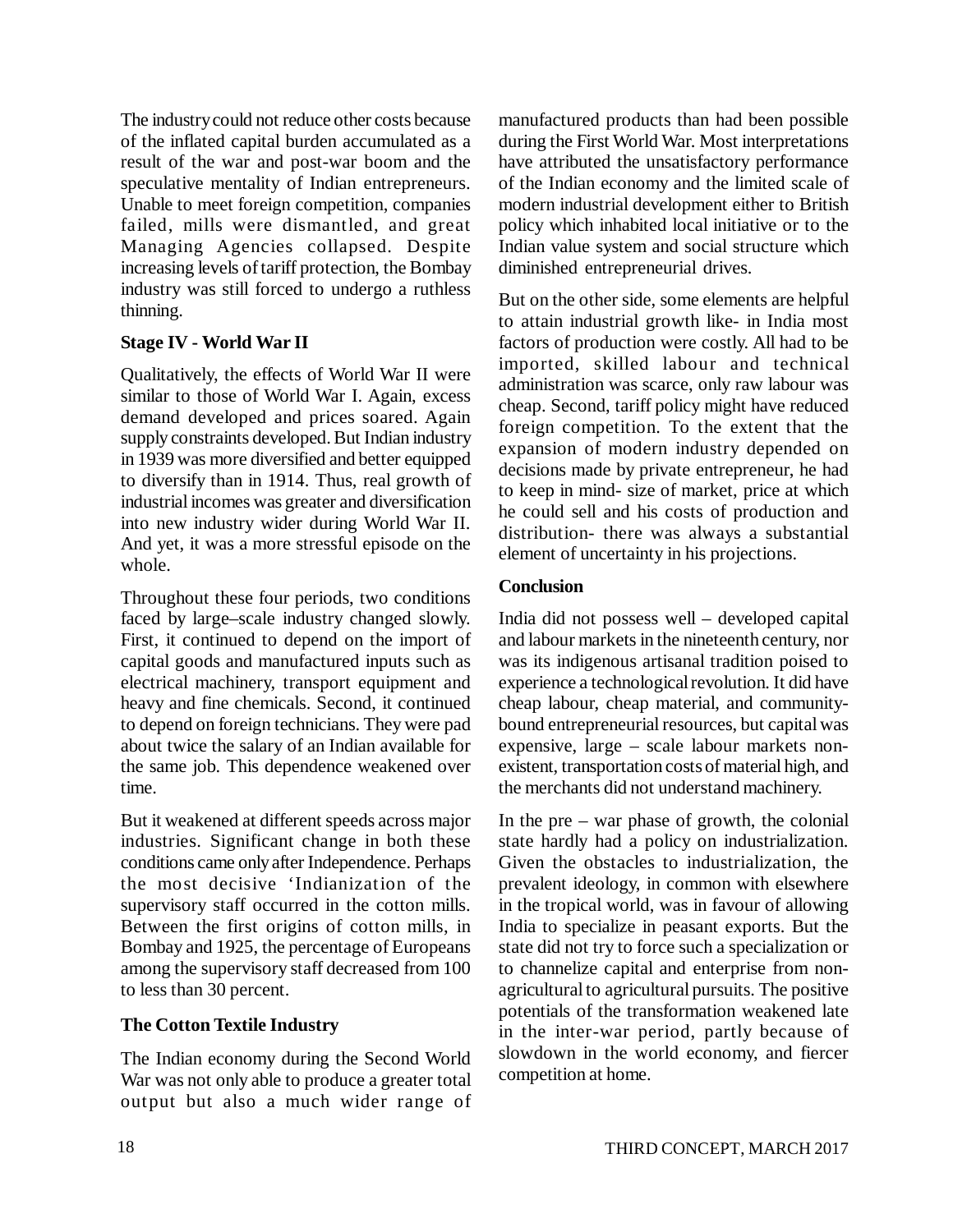In cotton textiles, the competition occurred between India and Japan. The colonial state intervened rather more actively in this phase. But intervention again had no fixed character. In cotton, perspective tariffs became available, with the understanding that the new framework of preferential trade would protect British interests.

### **References**

- 1. Bagchi, A.K.; *The Evolution of The State Bank of India: the era of Presidency banks (1876-1920)*, Sage Publications, 1997.
- 2. Dutt, R.C. ; *The Economic History of India under early British rule*. Psychology Press 1950;
- 3. Habib.  $I 'Colonisation$  of the Indian Economy': 1757 – 1900', *Social Scientist*, March 1975, no.32.
- 4. Morris D. Morris (1983), "The growth of large-scale industry to 1947," in D.Kumar and M. Desai (eds.), *The Cambridge Economic History of India, II* , Cambridge: Cambridge University Press.
- 5. Tirthankar Roy (2000), *The Economic History of India 1857-1947*, Delhi: Oxford University Press.

 $\rightarrow \rightarrow$ 

## **Demonetization in India**

Dr.Sandeep G Tiwari\* & Dr.Vikram Singh\*\*

*Demonetization is the process where government declares the currently running currency notes illegal to be tender after the declaration is made. There are both pros and cons of demonetization in the Indian economy. The reasons for demonetization are to control counterfeit notes that could be contributing to terrorism, and to undermine or eliminate the "black economy".*

**EXECUTE:** Bank of India has withdrawn the old Rs 500 and Rs 1000 notes as an official mode of payment. Demonetization is the act of emonetization for us means that Reserve Bank of India has withdrawn the old Rs 500 and Rs 1000 notes as an official stripping a currency unit of its status as legal tender. On 28 October 2016, the total currency in circulation in India was Rs. 17.77 lakh crore in terms of value, the annual report of Reserve Bank of India of 31st March 2016 stated that total bank notes in circulation valued to Rs.16.42 lakh crore of which nearly 86 per cent (i.e. Rs. 14.18 lakh crore) was 500 and 1000 rupee notes.

In an important move, Government of India declared that the five hundred and one thousand rupee notes will no longer be legal tender from midnight, 8th November 2016. RBI will issue Two thousand rupee notes and new notes of Five hundred rupees which will be placed in circulation from 10th November 2016. Notes of Rs.1, 2, 5, 10, 50 and 100 will remain legal tender and will remain unaffected by this decision.

This move is expected to cleanse the formal economic system and discard black money from the same. To eliminate fake currency and dodgy funds which have been used by terror groups to fund terrorism in India; the move is estimated to scoop out more than more than Rs 5 lakh crore worth black money from the economy. Similar measures have been taken in the past. The new notes of 1000, 5000 and 10,000 rupees were introduced in 1954. The Janata Party coalition government had again demonetized notes of 1000, 5000 and 10,000 rupees on 16 January 1978 as a means to curb forgery and black money.

### **Definitions**

Demonetization is the act of stripping a currency unit of its status as legal tender. Demonetization

Dept of Pol. Sc., Commerce BHS & TGP Science College, Jamkhandi Bagalkot, Karnataka.

<sup>\*\*</sup>Guest faculty, Govt. First Grade College for Women, Raichur, Karnataka.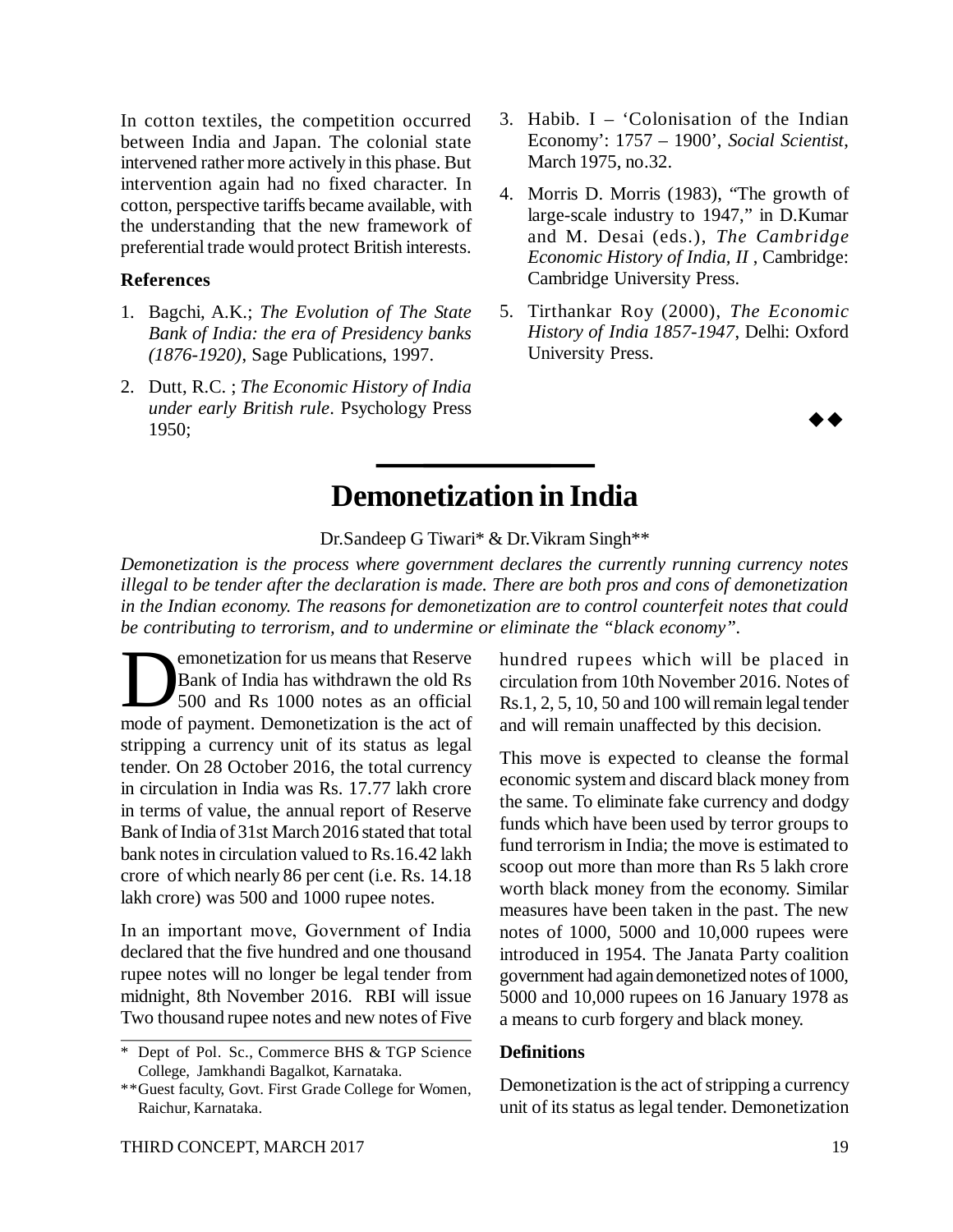is necessary, whenever there is a change of national currency. The old unit of currency must he retired and replaced with a new currency unit.

## **Review of Literature**

Dr. Maitreesh Ghatak, (Prof., The London School of Economics and Political Science, London), opines that the demonetization policy, at best, is a one-time tax on black money that is stored in the form of cash. But only around 5-6 per cent of undisclosed income is held in cash. Therefore, even if all of it gets targeted by this measure, it will not be an effective way to go at the existing stock of black money.

Moreover, black money generation is a continuing process that involves evading taxes and regulations and engaging in corrupt and criminal activities. These cannot be tackled with a one-time measure. They will continue unabated with the new currency notes. Ironically, this reform may even increase the stock of black money held in cash in the future by facilitating hoarding in currency notes of a higher denomination (the Rs 2000 notes).

Dr.Jayati Ghosh (Professor, Jawaharlal Nehru University, New Delhi) says that the declared motivation of this drastic demonetization keeps changing: from stopping "black money" to combating terrorist funding through counterfeit notes, to moving to a cashless society. But the welfare of ordinary citizens clearly forms no part of the government's agenda.

## **Statement of the problem**

India is one of the fastest developing economies in the world, despite of its fastest development it is facing problems like terrorism, corruption and black money etc in the country. This is an attempt to know how governments have tried to solve these above-stated problems and find out some remedies.

## **Objectives**

 To describe the demonetization concept in India.

- To study the experience of impact of demonetization in India over the years
- To analyze impact of demonetization on Indian economy;
- To know some of the important advantages and disadvantages of demonetization
- Suggestions and conclusion

## **Research Methodology**

In this paper an attempt has been made to analyze the concept of demonetization and the required information has been collected by using the secondary sources only.

## **Need for Demonetization**

- High denomination notes are known to facilitate generation/circulation of black money.
- Curb financing terrorism
- Eliminating black money
- To stop smuggling of arms and drugs etc.
- Total number of bank notes in circulation rose by 40 percent between 2011-2016

## **History of Demonetization**

The French were the first to use the word Demonetize, in the years between 1850 -1855. Since then many countries have used the word and the policy with immense restriction and discomfort, for it disrupts economics and population at large.

- 1. India has demonetized before: First time on 12 Jan 1946 (Saturday), second time on 16 January 1978 (Monday), Third time on 8th November 2016 (Tuesday).
- 2. In the first time, the measure did not succeed, as by the end of 1947, out of a total issue of Rs. 143.97 crore of the high denomination notes, notes of the value of Rs. 134.9 crore were exchanged. Thus, notes worth only Rs. 9.07 crore were probably 'demonetized', not having been presented. The results of the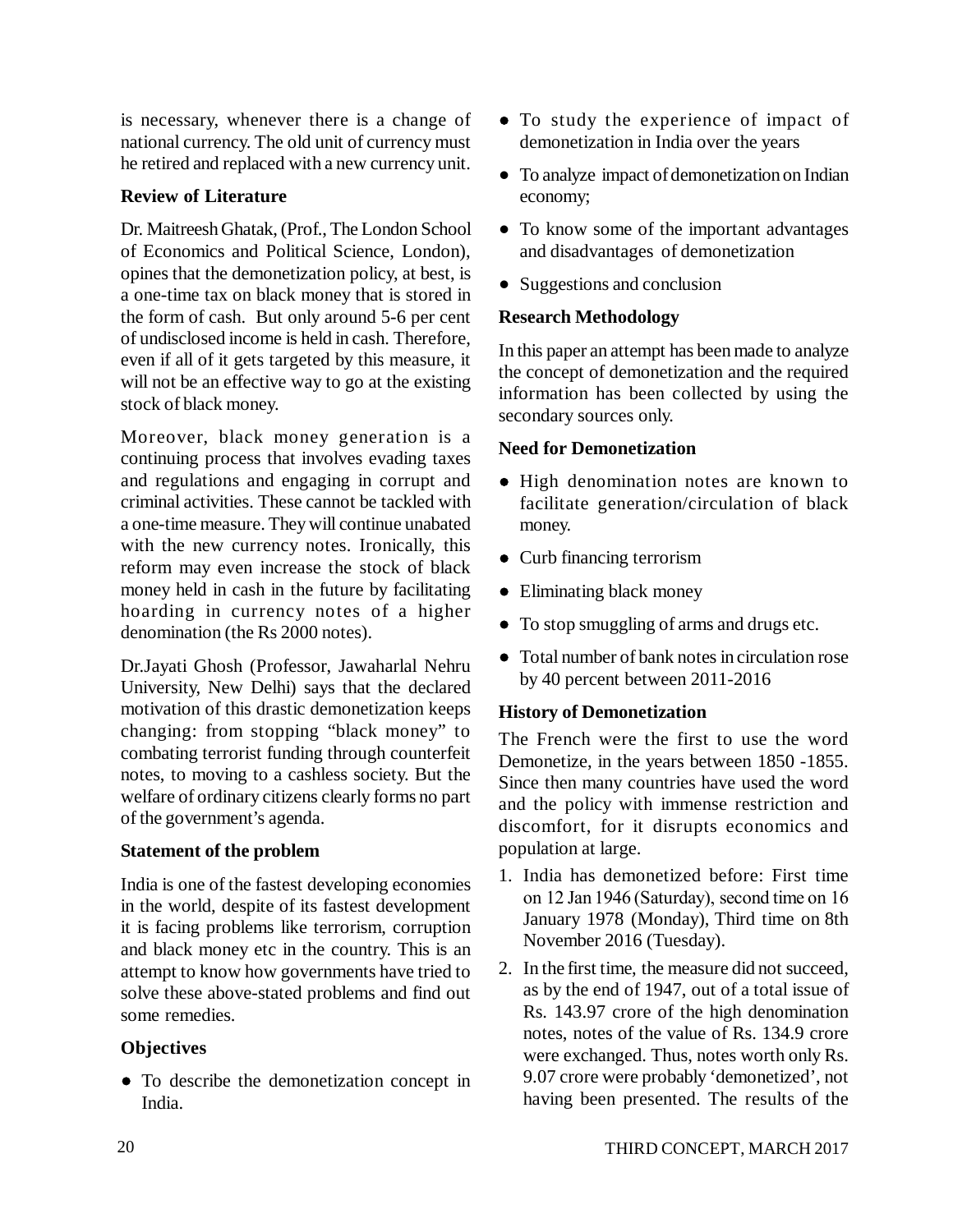demonetization measure were summed up by Sir Chintamani, in his Dadabhai Naoroji Memorial Prize Fund Lectures, delivered at Bombay in February 1957, as under :

 It was really not a revolutionary measure and even its purpose as a minatory and punitive gesture towards black-marketing was not effectively served. There was no fool-proof administrative method by which a particular note brought by an individual could be proved as the life-savings of the hard-working man who presented it or established as the sordid gains of a black-marketer. Another loophole of which considerable advantage was taken was the exemption of the princely States from scrutiny or questioning when such notes were presented by them.

In the end, out of a total issue of Rs.143.97 crore, notes of the value of Rs.134.9 crore were exchanged up to the end of 1947 as mentioned in the Report of the Board of Directors of the Reserve Bank. Thus, notes worth only Rs.9.07 crore were probably "'demonetized", not having been presented. It was more of "conversion", at varying rates of profits and losses than "demonetization".

- In the second time, The then Finance Minister H.M. Patel in his budget speech on 28th Feb 1978 remarked: The demonetization of high denomination bank notes was a step primarily aimed at controlling illegal transactions. It is a part of a series of measures which Government has taken and is determined to take against anti-social elements.
- In January 1946, banknotes of 1000 and 10000 rupee were withdrawn and new notes of Rs.1000, 5000 and 10000 denominations were introduced in 1954. The Janata Party coalition government had again demonetized banknotes of 1000, 5000 and 10000 rupee on 16th January 1978 as a means to curb counterfeit money and black money.
- In 2012, the Central Board of Direct Taxes had recommended against demonetization, saying in a report that "demonetization may not be a solution for tackling black money or economy, which is largely held in the form of Benami properties, bullion and jewelry".
- On 28th October 2016 the total banknotes in circulation in India was 17.77 lakh. In terms of value, the annual report of Reserve Bank of India (RBI) of 31st March 2016 stated that total bank notes in circulation valued to 16.42 lakh crore of which nearly 86 per cent (around 14.18 lakh crore) was 500 and 1000 banknotes. In terms of volume, the report stated that 24 percent (around 22.03 billion) of the total 90,266 million banknotes were in circulation.
- On 8th November-2016 Government of India declared the five hundred and one thousand rupee notes will no longer be legal tender. RBI will issue Two thousand rupee notes and new notes of Five hundred rupees which will be placed in circulation from 10th November 2016.

#### **Impact of Demonetization on Indian Economy**

Demonetization is a generations' memorable experience and is going to be one of the economic events of our time. Its impact is felt by every Indian citizen. Demonetization affects the economy through the liquidity side. Nearly 86 per cent of currency value in circulation was withdrawn without replacing bulk of it. As a result of the withdrawal of Rs 500 and Rs 1000 notes, there occurred huge gap in the currency composition as after Rs 100; Rs 2000 is the only denomination. Absence of intermediate denominations like Rs 500 and Rs 1000 will reduce the utility of Rs 2000. Effectively, this will make Rs 2000 less useful as a transaction currency though it can be a store value denomination.

#### **Demonetization technically is a liquidity shock**

A sudden stop in terms of currency availability, it creates a situation where lack of currencies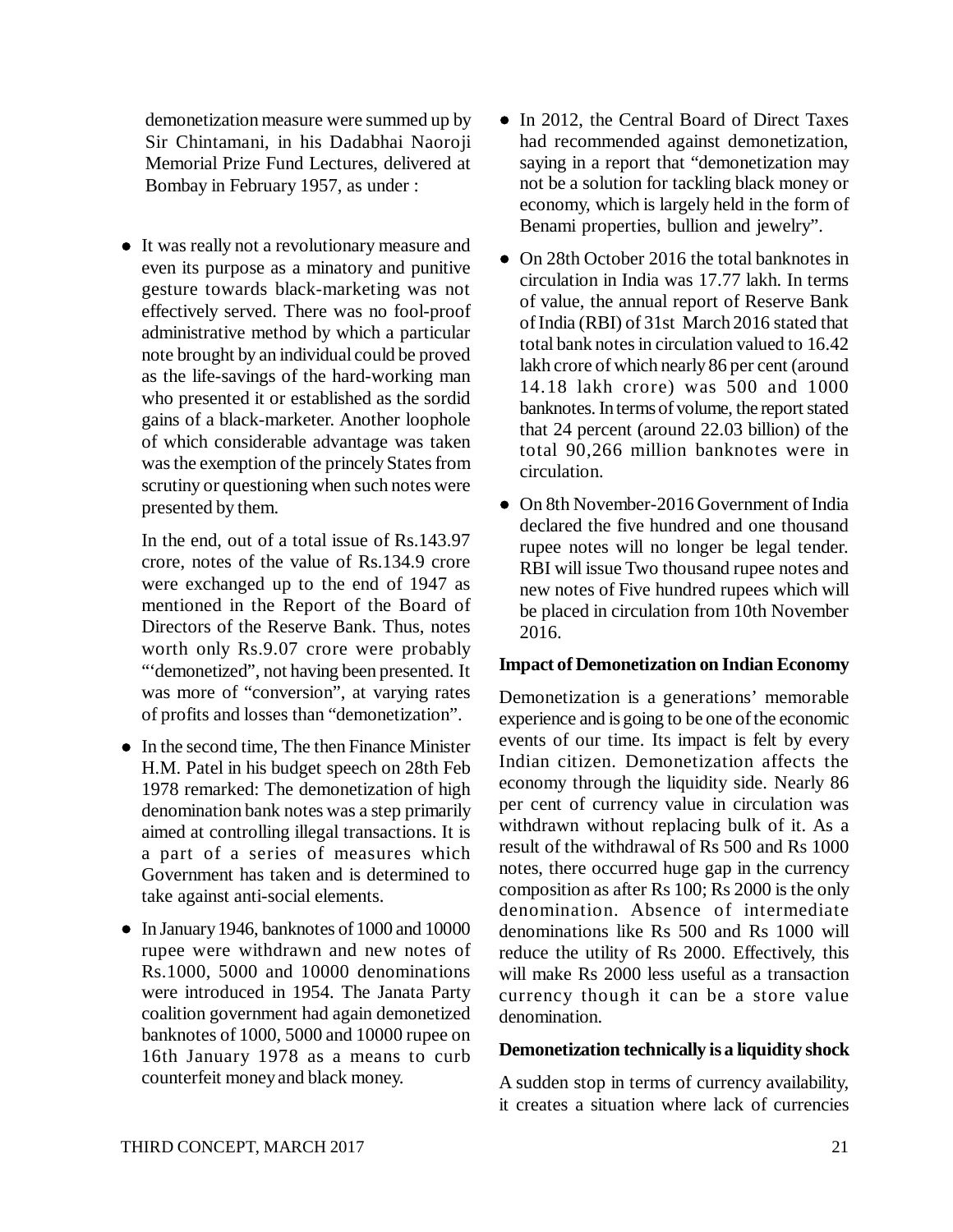jams consumption, investment, production, employment etc. In this context, the exercise may produce following short term/long term/, consumption/investment, welfare/growth impacts on Indian economy. The intensity of demonetization effects clearly depends upon the duration of the liquidity shocks. Following are the main impacts.

## **Liquidity crunch (short term effect)**

Liquidity shock means people are not able to get sufficient volume of popular denomination especially Rs 500. This currency unit is the favourable denomination in daily life. It constituted nearly 49 per cent of the previous currency supply in terms of value. Higher the time required to resupply Rs 500 notes, higher will be the duration of the liquidity crunch. Current reports indicate that all security printing presses can print only 2000 million units of Rs 500 notes by the end of this year. Nearly 16000 million Rs 500 notes were in circulation as on end-March 2016. Some portion of this was filled by the new Rs 2000 notes. Towards end of March 2017, approximately 10000 million units will be printed and replaced. All these indicate that currency crunch will be in our economy for the next four to six months.

### **Welfare loss for the currency-using population**

Most active segments of the population who constitute the 'base of the pyramid' use currency to meet their transactions. The daily wage earners, other labours, small traders etc., who reside out of the formal economy uses cash frequently. These sections will lose income in the absence of liquid cash. Cash stringency will compel firms to reduce labour cost and thus reduces income to the poor working class.

## **Consumption will be hit**

When liquidity shortage strikes, it is consumption that is going to be adversely affected first.

Consumption, Production, Employment, Growth, Tax revenue, Gdp,

## **Loss of Growth momentum**

India risks its position of being the fastest growing largest economy: reduced consumption, income, investment etc. may reduce India's GDP growth as the liquidity impact itself may last three -four months.

## **Impact on black money**

Only a small portion of black money is actually stored in the form of cash. Usually, black income is kept in the form of physical assets like gold, land, buildings etc. Hence the amount of black money countered by demonetization depends upon the amount of black money held in the form of cash and it will be smaller than expected. But more than anything else, demonetization has a big propaganda effect. People are now much convinced about the need to fight black income.

## **Impact on counterfeit currency**

The real impact will be on counterfeit/fake currency as its circulation will be checked after this exercise. Demonetization as a cleaning exercise may produce several good things in the economy. At the same time, it creates unavoidable income and welfare losses to the poor sections of the society who gets income based on their daily work and those who doesn't have the digital transaction culture. Overall economic activities will be dampened in the short term. But the unmeasurable benefits of having more transparency and reduced volume of black money activities can be pointed as long term benefits.

## **Advantages of Demonetization**

• The biggest advantage of demonetization is that it helps the government to track people who are having large sums of unaccounted cash or cash on which no income tax has been paid because many people who earn black money keep that money as cash in their houses or in some secret place which is very difficult to find and when demonetization happens all that cash is of no value and such people have two options one is to deposit the money in bank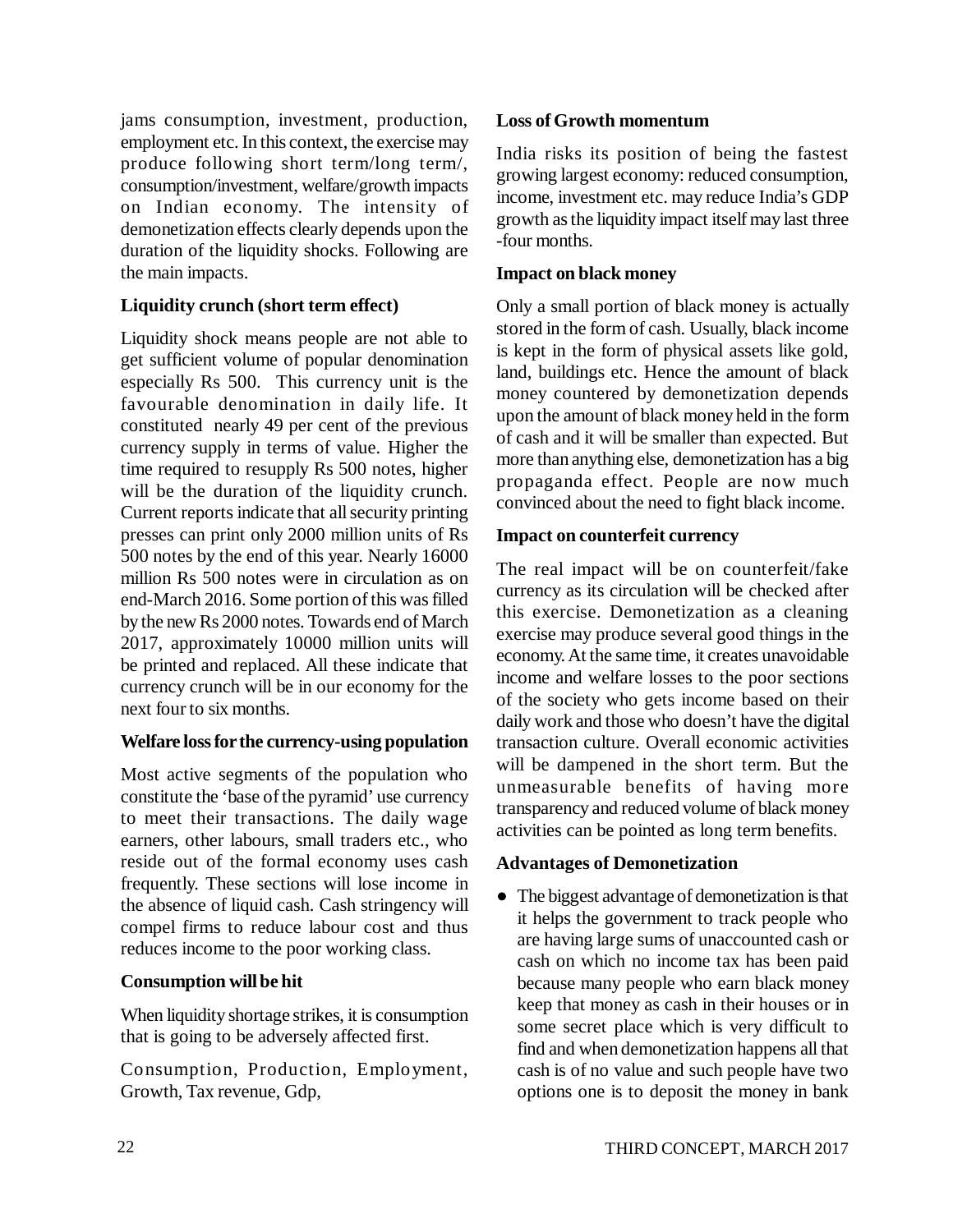accounts and pay taxes on such amount and second option is to let the value of that cash be reduced to zero.

- Since black money is used for illegal activities like terrorism funding, gambling, money laundering and also inflating the price of major assets like real estate, gold and due to demonetization all such activities will get reduced for some time and also it will take years for people to generate that amount of black money again and hence in a way it helps in putting an end this circle of people doing illegal activities to earn black money and using that black money to do more illegal activities.
- Another benefit is that due to people disclosing their income by depositing money in their bank accounts government gets a good amount of tax revenue which can be used by the government towards the betterment of society by providing good infrastructure, hospitals, educational institutions, roads and many facilities for poor and needy sections of society.

## **Disadvantages of Demonetization**

- The biggest disadvantage of demonetization is that once people in the country get to know about it than initially for few days there is chaos and frenzy among public as everybody wants to get rid of demonetized notes which in turn sometimes can lead to law and order problem and chaotic situation especially in banks and ATMs which are the only medium to change the old currency notes to new currency notes.
- Another disadvantage is that destruction of old currency notes and printing of new currency notes involve high costs which have to be borne by the government and if the costs are higher than benefits then there is no use of demonetization.
- Another problem is that majority of times this move is targeted towards black money but if people have not kept cash as their black money

and rotated or used that money in other asset classes like real estate, gold and so on then there is no guarantee that demonetization will help in catching corrupt people.

As one can see from the above that demonetization has both advantages and disadvantages and it is up to the government to see and analyze all the pros and cons and then decide whether it is beneficial to go ahead with demonetization or not.

## **Criticism**

## *Lack of planning*

On a lighter note, the Opposition was right here partly (for a different reason), it came as complete surprise to them. They thought it would be one of the regular homily and rhetoric as part of PM's address to the nation. They had not prepared for such a drastic step by the government. Just 4 hours to deal with a calamity like this. However a deeper analysis revealed that it was well thought through and very secretly planned, probably many months before.

## **The execution was disastrous**

Once the planning logic did not work, the point raised was it was horribly executed. The proof point-the government kept changing the limits, dates guidelines etc. There were 17 changes one opponent pointed out; this depicts that it was a complete failure. There were still queues at the ATMs and banks, causing inconvenience. Some had predicted the money shortage to continue for at least six months (based on printing capacity).

As the saying goes "the first casualty in any real battle is the battle-plan" and it is not necessarily a bad thing. The initial plan should be built for change-tactical operations should constantly change to suit the ground conditions. The shortening of queues was the sign of progressive success. Moreover, this logic backfires if one questions back-what are the suggestions to improve the execution.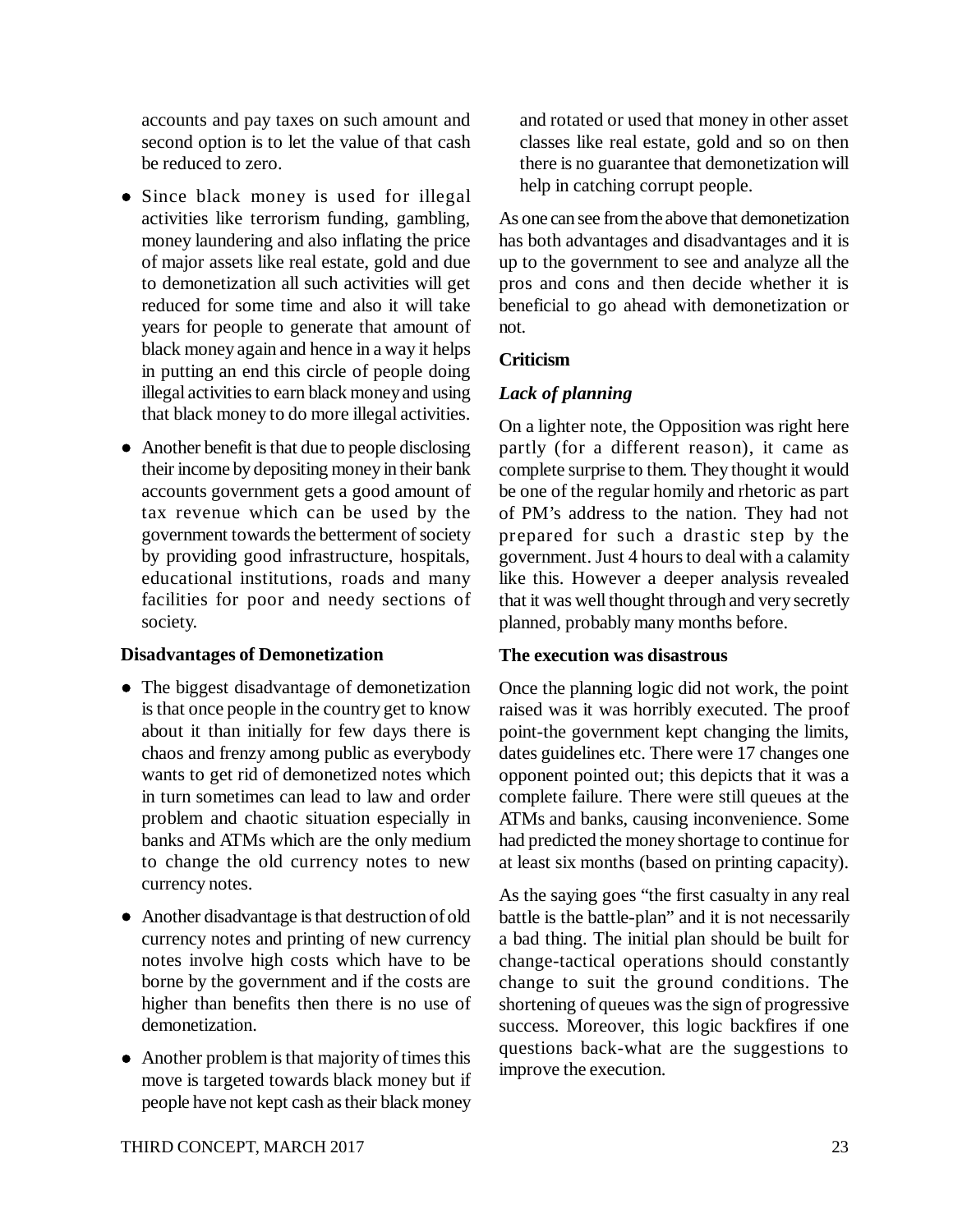### **What about so many people who have died**

As per some unauthenticated estimates more than 70 people have died-what was their fault? They died because of demonetization. Even if the situation improves later they can't come back. The 'death politics' is a trap that the government has refused to play along. It is quite simple-if they dispute the numbers they would be called insensitive etc, if they accept then they would be asked to apologize and resign. Very clearly the government has sidestepped this. The fact is that all deaths are unfortunate but forcefully corelating that to an event like this is even more unfortunate.

## **The poor are suffering the most**

This argument seems most innocuous and selfless, especially if presented by well meaning intellectuals. It is not themselves that they are worried about, but their poor maids, drivers, the vegetable vendors, farmers etc. They can't survive the currency ban and someone needs to talk on their behalf. Media has taken this cause most vociferously provoking painstakingly with a studio mike with the people standing in long queues. The fact is that most of the poor people are elated by this move (as shown by the survey also). They are feeling for the first time they are richer than the rich. They have disappointed the media apologist by not responding to their purported anger on this policy. Many of them have shifted to digital payments or banks.

## **Why not first catch-the-big-fish and Swiss account holders**

There were big violators and black marketers that were known to the government. Even a small kid in India knows that the back money is kept in the Swiss banks. Only 6 percent cash is blackwhy to put in inconvenience the entire 1.25 billion for this move. This is the most obfuscating argument-confuse the actor with so many choices that no action will ever happen. But the cost of inaction is sometimes higher that even the least optimum outcome. The small tax evasion is as

bad as big black money hoarders. It is the mindset that needs to be questioned from all across. The logic of catching the big thieves first before the smaller ones is not acceptable argument

## **The long term impact on GDP will be devastating**

The safest prediction always starts with in the long run because in the long run everything is true and everything is false. Do we remember the prophecy that Raghuram Rajan's exit will wipe out 100 billion dollars from Indian economy in the long run? Is that prophecy right or wrong-we can never tell till we complete this long run.

## **Supreme Court has said there will be riots**

The Opposition found a great support in Supreme Court comment but it was more of a candid suggestion to the government rather than any incrimination of their policy. Intent is right incidentally, our courts getting uncomfortable with longer queues and suggesting to expedite it was a bit of irony as many have pointed out.

### **Suggestions**

- Little bit more proper concrete planning and execution was needed
- First we have to catch the big fish.
- All high denomination currency should be withdrawn

### **Conclusion**

Totally this move made by the Prime Minister Narendra Modi was good which is having more advantages in the long term than disadvantages and Government is taking all the necessary steps and actions to meet the currency demand and ensure the smooth flow of new currency.

### **References**

1. Dr. Partap Singh &Virender Singh (Dec-2016): "Impact of demonetization on Indian Economy", *International Journal of*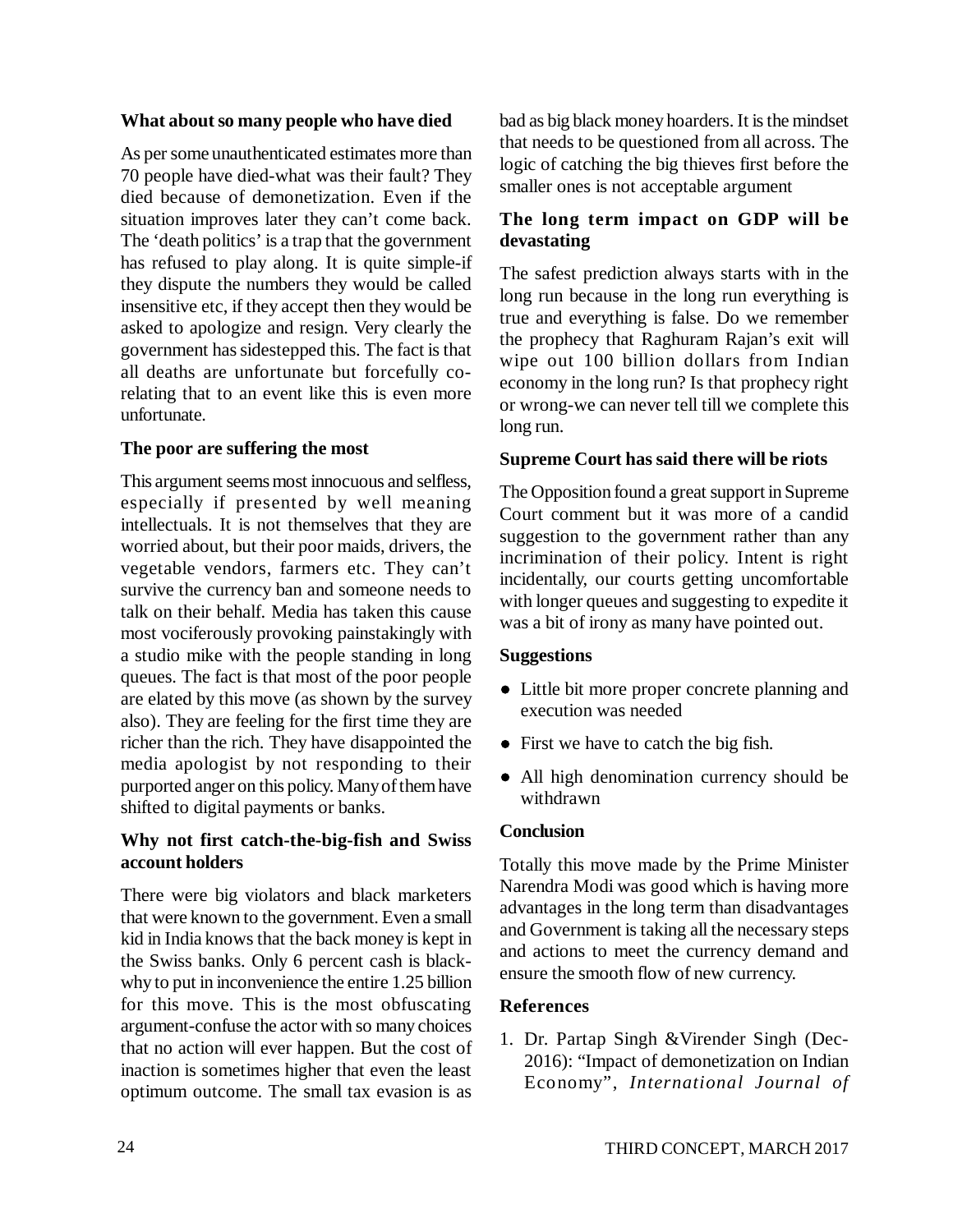*Science, Technology and Management* vol.5, Issue No.12, December-2016.

- 2. Partap Singh. (2013): "Depreciation of Rupee in Indian Economy: An Analysis", *International Journal of Innovations in Engineering and Technology (IJIET)*, Vol. 2 Issue 4 August 2013: 332.
- 3. B. M. Saini (2015): "Demonetization-Metamorphosis for Cashless India", *International Journal of Science and Research (IJSR)*, (Online).
- 4. [www.economictimes.com.](http://www.economictimes.com.)
- 5. Tax Research Team (14-Nov-2016): "Demonetization: Impact on the Economy", NIPFP Working paper series-New Delhi.
- 6. Ahuja, R. (2007). *Social Problems in India*, (2nd Ed). Jaipur: Rawat Publications.
- 7. Nafees. A. Khan & P. T. Chaudhary (2003). "Black Money: Its Impact on the Indian Economy," *Tax Reforms in India* (Ed.), Srinawas Publications, Jaipur, pp. 150- 155.
- 8. Sukanta Sarkar (2010). "The parallel economy in India: Causes, impacts & government initiatives". *Economic Journal of Development Issues*, Vol.11-12 no.(1-2) p.124-134.

9. Vijay Kumar Singh, (January 2009). "Controlling money laundering in India – problems &

perspectives", To be presented at the 11th Annual Conference on Money and Finance in the Indian Economy- At the Indira Gandhi Institute of Development Research

- 10.CA Lalit Mohan Agarwal (2012), edit. "White Paper on Black Money", Journal of Securities Academy & faculty for e-education, vol.72.
- 11.Tax Research Team, Demonetisation: Impact on the Economy, No. 182, 14 Nov-2016, National Institute of Public Finance and Policy ,New Delhi
- 12.Dr. Shanmugapriya. S &Veerakumar. K, (2014) "Determinants of Investment decision on Online Commodities" *Acme International Journal of Multidisciplinary Research*, Vol. 2, September-2014. pp. 39-45.
- 13.K. Veerakumar (2017): "A study on people impact on Demonetization", *International Journal of Interdisciplinary Research in Arts and Humanities*, Vol. 2, Issue 1, pp. 9- 12.
- 14.http://economictimes.indiatimes.com/ a r t i c l e s h o w / 55326862.cms?utm\_source=contentof interest & utm med ium = t e x t &utm\_campaign=cppst.  $\rightarrow \rightarrow$

**To our Contributors.....................**

- **& Original articles are welcome.**
- **& Only Original copy of the manuscript, neatly typed in double-space should be sent. Please do not send carbon, cyclo-or photo-copies.**
- **& Please check up grammatical & typographical mistakes before sending. Editor will not be responsible for these lapses.**
- **& Editor reserves the right to reject/ modify / edit an article without assigning any reason.**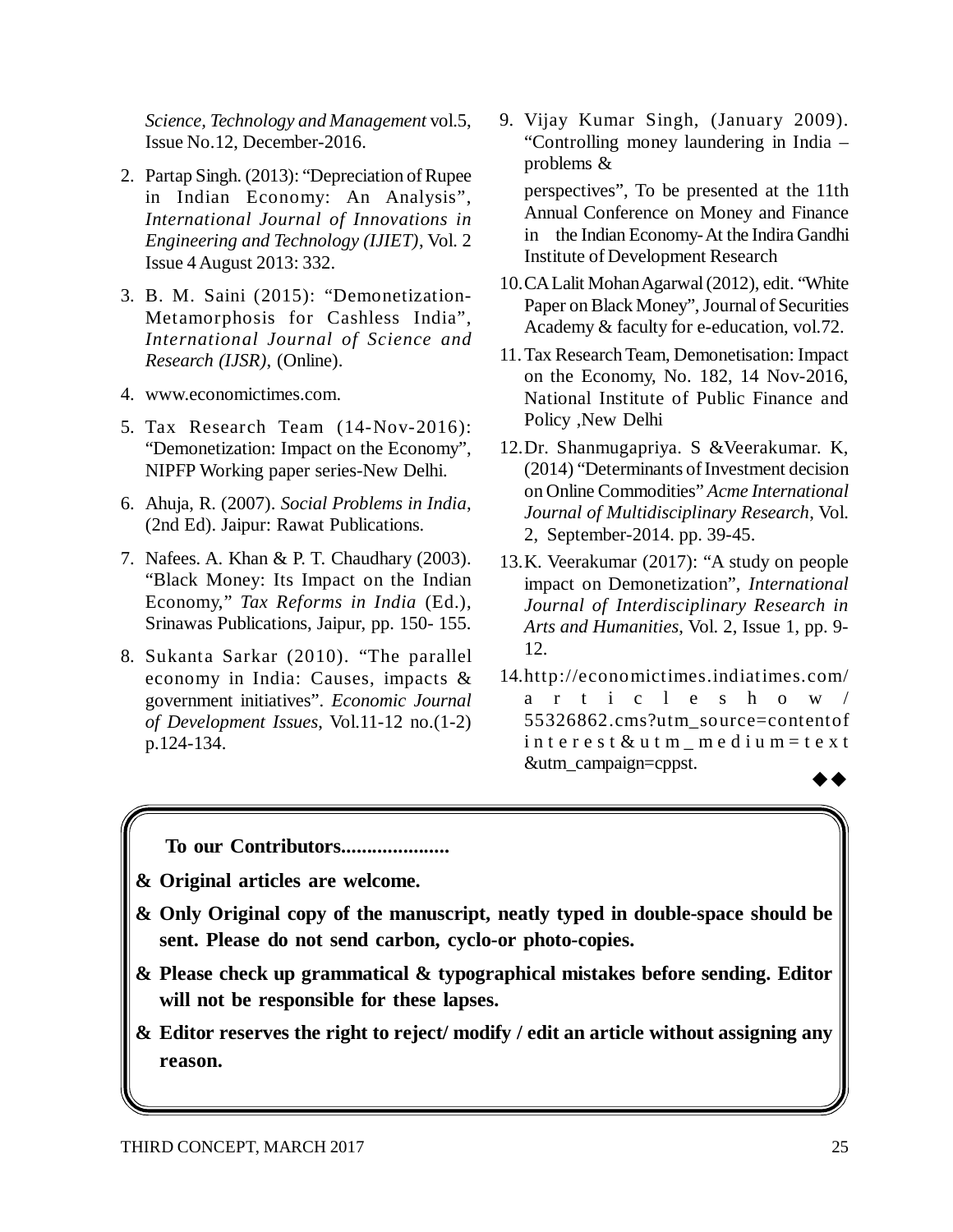## **Trump Presidency and Future of Monroe Doctrine**

Nicola Bilotta\*

[*Due to Donald Trump's victory in the Presidential election in November last year, North American foreign policy will experience radical changes. The new government creates hopes and fears. On the one hand, there is hope that cooperation with Russia will be improved; on the other hand, peace dialogues with Iran are expected to worsen. However, international geopolitical equilibrium will have a different settlement.]*

 $\prod_{\text{interes}}$ he US has always influenced South American political history due to its geographical proximity and its economic interests. So how will Latin America be affected by Trump's foreign policy? Hilary Clinton was supposed to continue Obama's political strategy in the continent. But which heritage did Obama leave in South America?

#### **Obama's inheritance**

During the 2008 Presidential campaign, Barack Obama became famous worldwide because of his charm and great oratory skills. In his electoral platform there was a message of cooperation and peace to all Latin American governments. Obama's victory thus was celebrated by leftist Presidents in the entire continent. Lula – the former Brazilian President from 2002 to 2011 – said that Barack's election was a historical moment for the world, "In the same way that Brazil elected a metalworker (Lula himself), Bolivia an aboriginal (Evo Morales), Venezuela a (Hugo) Chavez and Paraguay a bishop (Fernando Lugo), I believe it will be an extraordinary thing if in the biggest economy in the world a black person (Barack Obama) is elected president." Also Chavez was optimistic about improving Venezuelan cooperation with the US.

Obama promised to improve North American partnership with South America based on multilateralism. But the opportunity to repair the

relationship between Latin American countries and the US was already lost in 2009. In June 2009, the elected President of Honduras Manuel Zaleya was overthrown by a military coup. The US foreign office considered Zaleya as a dangerous leftist leader. Even though the OAS (Organization of American States) expelled Honduras after their break of constitutional order, Hilary Clinton, secretary of state at the time, and President Obama pushed for new elections rather than asking for the return of Zaleya, the democratically elected President.

US government immediately recognized the legitimacy of the new Lobio government in Honduras and it pressured other Latin countries to do the same. Clinton, when talking about Honduras coup, said "Now I didn't like the way it looked or the way they did it, but they had a strong argument that they had followed the constitution and the legal precedents."<sup>1</sup> However, Hugo Llorens, the US ambassador in Honduras stated "Zelaya may have committed illegalities but there is no doubt that the military, supreme court and National Congress conspired on June 28 in what constituted an illegal and unconstitutional coup against the executive branch."<sup>2</sup>

Obama's strategy in Honduras thus worsened the US relationship with Brazil and with all leftist parties in South America. Furthermore, the Colombian and US government signed an agreement on military cooperation in 2009 without consulting any other Latin American country. American and Colombian economic and

<sup>\*</sup> Works as a Global Finance Research Assistant at The Banker (Financial Times) and collaborates as an external researcher at ISAG.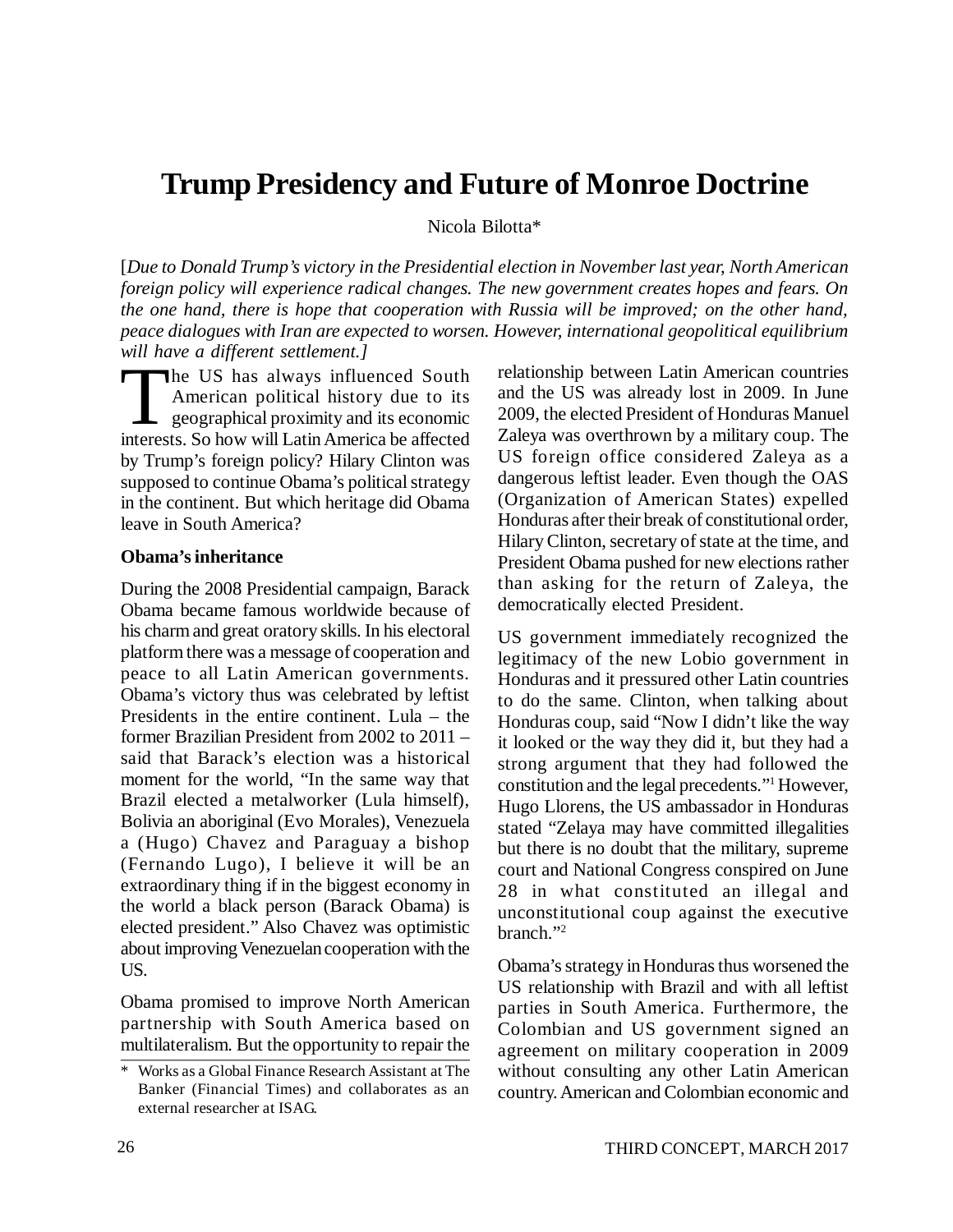military alliance finds its roots since the 1990 with Plan for Colombia establishment.

Former President Bill Clinton approved a massive military and economic aid initiative to fund Colombian struggle against drug cartels and left-wing insurgent groups. The aim of the plan was to supply Colombia with military training and military technologies to contrast violence in the country. The flow of money from the US government to Colombia has not stopped since then.

Former President G.W. Bush and Obama maintained Plan for Colombia. According to the US Foreign Office, in 2012 the US allocated \$ 644,304,766 in Colombia. Breaking down the aid, we discover that \$446,552,148\$ were funds for military and security help. The tight relationship between the two countries is confirmed by the trade deal signed in 2011.

Besides, chief architect and broker that of Cuba, Obama was a strong sponsor of the peace dialogue between the FARC and Santos government. He even promised to increase American economic aid to Colombia totaling 450 million of dollars. Even though Obama was not personally involved in the discussion of the peace agreement in Colombia, he had started a process of normalization with Cuba.

The US and Cuba didn't have diplomatic relations since the 1960s. After the Communist revolution in the country, the US imposed a trade embargo against Cuba. Obama's plan was to improve Cuban and American relations by reviewing Cuba as a state sponsor of terrorism and by ending the economic embargo. After formal talks, American Congress will be called to vote for the official revocation of the embargo.

The new course, however, was not just due to Obama's effort. The role of the former Pope Benedict XVI and Pope Francis was fundamental to foster peace between the two countries. Regardless the fact that it was a multilateral effort, the improvement of Cuban and American relations has been the most considerable heritage of Obama's presidency in South America.

Obama has not been able to improve the precarious diplomatic relationship with Venezuela and Ecuador. Even if the US is the largest trading partner of Venezuela, US governments have not sent Ambassadors to this Latin Am country since 2006. Their diplomatic relations are now extremely tense. Maduro accused US governments of imperialism and of trying to defeat his government in Venezuela, while American diplomacy denounced human rights violations against Maduro's adversaries.

The latter, instead, declared US Ambassador Persona non-grata in 2011 in response to the release of secret documents in which US diplomatists accused Ecuadorian President Correa to be corrupted. In the last months of 2015 Ecuador and the US re-established diplomatic relations. However, there is still a considerable tension between them. Guillaume Long, Ecuadorian foreign minister, said that he wanted to cooperate with the US but American governments needed to not interfere with internal political decisions in South America.

In the last eight years Brazilian and American relations have been problematic. After the disclosure of NSA secret reports on Brazil, former Brazilian President Dilma cancelled her official state visit in 2014. NSA was spying the conversations of top Brazilian managers and politics, even Dilma was recorded during her private calls. It appears, at least, unusual that US secret services were spying the establishment of a country which is a stable democracy and an American ally for the last thirty years.

Obama's presidency had tense diplomatic relations also with Argentina and its former President Kirchner. Specifically, their conflict was about Argentinian default in 2014. American hedge funds, which bought cheap Argentinian bonds in 2001, were asking for a full pay out that Kirchner refused to provide.

Interestingly, both, Dilma and Kirchner, found themselves at the centre of scandals last year. The former was indirectly involved in Petrobas investigation, the latter was accused to have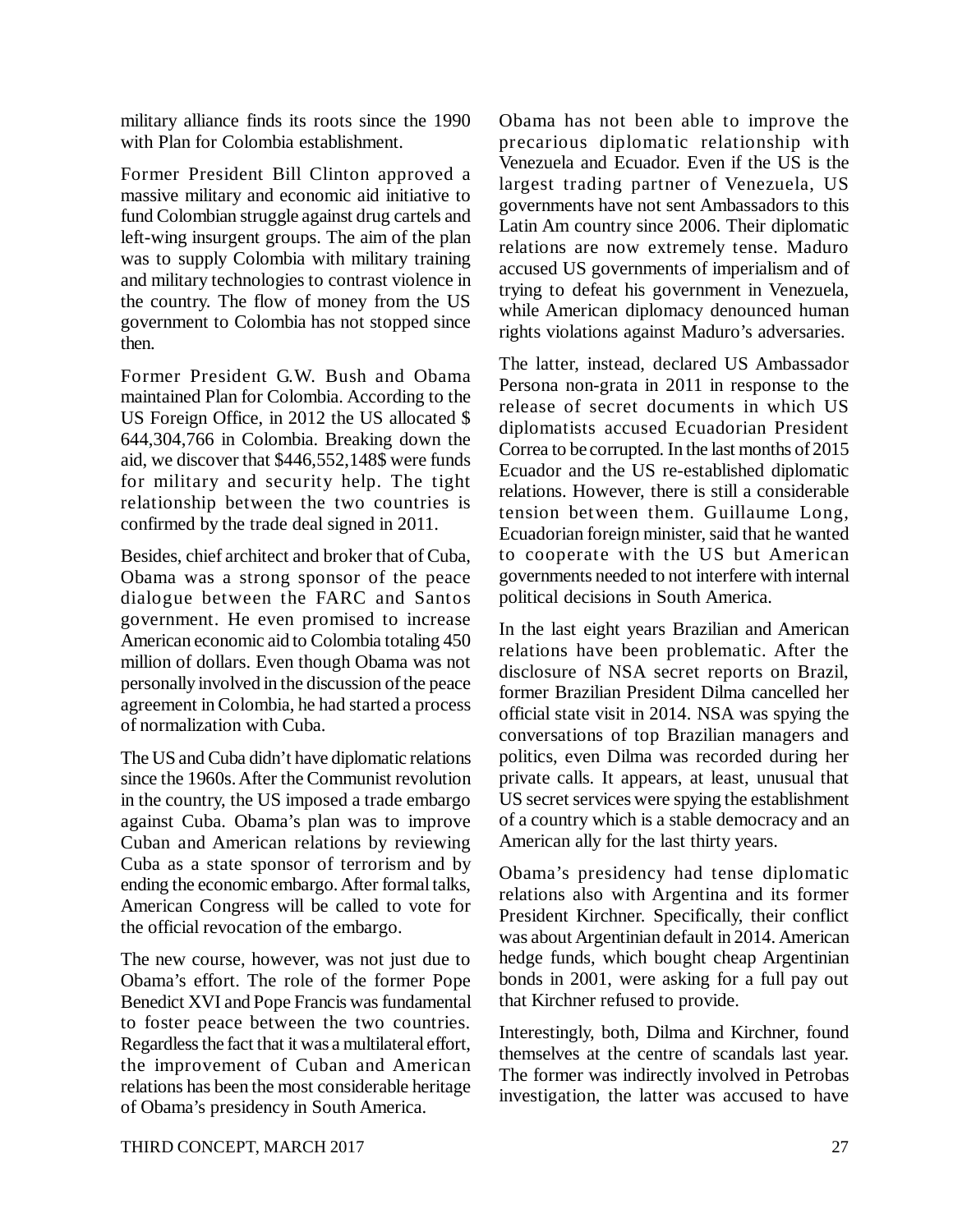covered Iranian responsibility on the terroristic attack which killed 84 people in Buenos Aires in 1994. With their defeat, Latin America is going through the end of the leftist season. The new Argentinian President, Mauricio Macri, has already endorsed his priority to mend relations with investors and big foreign groups.

The new Brazilian President, Michel Temer, has already approved liberalizations on natural resources exploitation which will attract foreign investors in Brazil. The new courses in Brazil and Argentina seem to find North American support. Actually, Macri and Temer will be aiming to improve Argentinian and Brazilian economic and diplomatic cooperation with the US.

Eight years of Obama's presidency has left lights and shadows. On the one hand, he fostered normalization with Cuba and he played an important role in FARC's and the Colombian government's peace agreement. On the other hand, he was not able to radically change American relations with Latin countries. Obama promised to establish multilateral relations with South American countries, but failed. It cannot be identified a turning point in how Obama government's interference with internal political affairs of Latin countries.

## **Trump & uncertainty of US foreign policy**

Trump has promised to radically change US foreign policy. However, it is unclear how he will do so. During his presidential campaign, he contradicted himself several times. Trump said that he would reduce America's intervention in the world. First of all, Trump's disengagement will alter US commitment to international organizations. NATO and the defence agreements with Japan and South Korea could experience a decrease of US military and financial dedication. In addition, the relationships with China and Iran seem to be critical factors in the international equilibrium. Trump criticized Obama's the Nuclear Deal with Iran, he could run away from the agreement and re-impose sanctions. His proposal to impose a 45% tariff on Chinese import would start an economic conflict with the Chinese government.

The South American continent does not seem to be a priority in the new President's agenda. Three main topics on Latin America dominated his electoral campaign:

i. According to Pew Hispanic Center, in 2014 there were 11.7 million Mexican immigrants residing in the US and 6.5 million of them would be illegally living in the country. So when he promised that 11 million illegal immigrants would be deported, it was clear whom he was referring to. Trump even claimed that he would force the Mexican government to build a wall on the border between the US and Mexico. His economic plan for "making America great again" claimed to bring back manufacturing factories to the US.

Trump said he would overtax North American companies which produce in Mexico. After having described Mexican immigrants as drug dealers, criminals and rapists, in August 2016 Trump officially met Mexican President Nieto. But there were no significant results from their conversation. Actually, while Trump said Niento agreed to pay for a wall on the border, the Mexican President posted a tweet to contradict Trump's claim.

- ii. Trump is one of the few Republican leaders that support the process of normalizing relations between Cuba and the US. The President-elected is said to agree with the "Cuban Thaw", however, he argues that the US could have made a better deal. In this case, uncertainty about the future of Cuba-US relations is driven by the fact that the majority of the Republic party does not support the normalization of Cuban and North American relations.
- iii Even thought Nicholas Maduro, President of Venezuela, recently stated to hope for improving his relations with the US under Trump presidency, few days ago he called Trump a bandit. During his campaign, Trump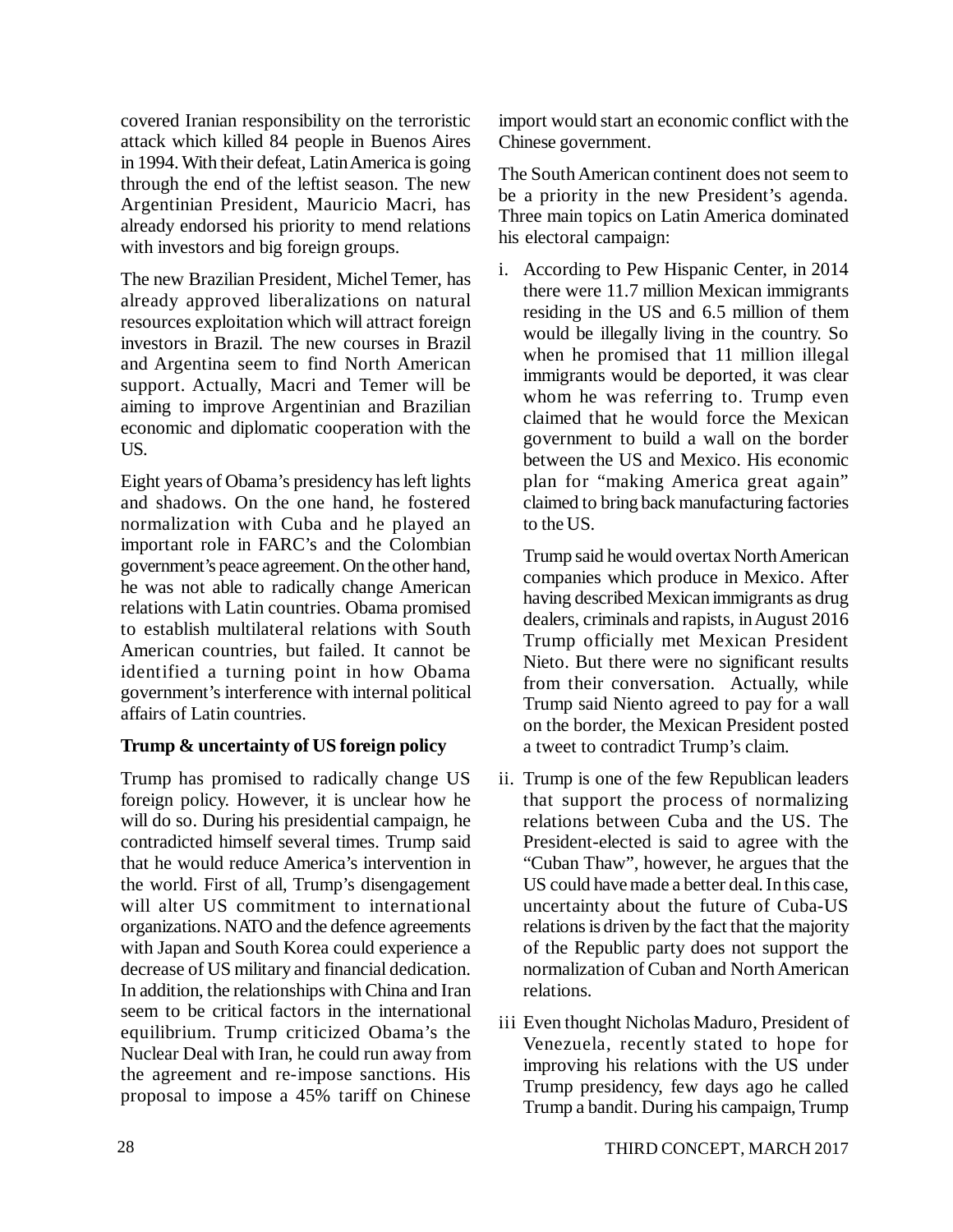was not friendly to Maduro, he said that "Venezuelans are good people, but they have been horribly damaged by the socialists in Venezuela and the next president of the United States must show solidarity with all the oppressed people in the hemisphere."<sup>3</sup> Even if Trump does not believe in "exporting democracy", it is unclear how he will work to improve US relations with Venezuela.

It is not clear what Trump's presidency will mean for American and Latin countries relations, Trump is still a mystery. Obama's presidency instead was an unsuccessful hope that the US would have

been able to establish multilateral forms of cooperation with Latin American countries.

#### **Reference**

- 1. N. Lakhani, "Did Hillary Clinton stand by as Honduras coup ushered in era of violence?", *The Guardian*, 31 August 2016.
- 2. *Ibid*.
- 3. M. E. Jorge, "Venezuela expectant as to how Trump will address Chavismo and country's crisis", *Fow New Latino*, 18 November 2016.

 $\rightarrow \rightarrow$ 

## **Aspects of Regionalism in India**

Ramesh.M.N.\* & Mallikarjun S.\*\*

*[Regionalism is an emotional attachment to a particular region in preference to the whole country, and in some cases, in preference to the constitutional unit of which the region is a part. As a problematique, one cannot ignore that regionalism has a regulatory role in Indian political system. As an ideology, regionalism refers to the sentiment of a particular group which identifies itself with a particular territory within a given country and strives for perpetuation and/or furtherance of its interest. Thus regionalism is conceptually associated with the idea of region.]*

 $\prod_{\text{it work}}$ o acquire a clear conception about the nature of Indian regionalism, one is to ponder as to what regionalism is and how it works in this sub-continent and with what dimensions. To get a correct understanding about regionalism in India let us first build up a general conceptual framework about 'regionalism' as it is broadly conceived in sociological and political understanding.

### **Regional Issues**

A region, broadly speaking, is a vast tract of land with more or less well-defined territorial boundaries and specific characteristics. The *Encyclopedia of the Social Sciences* defines a region as, "a homogeneous area with physical and cultural characteristics distinct from those of neighboring areas. As a part of a national domain, region is sufficiently unified to have a consciousness of its customs, ideals and thus possesses a sense of identity distinct from the rest of the country". As such any conceptual analysis of regionalism which represents regional idea in action both as an ideology and social movement, embraces a geographical, cultural and psychological connotation.

Regionalism is a feeling or an ideology among a section of people residing in a particular geographical space characterized by unique language, culture etc., that they are the sons of the soil and every opportunity in their land must be given to them first but not to the outsiders. It is a sort of parochialism. In most of the cases it

Assistant Prof., Dept of Pol. Sc., Rani Channamma University, Belagavi.

<sup>\*\*</sup> Research Scholar, Dept of Pol. Sc., Rani ChannammaUniversity, Belagavi.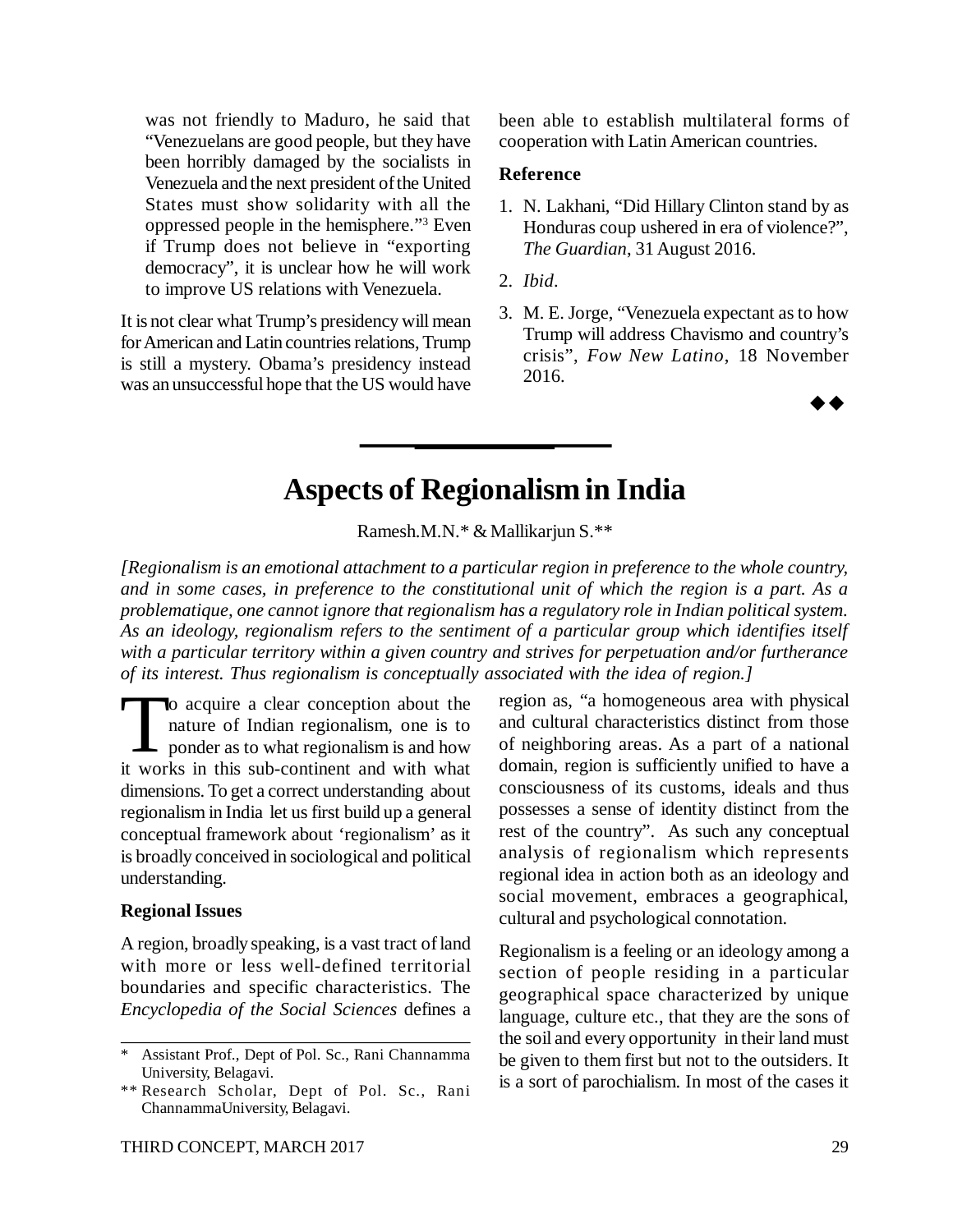is raised for expedient political gains but not necessarily.

## **Socio-cultural aspect**

Territory is but one aspect of regionalism which is an essential but not absolute condition. If we again go through the encyclopedic definition of a region, it will be evident that a region differs from the neighboring areas not only in terms of physical characteristics, but also by virtue of cultural differentials. Thus, being based on cultural distinction a region stands as a profound sociological phenomenon. It is treated as the nucleus of a social aggregation for multiple purposes.

But what precise factors or cultural variables must preexist to identify a tract of land as a region distinct from its neighboring areas are not fully known and cannot be specifically predicted. It can be only said that several variables must simultaneously interplay in varying degrees over considerable period of time so as to generate some distinctive characteristics which can set apart a particular territory from other areas in such a way that it can be called a 'region'.

## **Psychological Aspect**

The essential fact is that at the core of regionalism a profound sense of identity prevails. More than anything else, there is a widely shared sentiment of "togetherness" or "we-feeling" in the people and sense of "separateness" from others. Such a feeling is a spontaneous outcome of internal consciousness of the people and is never superimposed from outside. In this sense, such a notion is very much akin to that of communalism where love for one's own community and a sense of separateness from others within the same socio-political fold is a rude reality necessarily.

Apart from this, regionalism in India is a multidimensional phenomenon as it is a complex amalgam of geographical, historical, cultural, economic, politico- administrative and psyche factors. It is not possible to indicate exactly any particular factor, which has been solely responsible for the phenomenon of regionalism. Some of the most important causes of regionalism in India are as follows: (i) Geographical Factor ii. Historical and Cultural Factors (iii) Caste and Region (iv) Economic Factors (v) Political-Administrative Factors.

## **Geographical Factor**

The territorial orientation based on geographical boundaries relates to the inhabitants of a particular region which are symbolic, at least in the Indian context. This is more so because of the linguistic distribution along geographical boundaries. The topographic and climatic variations along with differences in the settlement pattern induce in people the concept of regionalism.

## **Historical and Cultural Factors**

In the Indian scenario the historical or cultural factors may be considered the prime components of the phenomenon of regionalism. The historical and cultural components interpret regionalism by way of cultural heritage, folklore, myths, symbolism and historical traditions. People of a particular cultural group also derive inspirations from the noble deeds and glorious achievements of local heroes. Nevertheless, there are sudden political and economic realities which can be covered under the historical and cultural factors.

## **Caste and Region**

Caste system and religion in Indian society play only a marginal role in causing regionalism only when caste is combined with linguistic preponderance or religion it may cause regional feeling. In the like manner religion is not so significant except when it is combined with linguistic homogeneity or based on dogmatism and orthodoxy or linked with economic deprivation. However, regionalism is usually a secular phenomenon in a relative sense and it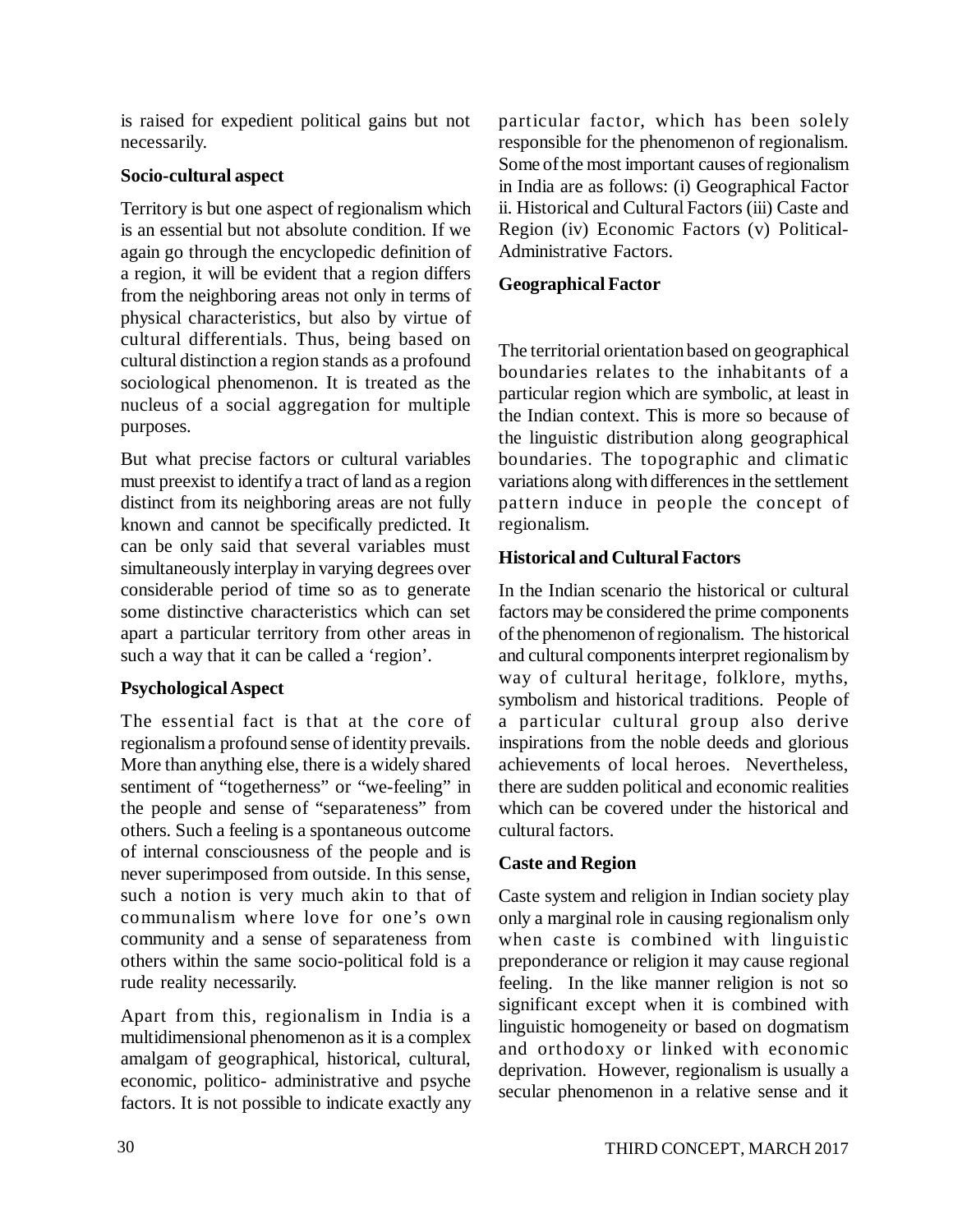can cross-cut the caste affiliation or religious loyalties.

## **Economic Factors**

In the present times, uneven developments in different parts of the country may be construed as the prime reason for regionalism and separatism. There are certain regions in the country where industries and factories have been concentrated, educational and health facilities are sufficiently provided, communication network has been developed, rapid agricultural development has been made possible. But there are also certain areas where the worth of independence is yet to be realized in terms of socio-economic development.

Of course, the British administration may be held responsible for causing such wide regional variations due to their suitability for the purpose of administration, trade and commerce. But in the post-Independence era, efforts should have been made for regional balance in matters of industrial, agricultural and above all, economic development. This disparity has caused the feeling of relative deprivation among the inhabitants of economically neglected regions. It has manifested itself in the demand for separate states such as Bodoland or Jharkhand and Uttarakhand etc.

## **Political- Administrative Factors**

Political parties, especially the regional political parties as well as local leaders exploit the regional sentiments, regional deprivation and convert them to solidify their factional support bases. They give place to the regional problems in their election manifesto and promise for political and regional development.

Today, in India's political scenario some regional parties have strongly emerged and captured power in few states like Tamil Nadu, Andhra Pradesh, Assam. Regional parties like DMK, AIADMK in Tamil Nadu, Telgu Desam in Andhra Pradesh, Assam Gana Parishad in Assam and many more as well as some other regional parties like Akali Dal in Punjab, JMM in Jharkhand have come to roost with their regional agendas.

## *Other reasons for Regionalism*

## **Low rate of economic growth**

The economic growth of India has been fluctuating since independence. But with respect to high population growth, the economic growth has been not enough to catch the development with full speed. In the last decade, the economic growth was progressive, but now it is reeling under the influence of world economic crisis and other bottlenecks at domestic level.

## **Socio-economic and political organisation of states**

The states have been unable to do the adequate land reforms and the feudal mentality still persists. Bhoodan and Gramdaan movements, after independence, were not enthusiastically carried and even land under land Banks was not efficiently distributed. The political activities in the backward states were limited to vote bank politics and scams.

## **Lower level of infrastructural facilities in backward states**

The level of infrastructural development, such as power distribution, irrigation facilities, roads, modern markets for agricultural produce has been at back stage. All these are state list subjects.

## **Low level of social expenditure by states on education, health and sanitation**

These subjects are core for human resource development. The sates which have invested heavily on these subjects fall under the developed and advanced states, for example Tamil Nadu, where healthcare services in Primary health centre are benchmark for other states.

## **Political and administration failure**

This is the source of tension and gives birth to sub-regional movements for separate states. Jharkhand, Chhattisgarh, Uttarakhand and recently Telangana are the result of this failure only. Many such demands are in pipeline such as- Vidarbha, Saurashtra, Darjeeling and Bodoland,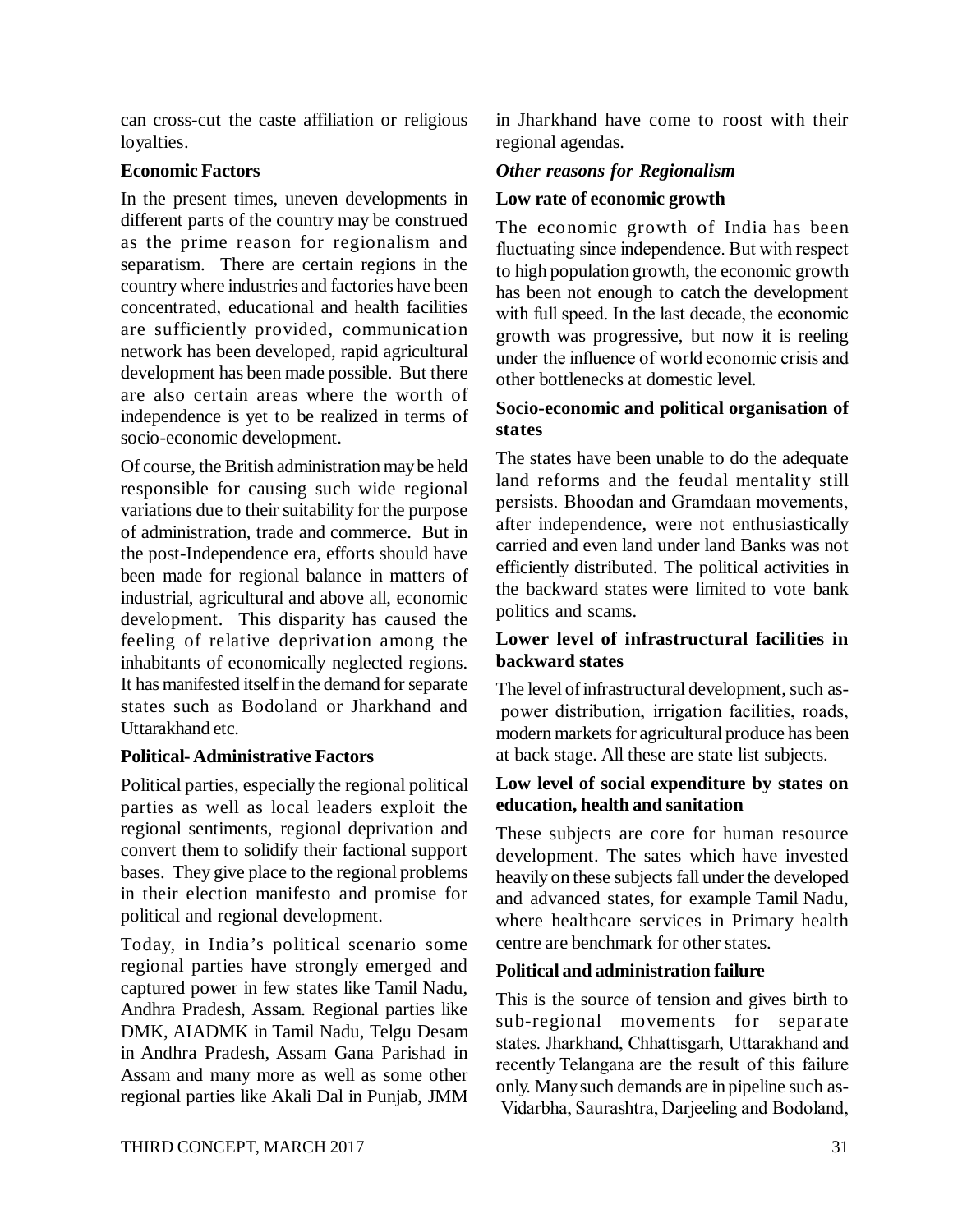etc. These failures also weaken the confidence of private players and do not attract investors in the states.

## **Growth and Development**

Regionalism in India can be traced back to Dravida Movement started in Tamil Nadu. The movement initially focused on empowering Dalits, non-Brahmins, and poor people. Later it turned against imposition of Hindi as sole official language on non-Hindi speaking areas. Finally, the movement for sometime focused on seceding from India to carve out their own Dravidastan or Dravida Nadu. The movement slowly declined and today they have become prominent regional parties after many splits and factionalism.

Throughout India regionalism persisted. In Maharashtra Shiv Sena against Kannadigas in the name of Marathi pride and recently MNS activists against Biharis; in Punjab against non-Punjabis that gave rise to Khalistan Movement and earlier Akali Movement; in Andhra, Telangana Movement with an aim of separate state; in Assam ULFA militants against migrant Biharis and Bengalis; in North-East against other Indians. It can be traced that regionalism slowly turned from non-violent means to violent means to achieve their goals. From Potti Sriramulu's non-violent means of fasting to Maharashtra NavNirman Sena (MNS) and ULFA's violent means, regionalism has come a long way.

Regionalism in contemporary India is readily used for political gains by petty politicians and secessionist organizations. Economic reasons are exploited for political dividends. When violence is used against people in the name of regionalism it is a criminal act and is punishable. Article 19 of the Constitution of India provides a citizen of India to move freely throughout the territory of India, to live and settle in any part, and to practice any profession, or to carry on any occupation, trade or business.

When ULFA (United Liberation Front of Assam) militants or MNS (Maharashtra NavnirmanSena) activists used violence against poor migrant workers, they clearly violated the law of the land and also the Constitution which is above all, even above the Parliament.

## **Challenges before Regionalism**

In a nutshell, regionalism refers to an ideology which is primarily based on the awareness of linguistic, religious, ethnic and cultural identity of the people residing within a specific geographical area. In the process of regional identity-formation, the role of the elite is of key importance. Regional politics indicates how particular structures and politics interact with specific groups, classes and institutions in a particular time and locality. Such interaction is given direction by the local elites.

In fact regionalism is an artifact of time and history, available for use by social and political elites in fashioning structures that are necessary for legitimizing their power and dominance. Regional ideology here serves as an instrument. In a culturally heterogeneous society, factors like region, language and ethnicity which differentiate culturally different component groups are always in existence, although in some cases they may be in dormant form.

It is the regional elites who emphasize such socio-cultural differences through a process of articulation. The emotion which had been lying latent behind such phenomenon is brought to the surface through conscious manipulation by the local elites and is developed into a regional ideology.

## **Regionalism and Nationalism**

As a concept; therefore, regionalism appears at some mid-point between the community and the nation. Whereas formal boundaries delimit the jurisdiction of political units, basic regions are delimited by socio-cultural realitiesdemographic and economic. Region and regionalism, therefore, can be regarded as building blocks in making up the structure of the larger sociological area- the nation and the concept of nationalism. The term 'sub-region' is usually applied to the next units in descending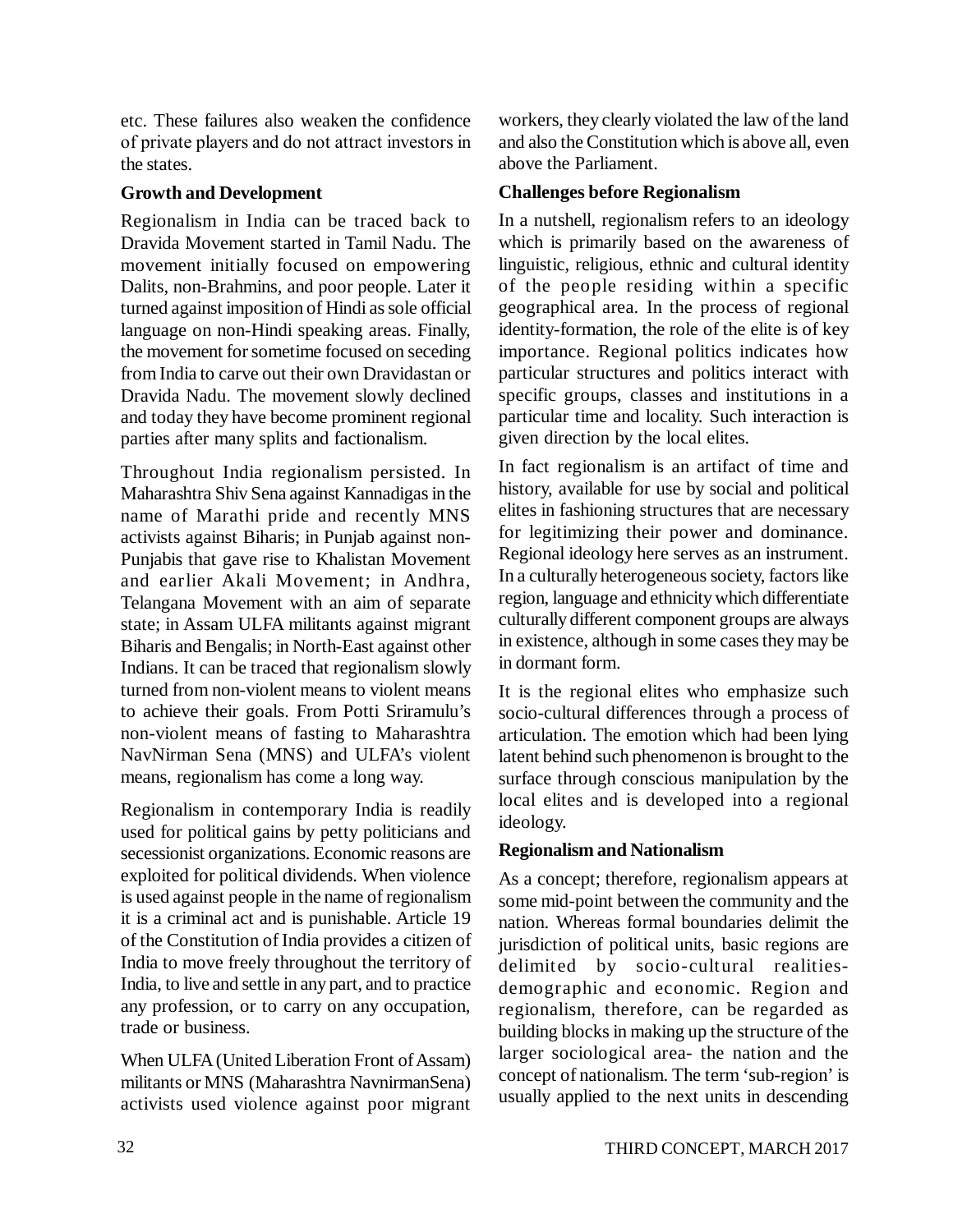order which are variously known as states, provinces, cantons, district zones etc.

## **Positive dimension of Regionalism**

On its positive side, regionalism broadly expects regions to be treated at par as units of a whole and demands the constituents' cherished aspiration to manage their own internal affairs; together with a right to judicious resource-sharing within the national framework.

Regionalism in this sense reveals a quest for fulfillment the part of the people of an area. In this quest for fulfillment, regionalism may encourage the people of an area to organize some movement in some form which may bring forth constructive products. It generates political participation through interest articulation and interest mobilization of the regional masses thereby attributing more participatory character to the political process.

The reorganization of states in India on linguistic bases, for example, paved the way to the emergence of the multilingual states by unilingual ones, the new vernacular elites found themselves in an advantageous position. Significant development in literature and culture of different linguistic groups was one of the immediate outcomes that certainly bore the stamps of positive and hence constructive regionalism. The emergence of vernacular elite directly contributed to the emergence of rural elites. Rural people who had so long been denied representation were allowed to have a stake in the political affairs of the nation.

## **Negative dimension of Regionalism**

Regionalism bears the seeds of negative potentialities when it turns into sectionalism and upholds the demands for self-determination, secession and independent nationalism. More often the genesis of such psyche lies in specific grievances of the people against the ruling elitepolitical as well as bureaucratic. When this sense of deprivation continues over a considerable time, it spawns a regional attitude for fragmentation as a remedy to the injustice afflicted on them. Such psyche of deprivation might be removed at least partly had the specific grievances been remedied in time.

## **Conclusion**

Regionalism has remained perhaps the most potent force in Indian politics ever since independence (1947), if not before. It has remained the main basis of many regional political parties which have governed many states since the late 1960s. It can clearly be identified in the post-independence phases of accommodation of regional identity through statehood.

We have seen how regionalism could be good or bad for a nation as well for group of nations. Constitution of India under Article-19, gives every citizen a fundamental right to move around and settle down peacefully any part of the country. And, as citizen of India everyone should respect this fundamental right of every person, avoiding clashes like Shiv Sena does in Maharashtra.

The need of the hour is to develop each region of India, through devolution of power to local governments and empowering people for their participation in decision-making. The governments at state level need to find out the alternative resources of energy, source of employment for local people, use of technology in governance, planning and for agriculture development. The 12th five year targets for **"**Faster, *sustainable* and more *inclusive growth"*, which will be instrumental for balanced regional growth.

As an ideology and a political phenomenon pregnant with the potentiality to develop into social and political movements, regionalism has drawn the attention of scholars and professionals no doubt because of its polemical character. But to the common people also its relevance is unique as it reflects that eternal bond of man to land to his immediate territory. Regionalism, as such, to be ordinarily defined, is an emotional attachment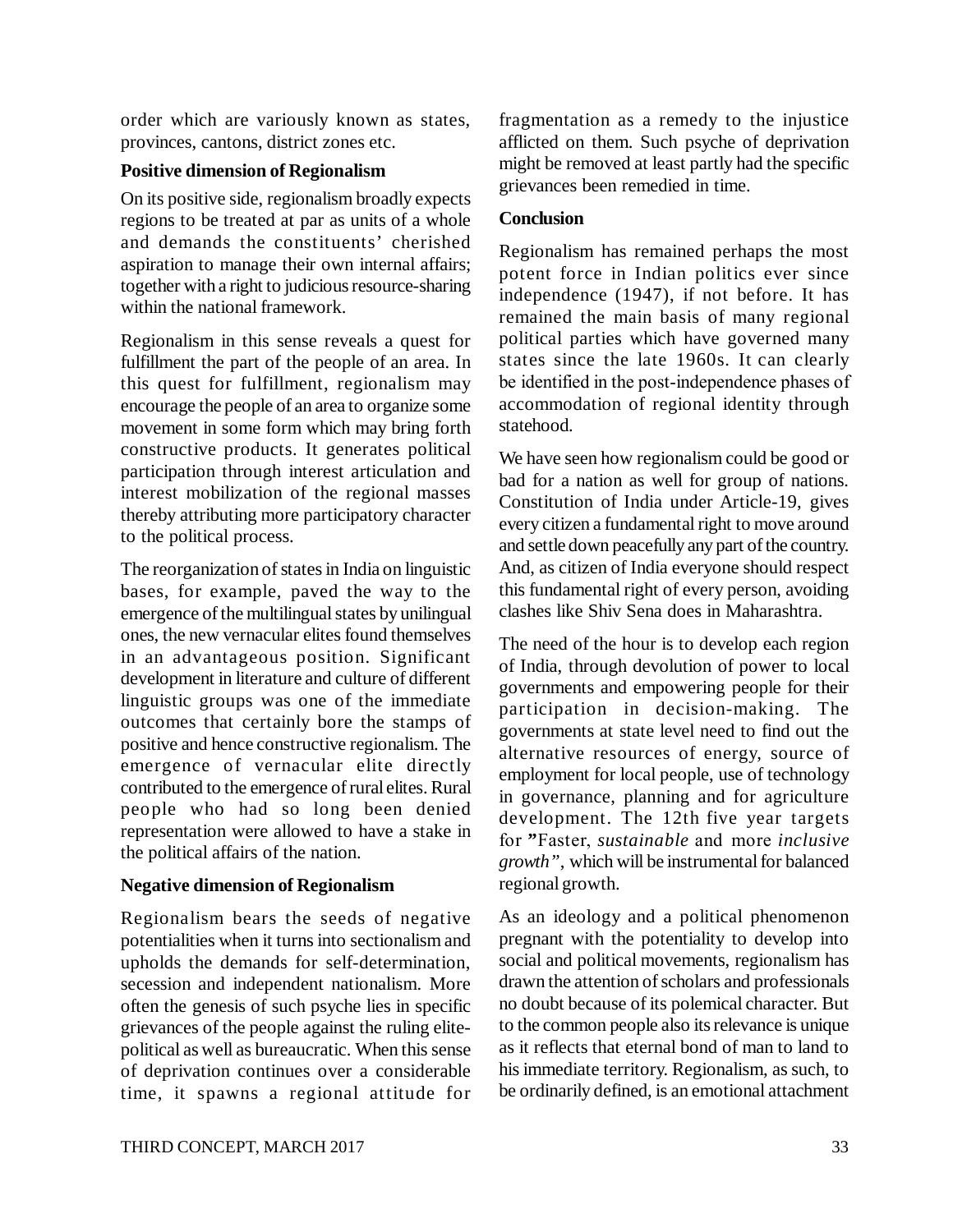to a particular region in preference to the whole country, and in some cases, in preference to the constitutional unit of which the region is a part.

As a problematique, one cannot ignore that regionalism has a regulatory role in modern political arrangements. As an ideology, regionalism refers to the sentiment of a particular group which identifies itself with a particular territory within a given country and strives for perpetuation and/or furtherance of its interest. Thus regionalism is conceptually associated with the idea of region.

## **Reference**

- 1. Acharya A, Johnson AI(2007). Crafting Cooperation: Regional International Institutions in Comparative Perspective, Cambridge University Press, Cambridge.
- 2. Baylis J., Smith S., Owens P. (2008). The Globalization of World Politics: An Introduction to International Relations, Oxford University Press, Oxford, New York.
- 3. Chandra S., Mathur PC, Pande KD (eds.) (1976). Regionalism and National Integration, Jaipur: Alekh.
- 4. DasGupta J.,(1988). Ethnicity, Democracy and Development in India: Assam in a General Perspective. In Atul Kohli (ed.) India's Democracy, Princeton University Press, Princeton.
- 5. Khan R. (1973). The Regional Dimension. Seminar,164:39.
- 6. Jaffrelot C. (2003). India's Silent Revolution: The Rise of the Low Castes in North Indian Politics, Permanent Black, New Delhi.
- 7. Jenkins R (2004). Regional Reflections: Comparing Politics across Indian States, Oxford University Press, New Delhi.
- 8. Krasner SD. (1983). International Regimes, Cornell University Press, Ithaca, New York.
- 9. Kumar A. (2009). Rethinking State Politics in India: Regions within Regions. Economic and Political Weekly. XLIV(19):14.
- 10.Kumar A. (2010). Exploring the Demand for New States. Econ. Political Weekly, 45 (33):15.
- 11.Sarkar A (1991). Regionalism, State and the Emerging Political Pattern in India, Firma KLM, Calcutta.
- 12.Schulz M, Söderbaum F, Ojendal J (2001). Regionalization in Globalizing World: A Comparative Perspective on Forms, Actors and Processes, Zed Books, London and New York.
- 13.Sharma ML (1983). Elite Conflicts ,regionalism and Compatibility Crisis: A Study of the Autonomy Movements in North-East India. In RamaKant (ed.), Regionalism in South Asia, Aalekh Publishers, Jaipur.

 $\rightarrow \rightarrow$ 

**THIRD CONCEPT** *welcomes your valuable comments on articles published in each issue. Suggestion to further improve quality and get-up of your favourite magazine, which has a record of uninterrupted publication since 1987, are also solicited's.*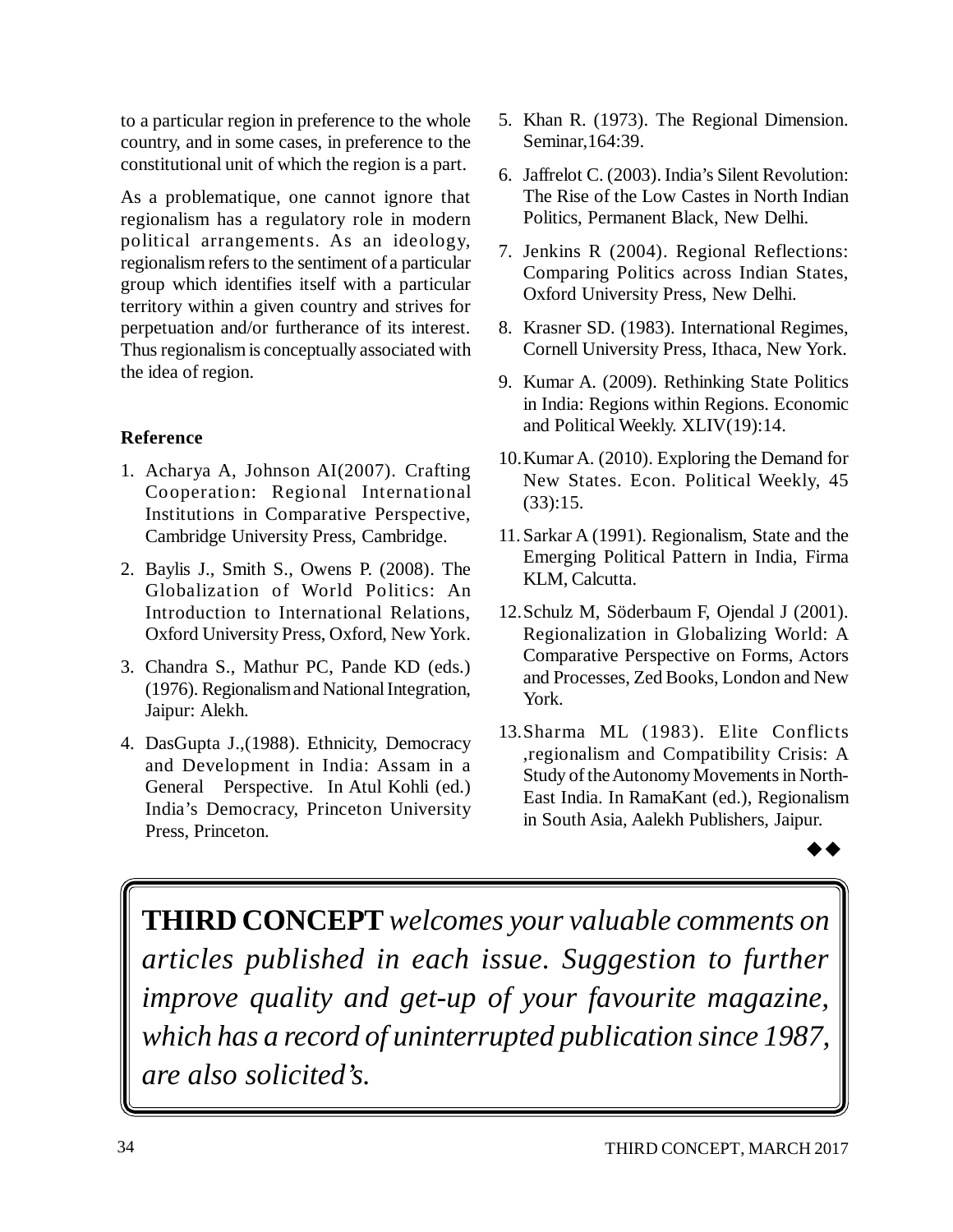## **Global Frameworks for Gender Equality in Politics**

P. Sindhuja\*

*[Many global conferences, including the Cairo Conference on Population and Development (1994), the Fourth World Conference on Women (1995), and the World Summit for Social Development (1995) have recognized that, despite the progress made globally in improving status of women, gender disparities still exist, especially in regard to participation in electoral politics. The low participation of women in these positions affects their progress in improving the legal and regulatory framework for promoting gender equality since very few women are influencing the legislative process.]*

 $\sum_{\text{of gene}}$ he extent of women's participation in politics and women's access to decisionmaking can be seen as the key indicators of gender equality in a society. Gender equality in decision-making is to be viewed in the context of whether women are in the position to make or influence public decisions on the same footing as men. The 1995 Beijing Platform stresses that equality in decision-making is integral to the advancement of women's rights and that women's equal participation in decision-making is not only a question of simple justice or democracy, but also a necessary condition for women's interests to be taken into account.

### **Gender Equality in politics**

Including women in political decision-making leads to more effective governance, since women's presence in government brings greater diversity and different experience to the process. Today the representation of women in politics has been increased considerably but due to their low participation, their issues and problems are generally unseen and unnoticed. Participation of women in the decision-making levels not only enhances their social, political and economic status, but also strengthens democratic institutions and even perhaps changes the nature of the democratic process.

Gender equality is not only a significant concern from a human rights' standpoint, but it will allow

THIRD CONCEPT, MARCH 2017 35

for the economic and political growth that developing nations need to make them competitive in world markets. Although the constitutional provisions in many countries attempt to remove gender inequalities by interdicting discrimination based on sex and class, and enshrining fundamental rights for all citizens, women still have only *de jure* rather than *de facto* access to these rights.

#### **International Framework**

## **Convention on the Political Rights of Women (1952)**

It was approved by the General Assembly during the 409th plenary meeting, on 20 December 1952, and adopted on 31 March 1953. The main thrust for the legislation, and much of its drafting, came from the United Nations Commission on the Status of Women. The Commission sent a survey about women's political rights to its member states; the resulting replies became the basis for the Convention. The Convention's purpose is to codify a basic international standard for women's political rights. It has eleven articles.

### *Article 1*

Women shall be entitled to vote in all elections on equal terms with men, without any discrimination.

### *Article 2*

Women shall be eligible for election to all publicly elected bodies, established by national law, on equal terms with men, without any discrimination.

<sup>\*</sup> Ph. D Scholar, Dept of Women's Studies, Alagappa University, Karaikudi, Tamil Nadu.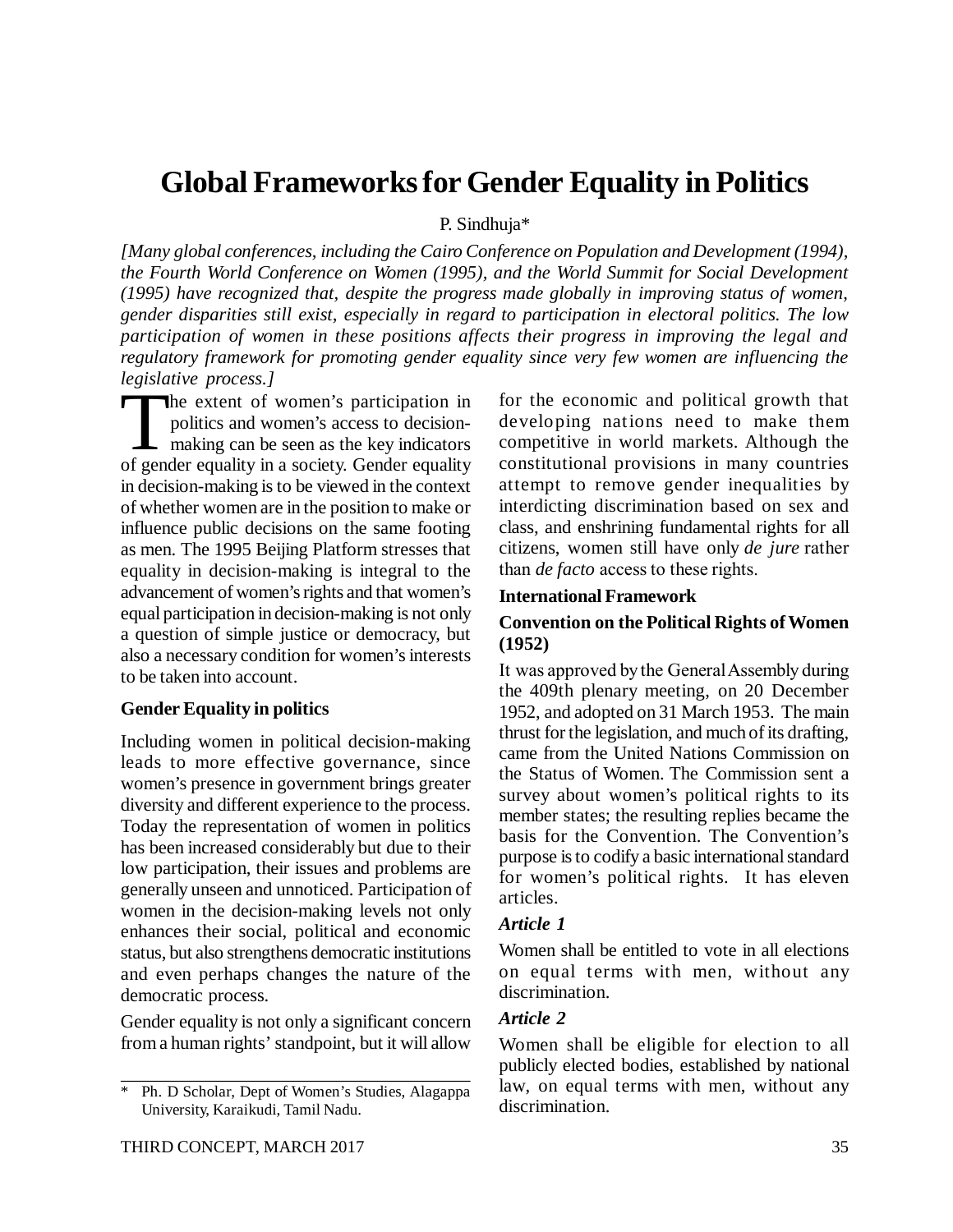## *Article 3*

Women shall be entitled to hold public office and to exercise all public functions, established by national law, on equal terms with men, without any discrimination.

The remaining articles (from Article IV to XI) cover the mechanics of the legislation itself, specifying how and when it will come into force.

Convention on the Elimination of All Forms of Discrimination against Women (CEDAW) (1979)

The Convention on the Elimination of all Forms of Discrimination Against Women (CEDAW) is an international treaty adopted in 1979 by the United Nations General Assembly. It is described as an international bill of rights for women. It was instituted on 3 September 1981 and has been ratified by 189 states. The Convention is structured in six parts with 30 articles in total. Articles 3, 4, 7 and 8 relate to equality of women in political and public life.

Article 3 guarantees basic human rights and fundamental freedoms to women "on a basis of equality with men" through the "political, social, economic, and cultural fields."

Article 4 notes that "[a]doption...of special measures aimed at accelerating *de facto* equality between men and women shall not be considered discrimination." It adds that special protection for maternity is not regarded as gender discrimination.

Article 7 guarantees women's equality in political and public life with a focus on equality in voting, participation in government and "nongovernmental organizations and associations concerned with the public and political life of the country."

Article 8 provides that states parties will guarantee women's equal "opportunity to represent their Government at the international level and to participate in the work of international organizations."

### **Beijing Platform for Action Declaration (1995)**

Beijing Platform for Action Declaration deals extensively with the issue of women in power and decision-making. It considers that all levels of decision-making (governments, national bodies, private sector, political parties, trade unions, employers' organizations, research and academic institutions, sub-regional and regional bodies and non-governmental organizations) must take "measures to ensure women's equal access to and full participation in power structures and decision-making" and "must increase women's capacity to participate in decision-making and leadership" in accordance with its detailed recommendations.

### **United Nations Security Council Resolution 1325 (2000)**

To protect women and girls from gender-based violence in the context of armed conflict and recognizing women's important role in peace process as agents of change , The United Nations Security Council's unanimously adopted resolution 1325, to increase the representation of women in all institutions and mechanisms dealing with the prevention, management and resolution of conflict, including as special representatives and envoys of the Secretary-General and within the field operations as military observers, civilian police, human rights and humanitarian personnel.

### **United Nations Economic and Social Commission for Asia and the Pacific (1947)**

The mandate of UNESCAP is to serve as a convener for regional follow-up of global mandates such as CEDAW, Beijing Platform for Action and the Sustainable Development Goals (SDGs). UNESCAP's Social Development Division has a Gender Equality and Empowerment Section, whose role is to coordinate those working towards gender equality and women's empowerment in the region. The sector operates as a facilitator and builds linkages between governments, civil society and other partners in order to strengthen channels for communication and dialogue, interaction and involvement in national, sub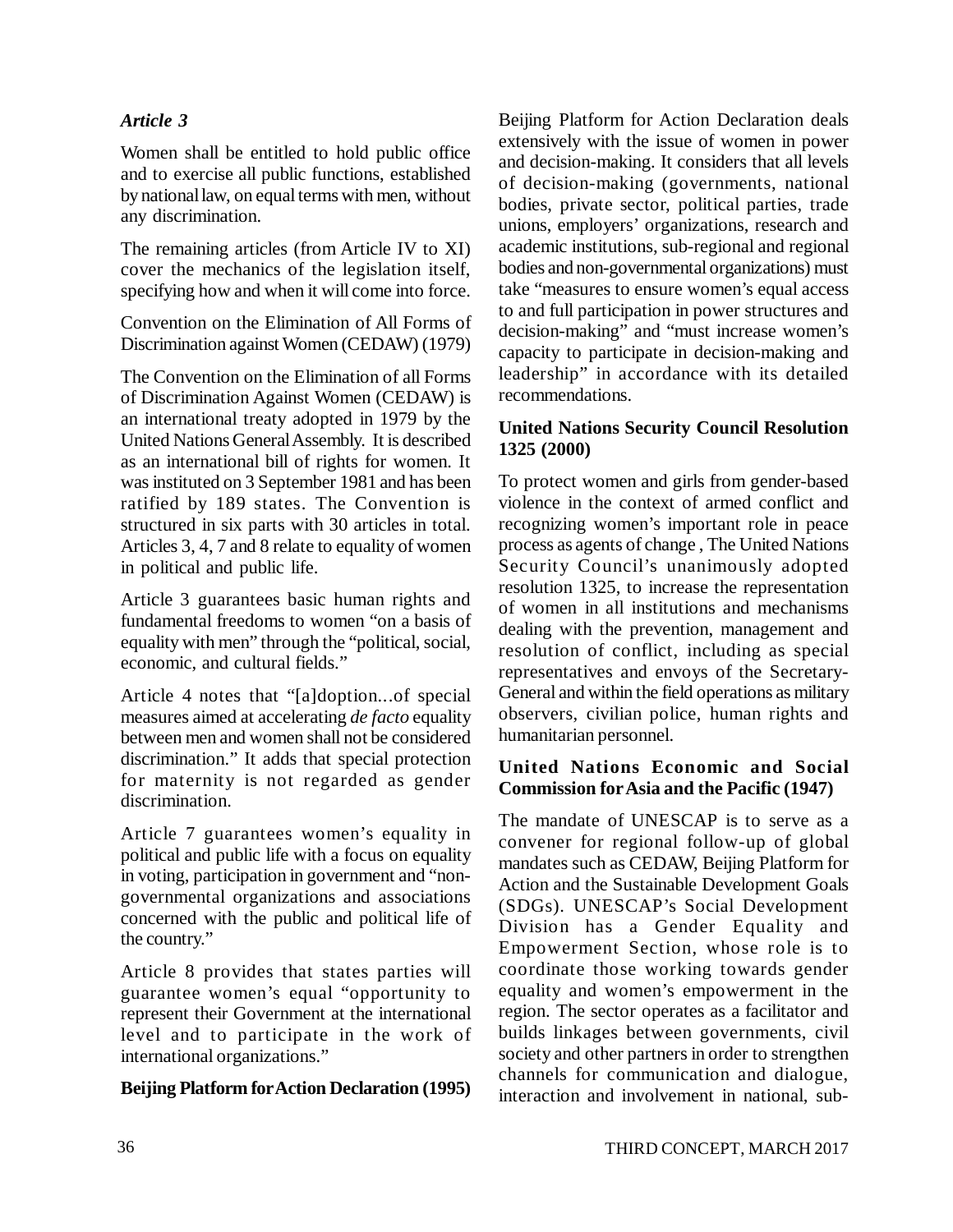regional, regional and global policy development and implementation. Women's participation in democratic governance is one of its priorities.

## **The World Summit (2005)**

The 2005 World Summit Outcome reaffirmed the commitments to increased representation of women in government decision-making bodies, including opportunities to participate fully in the political process.

## **Women in Parliaments**

- Only 23 per cent of all national parliamentarians were women as of Dec 2016, a slow increase from 11.3 per cent in 1995 .
- As of January 2017, 10 women are serving as Head of State and 9 are serving as Head of Government.
- Rwanda had the highest number of women parliamentarians worldwide. Women there have won 63.8 per cent of seats in the lower house.
- Globally, there are 38 States in which women account for less than 10 per cent of parliamentarians in single or lower houses, as of June 2016, including 4 chambers with no women at all.

The data in the tables below has been compiled by the Inter Parliamentary Union on the basis of information provided by National Parliaments by 1st December 2016

## **World Average**

## **Both Houses Combined**

| <b>Total MPs</b>           | 46'048 |
|----------------------------|--------|
| Gender breakdown known for | 45'773 |
| Men                        | 35'247 |
| Women                      | 10'526 |
| Percentage of women        | 23.0%  |

## **Single House or Lower House**

| <b>Total MPs</b>           | 39'151 |
|----------------------------|--------|
| Gender breakdown known for | 38'876 |
| Men                        | 29'899 |
| Women                      | 8'977  |
| Percentage of women        | 23.1%  |

## **Upper House or Senate**

| <b>Total MPs</b>           | 6'897 |
|----------------------------|-------|
| Gender breakdown known for | 6'897 |
| Men                        | 5'348 |
| Women                      | 1'549 |
| Percentage of women        | 22.5% |

| <b>Regional Averages</b>                                   |                                |                                 |                               |  |
|------------------------------------------------------------|--------------------------------|---------------------------------|-------------------------------|--|
|                                                            | Single House<br>or lower House | <b>Upper House</b><br>or Senate | <b>Both House</b><br>combined |  |
| Nordic countries                                           | 41.6%                          |                                 |                               |  |
| Americas                                                   | 27.8%                          | 27.7%                           | 27.8%                         |  |
| Europe OSCEmember countriesin-<br>cluding Nordic countries | 25.9%                          | 25.1%                           | 25.7%                         |  |
| Europe OSCEmember countriesex<br>cluding Nordic countries  | 24.4%                          | 25.1%                           | 24.6%                         |  |
| SubSaharanAfrica                                           | 23.5%                          | 22.0%                           | 23.3%                         |  |
| Asia                                                       | 19.5%                          | 16.0%                           | 19.2%                         |  |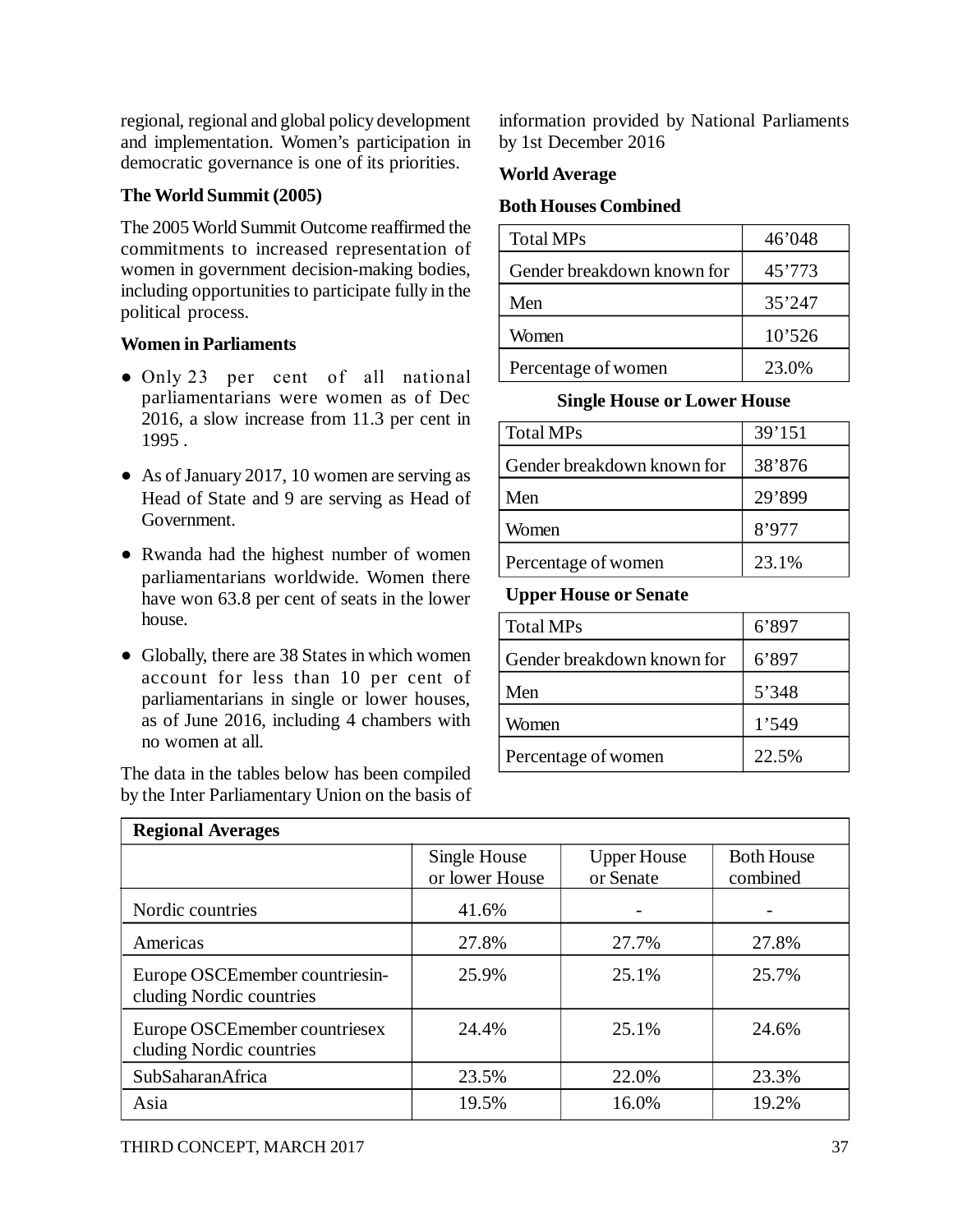| <b>Arab States</b> | 19.1% | 12.6% | 8.2%  |
|--------------------|-------|-------|-------|
| Pacific            | 14.2% | 33.7% | 16.4% |

#### **Conclusion**

To conclude, the only silver lining in the dark clouds hovering over women's participation in formal politics has been the marked increase in voting turnout among women. The women's movement and gender politics is currently divided over the question of affirmative action for women in parliament and state legislatures. It centers around two main issues: first, the issue of overlapping quotas for women in the general category and for those in backward caste communities and second, the issue of elitism. Thus, affirmative action for women in legislative bodies is the need of the hour as it would go a long way in removing obstacles that inhibit their participation. It would bridge the wide menwomen gap in the electoral set-up and pave the way for gender-inclusive electoral politics.

### **References**

- 1. UNDP, *Women's Political Participation and Good Governance: 21st Century Challenges*, New Delhi: HDRC, UNDP, 2000.
- 2. Naila Kabeer, *Reversed Realities: Gender Hierarchies in Development Through*, New Delhi: Kali for Women, 1994.
- 3. Carol le Bacchi, *The Politics of Affirmative Action: Women, Equality and Category Politics*, London: Sage Publications, 2003.
- 4. Stephanie Tawa Lama-Rewal, "Fluctuating Ambivalent Legitimacy of Gender as a

Political Category", *Economic and Political Weekly*, Apr 28, 2001.

- 5. Maitrayee Mukhopadhyay, "Creating Citizens Who Demand Just Governance: Gender and Development in the twenty first century", *Gender and Development*, Vol.11, No.3, Nov,2003.
- 6. <https://firstladies.international/2016/02/22/> 2016-women-and-political-leadershipfemale-heads-of-state-and-heads-ofgovernment/
- 7.  $http://www.jjmccullowgh.co'm/$ charts rest female-leaders.php
- 8. <http://www.un.org/womenwatch/directory/> women\_in\_power\_and\_decision\_making\_3007.htm
- 9. <http://politics.oxfordre.com/view/10.1093/> acrefore/9780190228637.001.0001/ acrefore-9780190228637-e-71
- $10.$  https://en.wikipedia.org/wiki/ Convention\_on\_the\_Political\_Rights\_of\_Women
- 11. <http://www.unescap.org/about>
- 12. <http://www.un.org/en/events/pastevents/> worldsummit\_2005.shtml
- 13. <http://www.ipu.org/WMN-e/classif.htm>
- 14. <http://www.unwomen.org/en/what-we-do/> leadership-and-political-participation/factsand-figures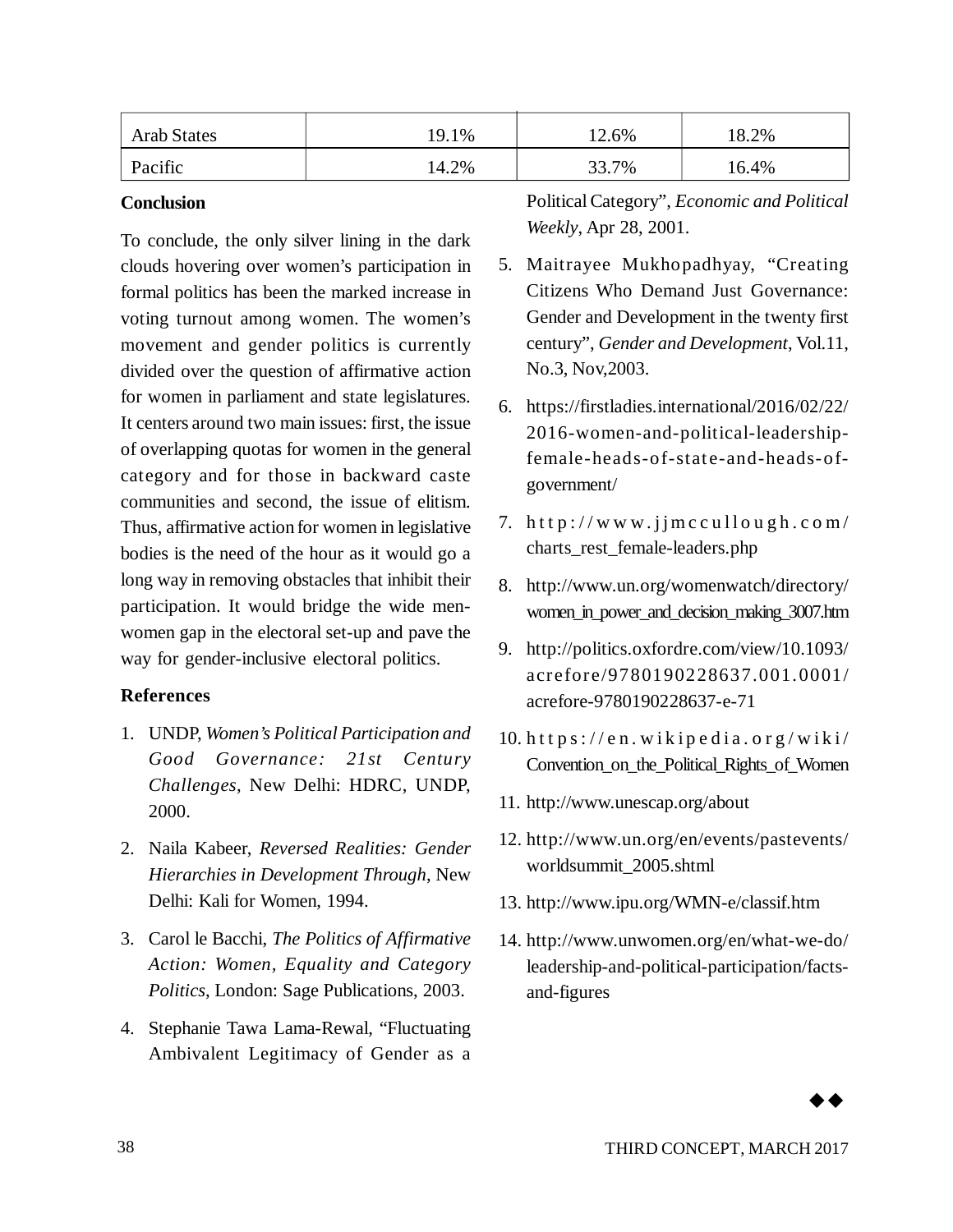## **Liberty, Equality & Social Justice Under Indian Constitution**

## Dr. Asish Kr. Das\*

[*The concept of social Justice emerged out of a process of evolution of social norms, order, law and morality. It laid emphasis upon the just action and creates intervention in the society by enforcing the rules and regulations based on the principles in accordance with the social equality. The term "social" as we can understand, is concerned with all human beings within the society and term 'justice' is related with liberty equality and rights. Thus, social justice ensures liberty, equality and maintains their individual rights in the society. In other words securing the highest possible development of the capabilities of all members of the society may be called social justice.]*

 $\prod_{\alpha}$ n dealing with the concept of social justice it becomes essential to differentiate between the traditional idea of 'justice' and modern idea of 'social justice' intended to establish an egalitarian society. The notion of social justice, however, is relatively recent phenomenon and largely a product of the Indian Constitution.

At the time of independence, the constitution makers were highly influenced by the feeling of liberty, equality and social justice. For the same reason, they incorporated such provisions in the Constitution of India. Social Justice is the foundation stone of Indian Constitution. Indian Constitution makers were well equipped to use various principles of justice. They wanted to search such forms of justice which could fulfill the expectations of whole revolution.

Pt. Jawaharlal Nehru suggested an idea before the Constituent Assembly: "First work of this Assembly is to make India Independent by a new Constitution through which starving people will get complete meal and clothes, and each Indian will get best option that he can progress himself". The idea of social justice found its resilience in nationalist thinking before it could be formally incorporated into the Constitution. Rajeev Bhargava has argued that social justice formed one of the central organising and mobilising principles of the Nationalist Movement.

The words 'socialist' and 'secular' have been inserted in the Preamble to the Indian Constitution, which reflects the idea of a social welfare state. The term 'justice' in the Preamble embraces three distinct forms - social, economic and political – secured through various provisions of fundamental rights and directive principles. Social justice denotes the equal treatment of all citizens without any social distinction based on caste, colour, race, religion, sex and so on. It means absence of privilege being extended to any particular section of the society, and improvement in the conditions of backward classes and women.

Economic Justice denotes the nondiscriminations between people on the basis of economic factors. It involves the elimination of the glarings in equalities in wealth, income and property. A combination of social justice and economic justice denotes what is known as 'distributive justice'. Political Justice implies that all citizens should have equal political rights and equal participation in the governance of the society.

The constitution has more than two dozen articles providing for compensatory treatment for disadvantaged citizens or for protecting them against discrimination. All these provisions and subsequent amendments are intended to ensure the economic, social and political justice to disadvantaged citizens.

The term equality' means the absence of special privileges to any section of the society, and provision of adequate opportunities for all individuals without any discrimination. The

<sup>\*</sup>Retd. Reader in Pol. Sc., Bhubaneswar.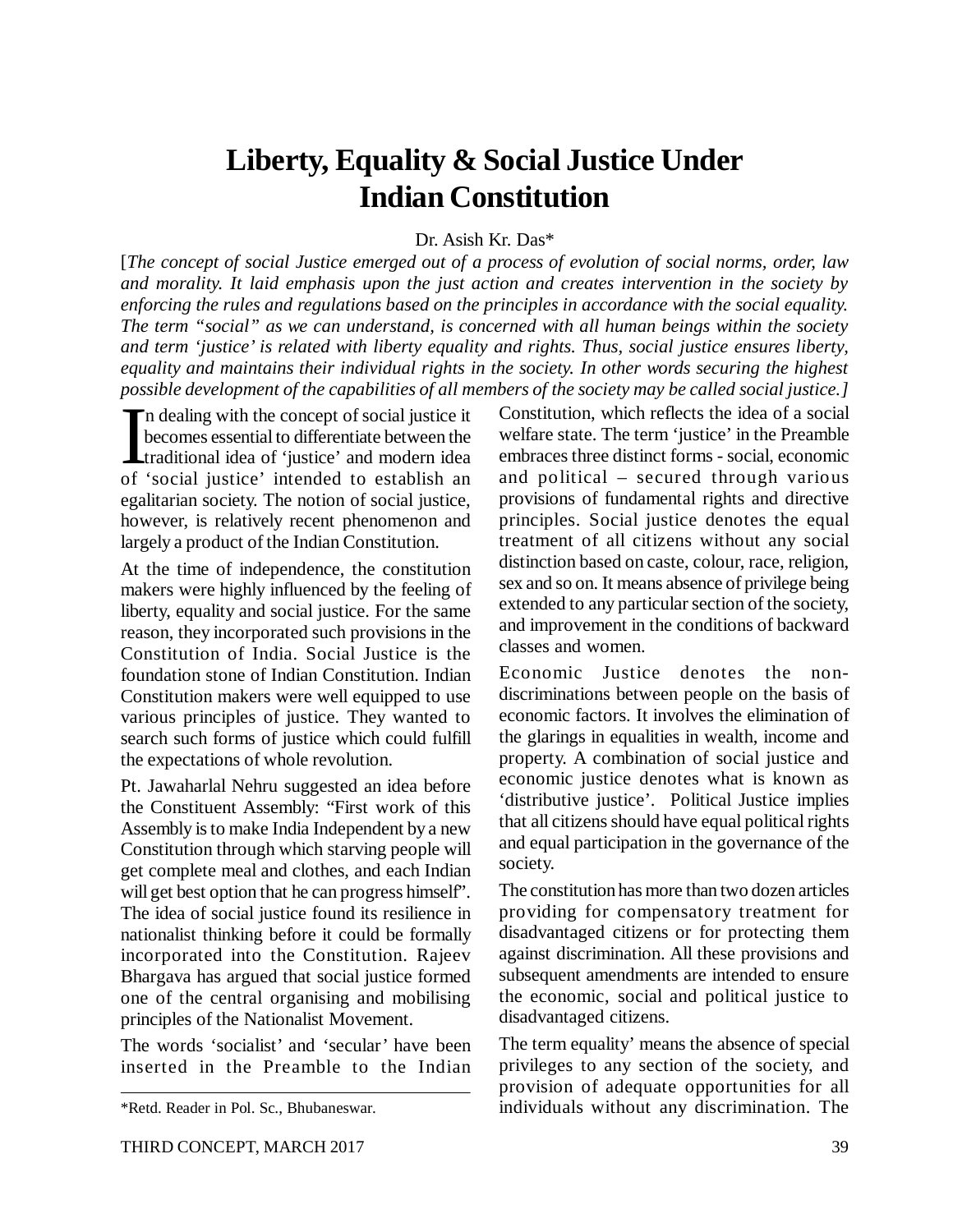preamble safeguards the equality of status and opportunity to all citizens of India. This provision embraces three dimensions of equality – civic, political and economic. The constitutional provisions that can hold the lower castes to attain material benefits also involve a promise of the establishment of an egalitarian society.

The Constitution provides effective provisions to ensure social justice to be marginalized sections of the Society. Article 15, 15(4), 16 (4), and 29(2) as part of fundamental rights offer twofold advantages to SCs/Sts and OBCs. Such provisions not only ban discrimination in government employment but permit the state to make any provision for the reservation in such employment. The Constitution provided reservation in many areas as education, employment, land allotment and housing etc. Article 330 and 332 of India Constitution provided reservation in political matters to marginalized sections of the society such as SCs/ STs in both houses of Parliament. Such provision reflects the idea of the distributive justice.

According to Dr. B.R. Ambedkar, the Directive Principles of State Policy is a 'novel feature' of the Indian Constitution. They are enumerated in Part IV of the Constitution. They can be classified into three broad categories – socialistic, Gandhian and liberal-intellectual. The directive principles are meant for promoting the ideal of social and economic democracy. They seek to establish a 'welfare state' in India.

However, unlike the Fundamental Right, the directives are non-justiciable in nature, that is, they are not enforceable by the courts for their violation. Yet, the Constitution itself declares that 'these principles are fundamental in the governance of the country and it shall be the duty of the state to apply these principles in making laws'. Hence, they impose a moral obligation on the state authorities for their application. But the real force (sanction) behind them is political, that is, public opinion. In *Minerva Mills case*, the Supreme Court held that 'the Indian Constitution is founded on the bedrock of the balance between the Fundamental Rights and the Directive Principles.

The Constitution of India enshrined the concept of social justice according to Indian conditions. It includes both distributive and corrective justice in order to establish an egalitarian society, so that in one way it has been told about the value of Equality which is known as the declaration of equal behaviour of equals, as per Aristotle's dictum; on the other hand, it directs the state: 'the state shall not deny to any person equality before the law or the equal protection of the laws within the territory of India, that is distributive justice. In the other way it has been told that the protective discrimination by special provision for other under-privileged sections of the society such as SCs, STs & socially and educationally backward classes, which is the attribute of corrective and compensatory justice.

Basically, protective discrimination is used to fulfill those lacks which arise due to a long time deprivation. It is a part of corrective and compensatory justice. It has been told that people of backward classes of society have been enduring injustice for generations. Provisions of protective discrimination under the Constitution included for the benefit of these deprived people. Through equal opportunity on the basis of quality, the Supreme Court has tried to make a reasonable balance between distribution of benefits and distributive justice. In *M.R. Balaji vs. State of Mysore*, the Supreme Court has held that for the object of compensatory justice, limit of reservation should not be more than 50 %.

### **Reference**

- 1. Granville Austin: *The Indian Constitution: Cornerstone of a Nation*, OUP, 1999, New Delhi.
- 2. Rajeev Bhargava: *Democratic vision of New Republic of India*, OUP, 2000, New-Delhi.
- 3. AIR 1982 SC No. 1473
- 4. AIR 1984 SC No. 1671
- 5. Sathe S.P., *Judicial Activism in India*, OUP, New Delhi, 2012.
- 6. [www.lawyersClubindia.com.](http://www.lawyersClubindia.com.)
- 7. Laxmikant M., *Indian Polity*, New Delhi, 2008.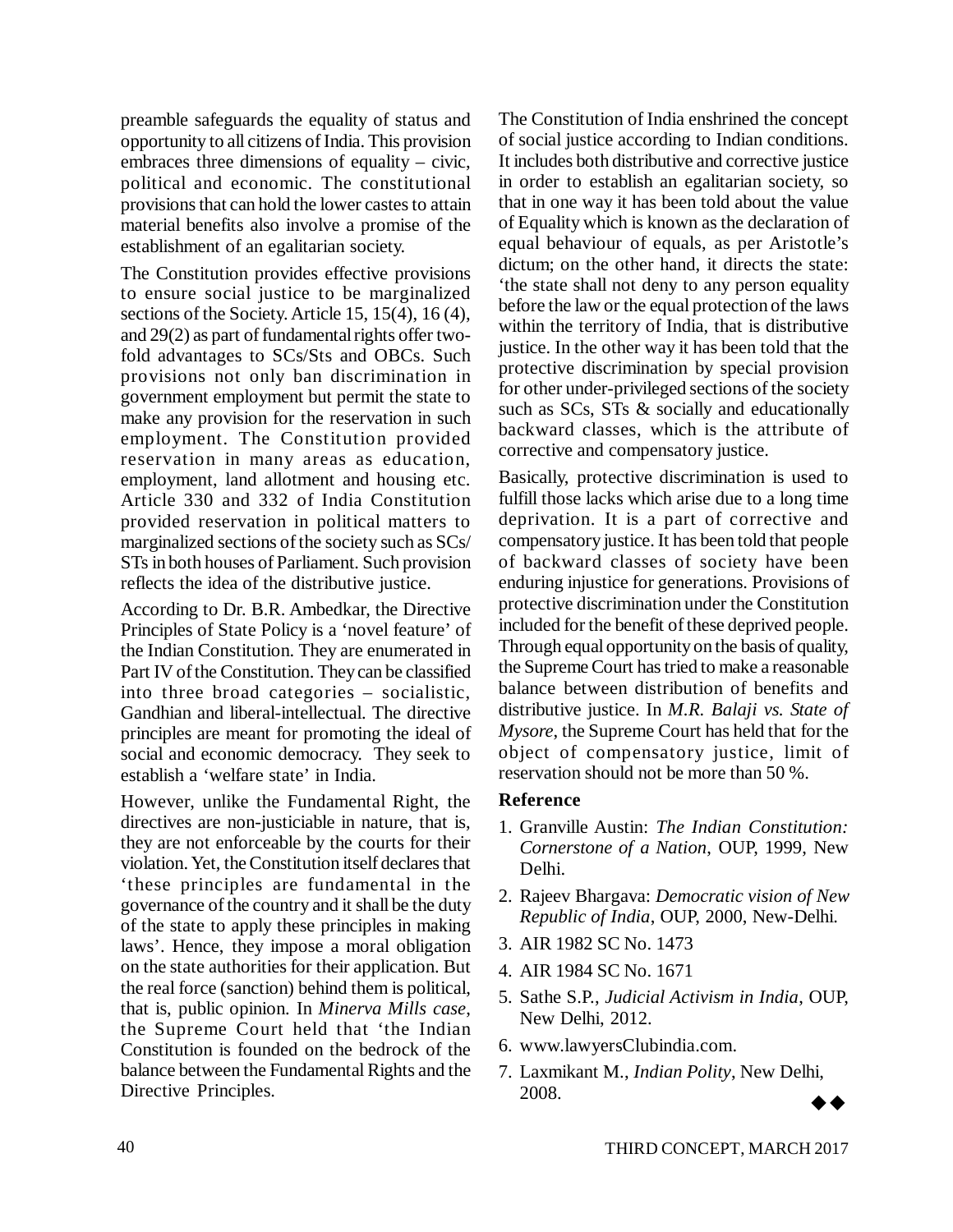## **Empowerment of Paraiya Women in Madurai**

Dr. P. Mariammal\*

*[Education is considered as one of the most important measures to improve the social conditions of any strata of the society. It is said to be the key to social progress. The Scheduled Castes (SCs) have been deprived of this right for centuries and were too poor to think of their own selfimprovement. The traditional system of education was imported only through instructions. It is due to the practice of untouchability among the caste Hindus that the SCs were denied the right to enter the temples. The attitude of touch-me-not prevailed in the colonial period even after many laws and acts had been passed. Giving education to their children was beyond the means of the SCs. Later missionary societies contributed towards their educational progress.]*

 $\begin{bmatrix} 1 \\ 1 \\ 1 \end{bmatrix}$ he education to Paraiyas in the Madras presidency was first given by Christian missionaries. Their dedicated service for the upliftment was highly commended. They started schools for girls particularly for scheduled caste girls even before the establishment of government labour schools for the SCs. For the first time in the history of women's education in India, Madurai mission started women's training schools and gave an opportunity to Scheduled Castes women to become teachers.

On 16th March 1916 Dadabhai passed a resolution in Imperial Legislative Council with a request that the Government had to evolve measures for amelioration of moral, material and economic condition of the depressed classes. An enquiry committee was appointed. The enquiry revealed that the ignorance, poverty, oppression and exploitation were the causes for the miserable condition. The Board of Revenue recommended for constituting a special committee with an officer to be the head of the department.

Accordingly the department was formed and the first man to be appointed as a special officer was Sir George C.F. Pattson an I.C.F. Officer. He was called the 'the protector''<sup>3</sup> . Later he was designated as commissioner of labour department for the welfare of scheduled caste.<sup>4</sup> the welfare department started special schools for the children of scheduled cases and to provide mid-daymeals. It also provided a Poramboku lands, wells and roads to the scheduled castes. In 1923, lands were allotted to the depressed classes in Madurai district alone.

India's independence marked a new era of national development based on socialistic pattern of society, which would secure equal distribution of wealth and equality of opportunity to all, in education, employment and cultural advancement. The makers of our constitution, therefore, made it one of the directive principles of state policy in Article 46 that 'The state shall promote with special care the educational and economic interest of the weaker sections of the people and in particular of the scheduled castes and scheduled tribes and shall protect them from social injustice and all forms of exploitation''.

The Constitution has also made significant safeguards to protect the SCs against any injustice in the matter of establishment and admission to educational institutions and obtaining grants form state funds.<sup>5</sup> Hence, government decided to improve their condition in the field of education by offering special inducements in the form of fee and age concessions, scholarships, mid-day meals, relaxation of other rules, which governed the educational institutions.

It has led to considerable progress among the Scheduled Castes since independence. But the

Dept of Historical Studies, Mother Teresa Women's University, Kodaikanal.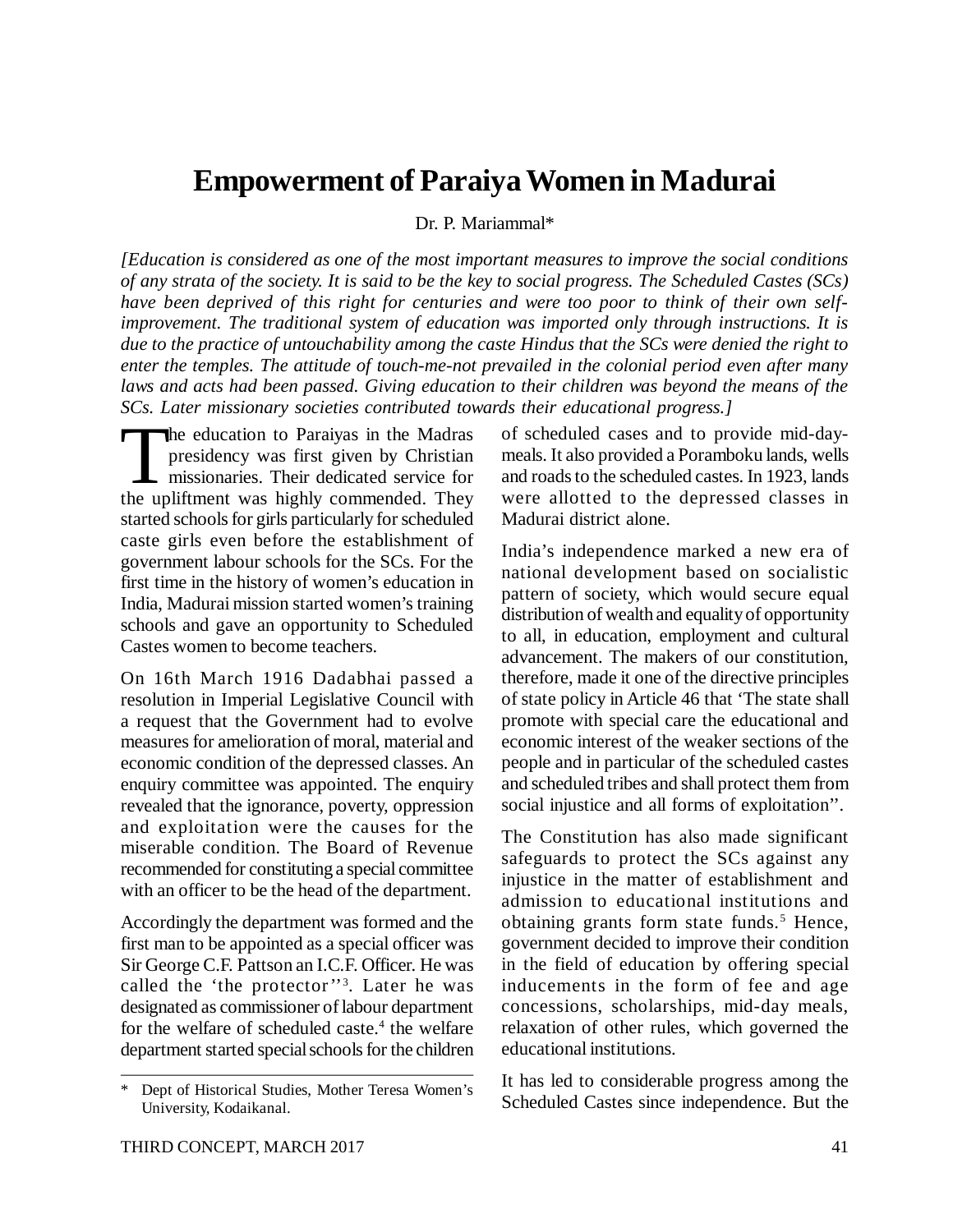goal of bringing their literacy level equal to the rest of the communities has not reached the expected level in Madurai district.

The ''protective discrimination policy'' has been extended to the SCs in Tamil Nadu. Various measures have been taken up to fulfil the constitutional guarantees meant for the uplift of the SCs. In order to promote educational facilities among the Scheduled Castes people, separate schools are functioning. Hostel facilities are also provided to them. Apart from the hostels run by the government, private person and the voluntary organizations are also running hostels for their welfare. Pre-matric and post matric scholarship are sanctioned by both the State and Central governments to the poor Harijan students.

Apart from this, many incentive schemes like loan scholarships, free supply of textbooks and uniforms to the boarders as well as to the day– scholars are awarded every year. These facilities are extended to the children of converted scheduled castes Christians from the primary level to the higher secondary level. The children of eligible communities are exempted from payment of tuition fees and special fees.

Laws have been passed to give them free education up to degree level. Beside the state and central government scholarships, special incentives are given by the state government in order to help them achieve success in various competitive examinations. The schemes are – bright students Scholarship scheme, Gandhi memorial scholarship, Ad-hoc Matric scholarship and Prize Money scheme.

In promoting the education among the Scheduled Castes, the government not only concentrates on boys but also makes efforts to provide education for girls. Owing to the apprehensiveness among the public in educating the boy and girls together in the same school, the government has opened separate schools for girls. Thus in 1899-93 in the Madras Presidency, there were schools for girls belonging to scheduled castes. In 1899-1900 the total number of Scheduled Caste students in the school was 52,097 (Boys 44,714; Girls 73,

83). But if was reduced to 50,198pupils (Boys 42576; Girls 7622) in the 1900-1901.

Over the years, the government policies have tremendously helped the Scheduled Castes in the realm of education. The number of scheduled Castes children attending school has increased rapidly over the years, from 1951-1952 to1971- 1972. There has been nearly a six –fold increase in the enrolment in schools of Scheduled Caste students. The following table shows the number of students in Harijan Welfare School in Madras Presidency in the year1954-55.

#### T**able-1**

**Harijan Welfare School in Madras (1954-55)**

| Sl.No | Place                       | Number<br>of School |
|-------|-----------------------------|---------------------|
| 1.    | <b>Madras City</b>          | 5                   |
| 2.    | <b>Tanjore District</b>     | 155                 |
| 3.    | <b>Trichy District</b>      | 133                 |
| 4.    | Nilgiri District            | 5                   |
| 5.    | Ramanathapuram Disrict      | 13                  |
| 6.    | South Canara district       | 49                  |
| 7.    | Thirunelveli District       | 13                  |
| 8.    | <b>Chengalpet District</b>  | 177                 |
| 9.    | <b>Coimbatore District</b>  | 21                  |
| 10.   | <b>North Arcot District</b> | 151                 |
| 11.   | <b>Salem District</b>       | 13                  |
| 12.   | <b>Malabar District</b>     | 173                 |
| 13.   | <b>South Arcot District</b> | 173                 |
| 14.   | Madurai District            | 14                  |
|       | Total                       | 966                 |

Source; *Harijan Welfare Report*, 1954-55.

After 1955, the government started paying keen attention to the education of the scheduled castes. Realizing the importance of education among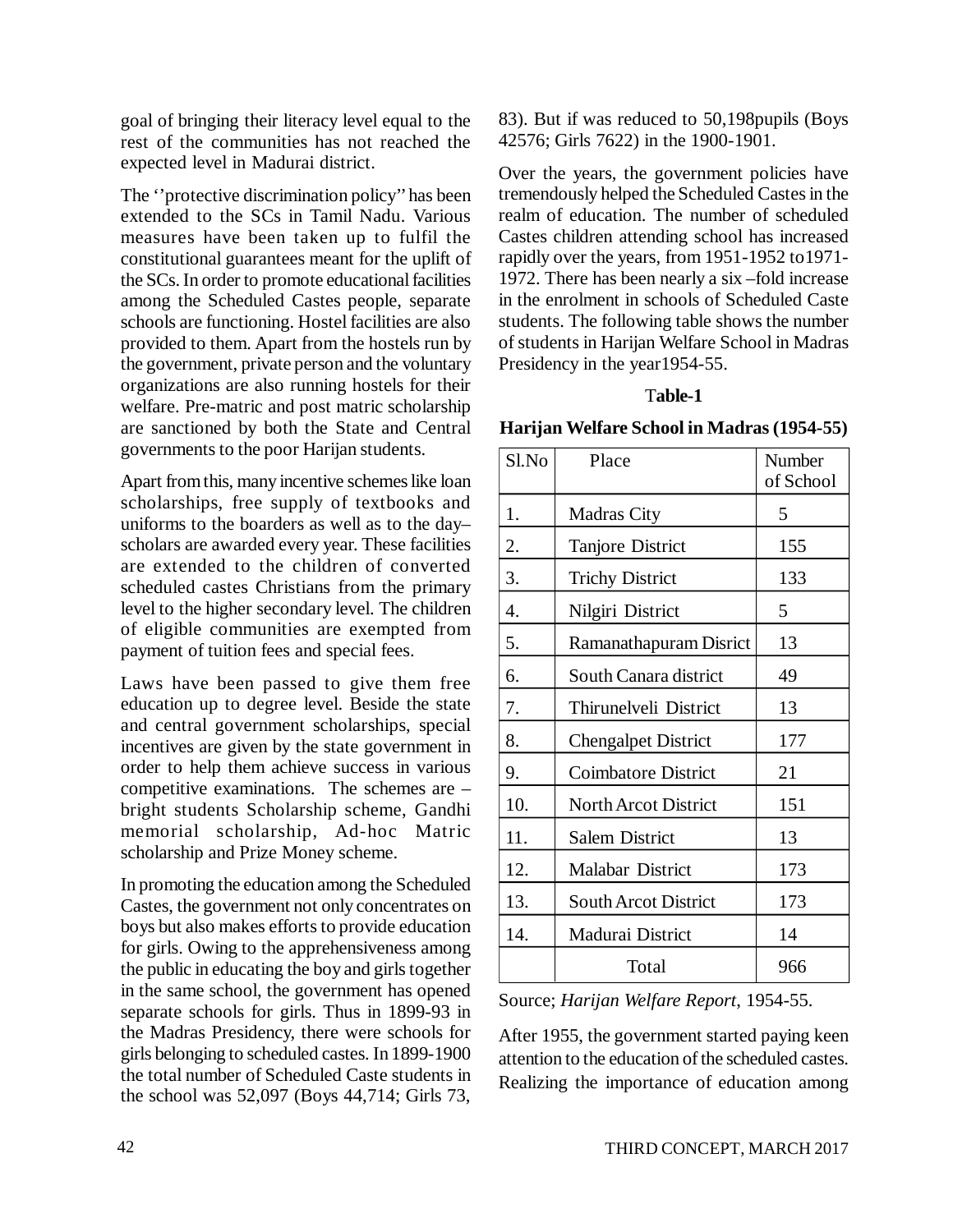Scheduled Castes, the government spends more money for their education every year. Through meaningful and effective steps, free education is made available to all Scheduled Castes. The Adi-Dravidar Welfare Department is running elementary, middle, high schools and higher secondary schools in all areas where Scheduled Castes are predominant.

In the Interest of the Scheduled Castes, schools under private and local body managements are taken over by the Department. Job opportunities have been extended to Scheduled Castes and Scheduled Tribes and the government introduced 18 per cent of the reservation policy for the Scheduled Castes and Scheduled Tribes.

More avenues in the sphere of education were opened to Scheduled Caste students. As a result, they were able to study free of cost, from the primary classes up to the university level without any discrimination. Scholarships for residential and non-residential students were given by Kakkan, former education minister and he also took lot of initiatives in this direction, and gave clearance for many schemes, which proved beneficial to Scheduled Castes. He also laid the foundation stone for Harijan Welfare Schools at Melur on 12 June 1962 and also at Manamadurai in 1962. Further, he was instrumental in starting government hostels for Harijan students in the districts of Salem Coimbatore, Tanjore, Ramanathapuram, Trichy and Madurai in 1962- 63.

In addition to these, in order to promote education among Scheduled Castes, more than 1052 Harijan welfare schools were started in the state of Madras in 1963 and run by the government, which took care of the needs of about 96.000 boys and girls. On 5 March 1966, new school buildings were declared open at Melur in Madurai district. In the same year, M.C. Rajan Hostel for Harijan students at Saidapet was inaugurated.

The Government has also extended for one more year the full fee concession to secondary school Scheduled Caste students who converted to Christianity to encourage these students to take up higher studies. Kakkan announced lot of incentives such as stipends, boarding grants, book money, merit scholarships and even payment of examination fees.

In the year 1974-75, the government provided two hundred and twenty eight lakh of rupees for scheduled caste students in professional courses. According to 1981-82 Annual reports, there were 312 schools under the control of the Harijan welfare department and out of these, nine schools, nineteen elementary schools and remaining three were under the administrative control of the district Harijan welfare officer, Madurai. And the district collector was in charge of implementation of all ameliorative measures.

It was observed that during 1980 there was low enrolment of Scheduled Caste children in schools and there was large number of drop-outs among them'. The grinding poverty, lack of educational facilities, child labour and lack of awareness among Scheduled Castes parents were some of the causes for the above state of affairs.

## **Educational Institutions for Scheduled Castes in Madurai**

In order to rectify social hindrance and to create favourable circumstances to enjoy their fundamental rights and to educate the children freely, special schools were started exclusively for Scheduled Castes and which are now functioning in Madurai district. Apart from the Harijan welfare schools, as per the records of the year 1985, the number of school and the strength of students before and after bifurcation under the control of Madurai Harijan welfare officer, is given in the table below, which shows the strength of Scheduled Caste students in Madurai district in 1985.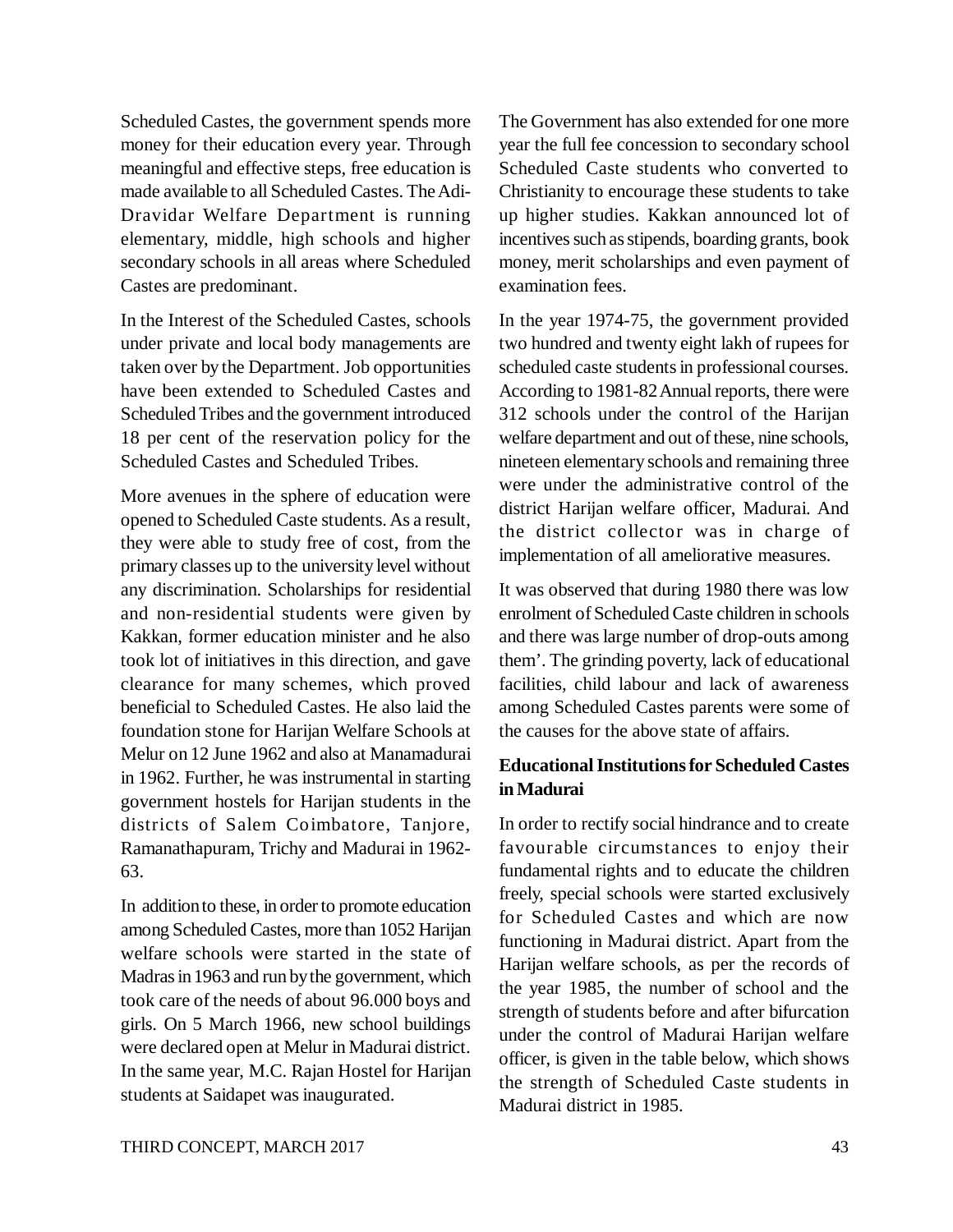As per 1983 -84 Annual report, the number of students who studied in these schools was 4,839. In the same period, there were 30 schools exclusively for scheduled castes in Madurai district and except one in vilathr all the other school located in government buildings. Apart from these schools, the schools run by others in the district were 1,262 and the number was reduced to 519after the bifurcation of Madurai District. The number of school going children in the District was 2, 29,887 in 1985. AT the end of study Period the Number of the school going children in Madurai District alone was 6, 28,603. The children studying in Harijan Welfare schools were5,983 and after bifurcation the student 10th I the Welfare schools alone was 3,478

### **The Position of Paraiya Women in Education**

Five hundred respondents were interviewed to find out the level of literacy among the Paraiya and also their awareness about the importance of education and the opportunities available to them to make use of them. Education has differed from society of women of the Paraiya families, which reveal their backward position in education due to their social, economic and cultural backwardness. In educational arena considerable progress has been made by the government during the last 50 years of independence. But the goal of bringing their literacy level equal to that of other communities has not reached the expected level. Though there are ample opportunities for education, most of the women in Paraiya families are illiterate.

The above table shows that there is a heavy connection of literates at the lower primary level. So far as female literacy is concerned, it is noticed that barring 52.2 per cent respondents are illiterates. 22.8 respondents have studied lower primary education whereas 13.8 percent of the respondents have studied upper primary education. 9.4 percent of respondents had studied up to high schools and college level. The remaining 1.8 percent of respondents had the higher studies like M.A., M.Sc., and above.

There are many reasons for their illiteracy. Firstly, poverty is the main reason; secondly most of the women come from families with many children and so their parents could not afford to send them for higher education and thirdly lack of awareness of the facilities and scholarship facilities available etc. As in other Scheduled Caste communities, poverty curtails the education of the girls in these families and it naturally leads to illiteracy.

The percentage of dropouts from primary and secondary level is very high. Both boys and girls are obliged to work in farms belonging to others. In addition to the above fact, it is clear that in the olden days there were no free school education facilities and the problems of untouchability and inapproachability which existed in the pre-Independence period. These contributed greatly to the large percentage of illiterates.

## **Awareness on Government welfare measures of the respondents'**

Education is being increasingly regarded as an important instrument of social change. Progress in education among the Scheduled Castes, particularly the Pariyas lagged far behind as compared to the other sections of the population. The various social disabilities and handicaps from which they have been suffering from time immemorial have resulted in wide disparities in the level of education among the general population and among Scheduled Castes in particular. Since independence, the welfare of Scheduled Castes has received special attention of the Government of India.

The above table depicts that 64 per cent of respondents have the knowledge of fee concession, scholarships and hostel facilities.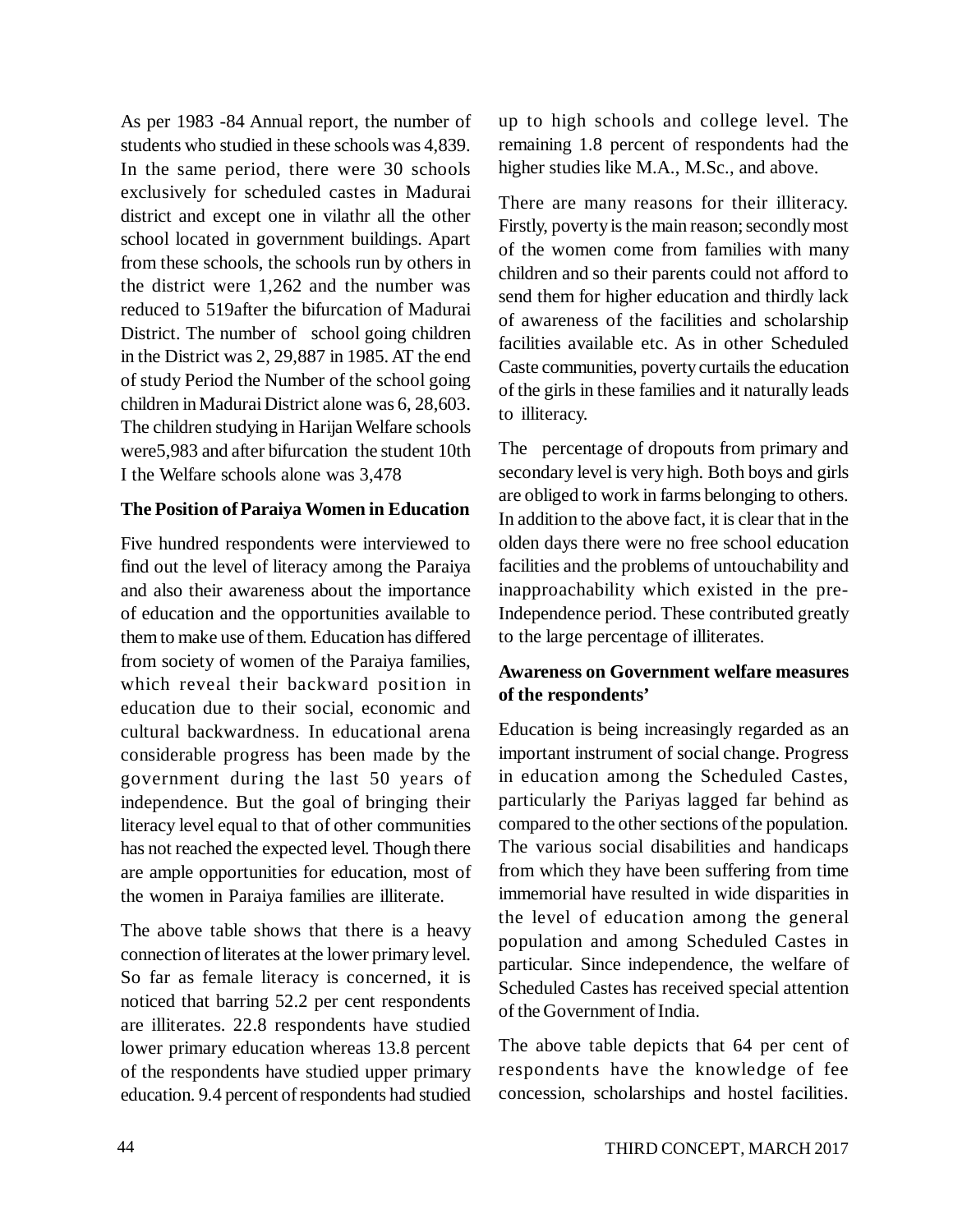Fourteen per cent of respondents know about the book assistance and the remaining 22 per cent of respondents knew well about special training schools and coaching centres. It is evident that the lack of knowledge about education makes the respondents dormant and ignorant about the welfare programmes of the government.

Their education could be poor because of poor economic background, lack of attitude to study and lack of awareness of facilities available in the field of education. The facility of education but this benefit does not seem to reach the economically backward people of this community as they do not have the knowledge of this facility of fee concession provided by the government, and the various types of scholarships and stipends provided by the department of education and social welfare to Paraiyas. Knowledge of facilities of special coaching centres and training schools provided to Scheduled Castes in general and the Paraiyas in particular by the Government is scanty.

### **Reference**

- 1. P.E. Mohen, *Scheduled Castes, History of Elevation. Tamil Nadu 1900-1955*. New Era Publication, Madras. 1993. p.103
- 2. But the Valluva section of the Paraiyas was an exception. They were well versed in astrology and Tamil ethics.
- 3. G.O.Ms.NO.278, Revenue, 29 March 1999.
- 4. G.O.Ms .No.271, Revenue, 22nd February 1920.
- 5. Elayaperumal Report of the committee on Untouchability, Economic and Educational Development of the scheduled castes and connected documents, Department of social welfare, Government of India .1969.p.181.
- 6. Ibid.,p.182.
- 7. Harijan welfare Report, 1892-93,1899- 90,1951-52 to 1971-72.
- 8. Madras Legislative Assembly Debates, Vol.lx, Madras, 1967, pp. 77 and 79.
- 9. Madras legislative Assembly Debates, Vl.lx, Madras, 1962. Pp.81 and 82.
- 10. In order to identify they beneficiaries actually pursue degree or other courses beyond higher secondary course continuously.
- 11. Madurai District collector's Inspection Note, Madurai District Harijan Welfare Office, Madurai,1985.
- 12. S. Ram Sharma, *Education of Women of Scheduled Castes and Scheduled Tribes*, Discovery Publishing House, New Dhili, 1996, p.121.
- 13. Performance Budget, Director of Adi Dravidar and Tribal Welfare, Madras, 1987,p26.
- 14. Tamil Nadu Legislative Debates, Vol. XXlV, Madras, September 1970,p.397.
- 15. G.O. Ms.No.772 / SWD, 13 October, 1977, Government of Tamil Nadu.
- 16. The Pre-Matric Scholarship in Madurai District,1972-73 to 1983-84 has given in Appendix .
- 17. Letter No.11017/35/79 of the Directorate of Adi – Dravidar and Tribal Welfare Madras 30, May ,1980.p.222
- 18. Policy Note Demand No.31, Director of Adi-Dravidar and Tribal Welfare Department, Government of Tamil Nadu, Madras,1987- 88,p.9.
- 19. G.OMs.No.1120/SWD/Dt. 03-11-1970
- 20. District Adi-Dravidar Welfare Officer, Letter No.211746/82, 26th August 1982.

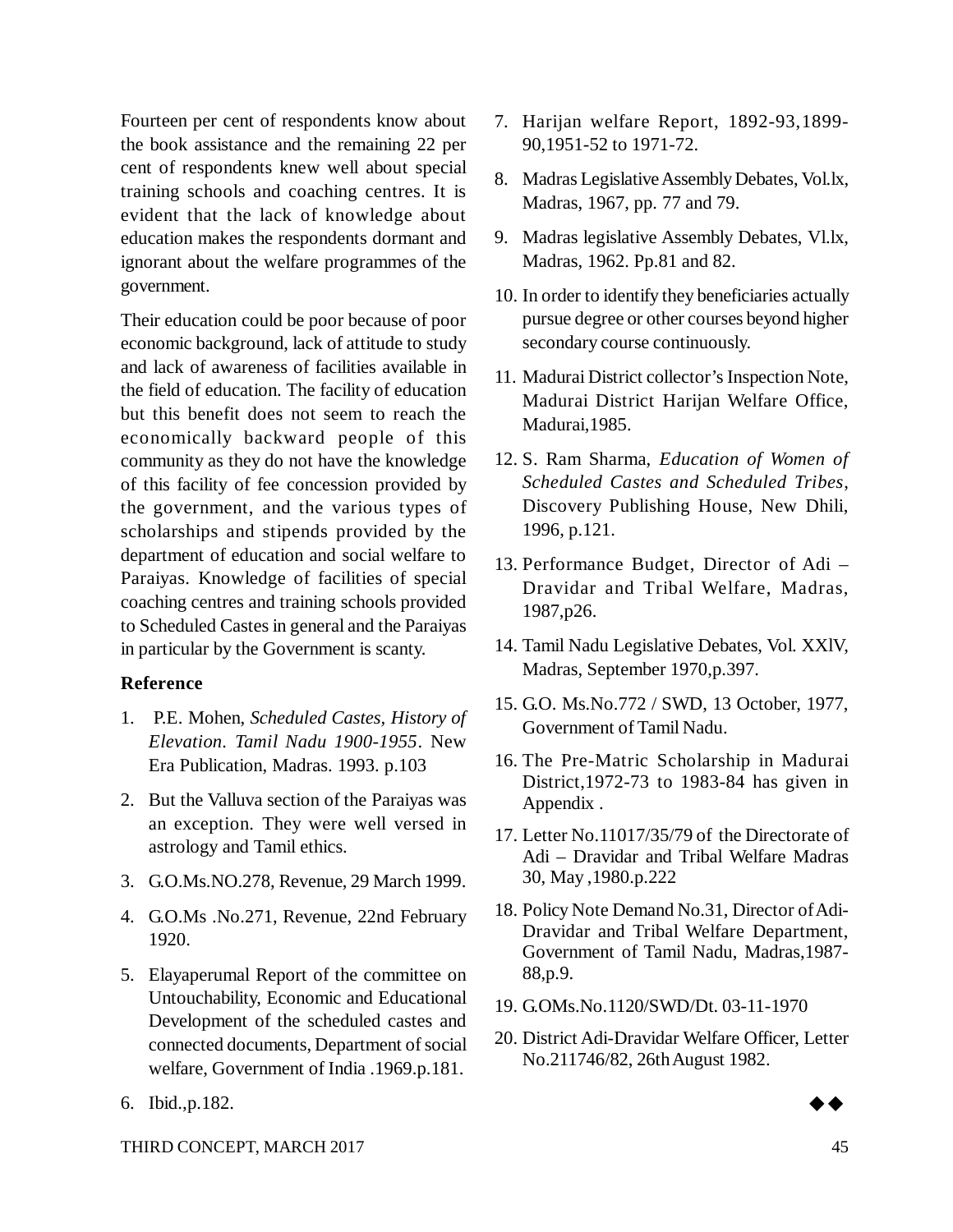## **Income Inequality: Syndrome of Capitalism**

Anayatullah Nayaji\*

[*Over the last ten year new trends have emerged about income inequality that how much the rich have become richer — and how much further the poor are falling behind. From last two decade, economic inequality has been growing, especially in developed countries where, in past, it had been more contained.]* 

**A** report has recently been published by British organization, Oxfam International, by using all measures regarding Income inequality. Report, known as "An economy for the report has recently been published by British organization, Oxfam International, by using all measures regarding Income *99 percent"*, reveals many issues for developed and developing countries, especially the capitalist countries. According to this report, just 8 men own same wealth as half the world and seven out of 10 people live in a country that has seen a rise in inequality in the last 30 years.

Between 1988 and 2011, the incomes of the poorest 10 per cent increased by just \$65 per person, while the incomes of the richest 1 per cent grew by \$11,800 per person – 182 times as much. The report highlights that the richest 1% Indians own 58% of country's wealth, and the report suggested that 57 billionaires have the same amount of wealth as the bottom 70%.

The report also indicates that richest 85 people around the world share a combined wealth of £1trillion, as much as the poorest 3.5 billion of the world's population. This finding shows the widening gap between rich and poor in world. The Oxfam report, while reporting that the United States has led a worldwide growth in wealth concentration, also highlights that In the US, the years of financial deregulation directly correlates with the increase in the income share of the top 1 per cent, which is now at its highest level since the time of the Great Depression.

The percentage of income held by the richest 1% in the U.S. has grown nearly 150% from 1980 through 2012. The small elite have received 95% of wealth created since 2009, after the financial crisis, while the bottom 90% of Americans have become poorer, Oxfam said. Elite are a small part of the richest 1% of the world's population, which cumulatively have amassed about 46% of the world's wealth, or \$110 trillion, according to the report.

According to the Pew Global attitudes survey, the 90% of respondents of Sub-Saharan African countries said about gap between rich and poor was a big problem, similarly in the US the response of about 80% people was the same. Data from same Pew research show people tend to believe that governments are responsible for income gap and as such they cannot solve this problem.

According to OECD report, from the last two decades, prior to the onset of the global economic crisis, real disposable household incomes increased by an average 1.7% a year in OECD countries. In a majority of them, however, the household incomes of the richest 10% grew faster than those of the poorest 10%, so widening income inequality.

According to World Bank data, the highest levels of income inequality were found, in the last decade, in countries such as the European countries, US, South Africa and India. Inequality is big challenge for India also as National Sample Survey Organisation (NSSO) report shows that while a majority of Indians lives on less than a dollar a day and on other side having significant number of billionaires(India is home to third largest number of billionaires in the world as per Forbes).

Another major finding of recent Oxfam report was that In Europe, austerity has been imposed on the poor and middle classes under huge pressure from financial markets whose wealthy investors have benefited from state bailouts of financial institutions. A report published by the World Economic Forum said widening income inequality was the risk most likely to cause serious damage for the world in the next decade.

#### **Measurement**

Research Scholar, Dept of Economics, Jamia Millia Islamia, New Delhi.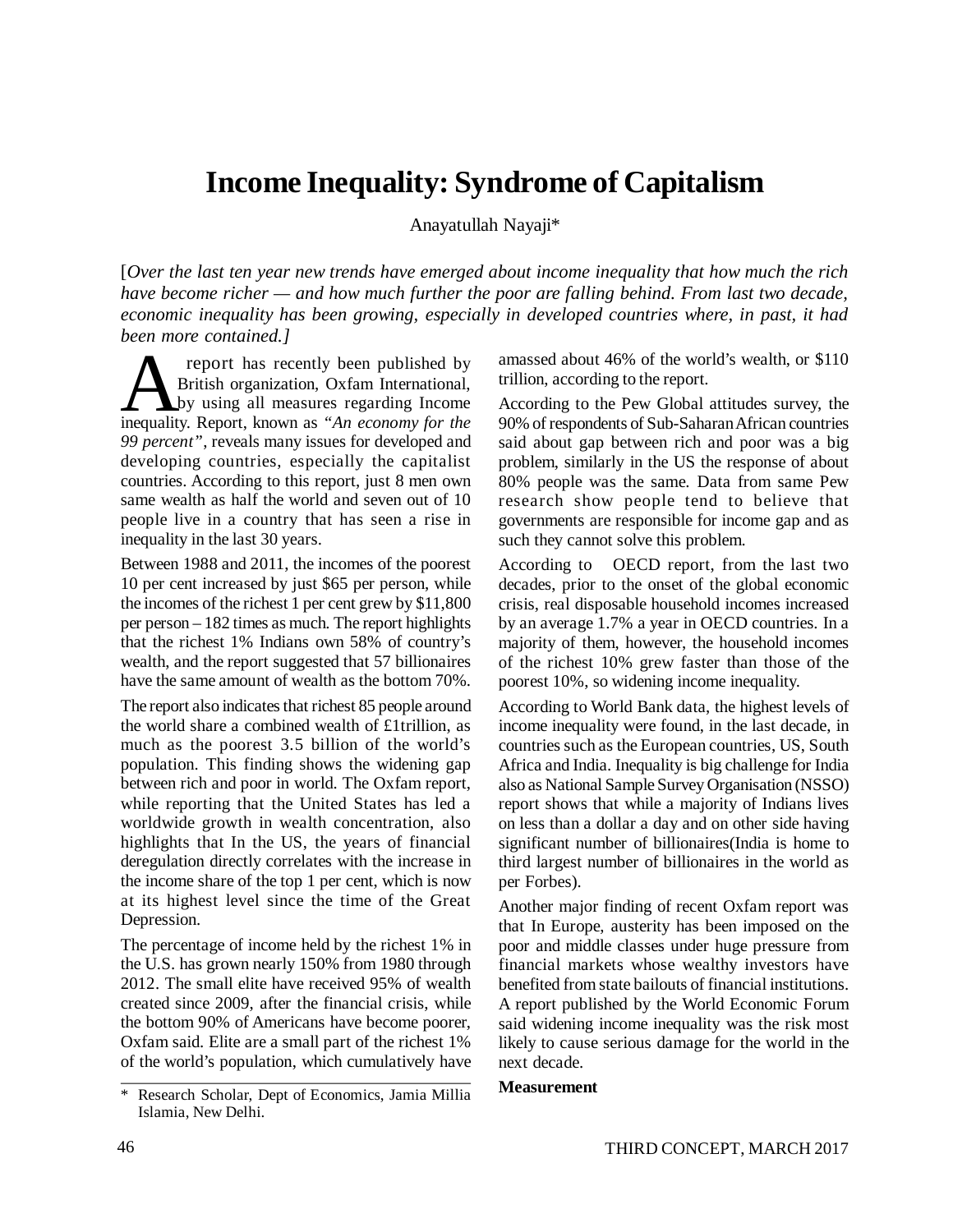Income inequality measures economic gap within a country's wealthiest and poorest citizens. The most widely used measure of Income inequality in capitalist theory is "Gini Coefficient" or Gini Index which was developed by famous statistician Corrado Gini of Italy. This coefficient measures the extent to which the distribution of income or consumption expenditure among individual's household within an economy deviates from a perfectly equal distribution. It is one of the indicators of income inequality within a nation.

This Gini Coefficient is an index which lies from 0 to 100 where 0 indicate perfect equality and 100 indicate perfect inequalities. Latest finding of Gini Coefficient value of world ranking shows that the countries following more free market-based economy having more Gini Coefficient value

#### **Scope of Capitalism**

People follow philosophy that income inequality is due to technological advancement and normal process of economic growth but actually it is fruit of deliberate economic and political policies which Capitalism strongly advocates where economic and political powers are captured by top elites. One of the main reasons for these income inequalities in capitalist world is because the rich have huge influence upon political leadership and political institutions. These have become undermined as governments overwhelmingly serve the interests of economic elites to the detriment of ordinary people. In a capitalist society, elites define most of economic policies for nation.

This evidence of rising income inequality has raised questions about basic fundamentals of economic system Actually Capitalism is not able to distribute wealth in any equitable manner. Even in the birth place of Capitalism and today's epicenter, Europe and the US, wealth distribution remains a massive failure. This income inequality serves as fodder for conflict and this will reduce the rate of economic growth and further, in turn, will weaken social coexistence and create various social problems such as different crimes.

Economists have argued that there is correlation between growing income inequality and social crime. This is the actual fruit of Capitalism where society is getting worsened by increasing income inequality around the world.

The famous author, Richard Robbins, in his award winning book, *Global Problems and the Culture of Capitalism*, has confirmed this when he said: "The

emergence of Capitalism represents a culture that is in many ways the most successful that has ever been deployed in terms of accommodating large numbers of individuals in relative and absolute comfort and luxury. It has not been as successful, however, in integrating all in equal measure, and its failure here remains one of its major problems." Capitalism has never focused on the issue of wealth distribution, this is a systemic issue and merely reforming capitalism will just perpetuate the problem.

According to Winnie Byanyima, Oxfam's executive director "Widening inequality is creating a vicious circle where wealth and power are increasingly concentrated in the hands of a few, leaving the rest of us to fight over crumbs from the top table", and "The millions of people who have been left behind by our broken economies need solutions, not scapegoats. That is why Oxfam is setting out a new commonsense approach to managing our economies so that they work for the majority and not just the fortunate few."

Basically, Oxfam report shows that the fruit of capitalism as Income inequality is also socially destabilizing.

Amit Bhaduri, in his notable piece "Development with Dignity", states that in a political democracy, 'one adult one vote' coexists with market system, where voting takes place according to purchasing power. The rich have more votes than the poor in the market system because the rich are often able to purchase votes whereas the poor have feeble voice in the market system.

Since the ideas about capitalism were presented in 1778 by the godfather of capital economic system, Adam Smith, towards wealth distribution by free market and invisible hands, these are giving the result in the form of wider income inequality in the world. The idea of trickle-down effect which was meant to make wealth flow from the top to the bottom is still awaiting the fruits of this obscure process.

Despite the worst recession after the great depression of the 1930s, the capitalists have continued to argue that capitalism is the best system and with the collapse of the erstwhile USSR nearing its 25 anniversary, the hope from capitalism for equitable distribution of wealth is turning into a mirage.

#### **Notes**

- 1. *Oxfam Report*
- 2. UN, *Income inequality report*.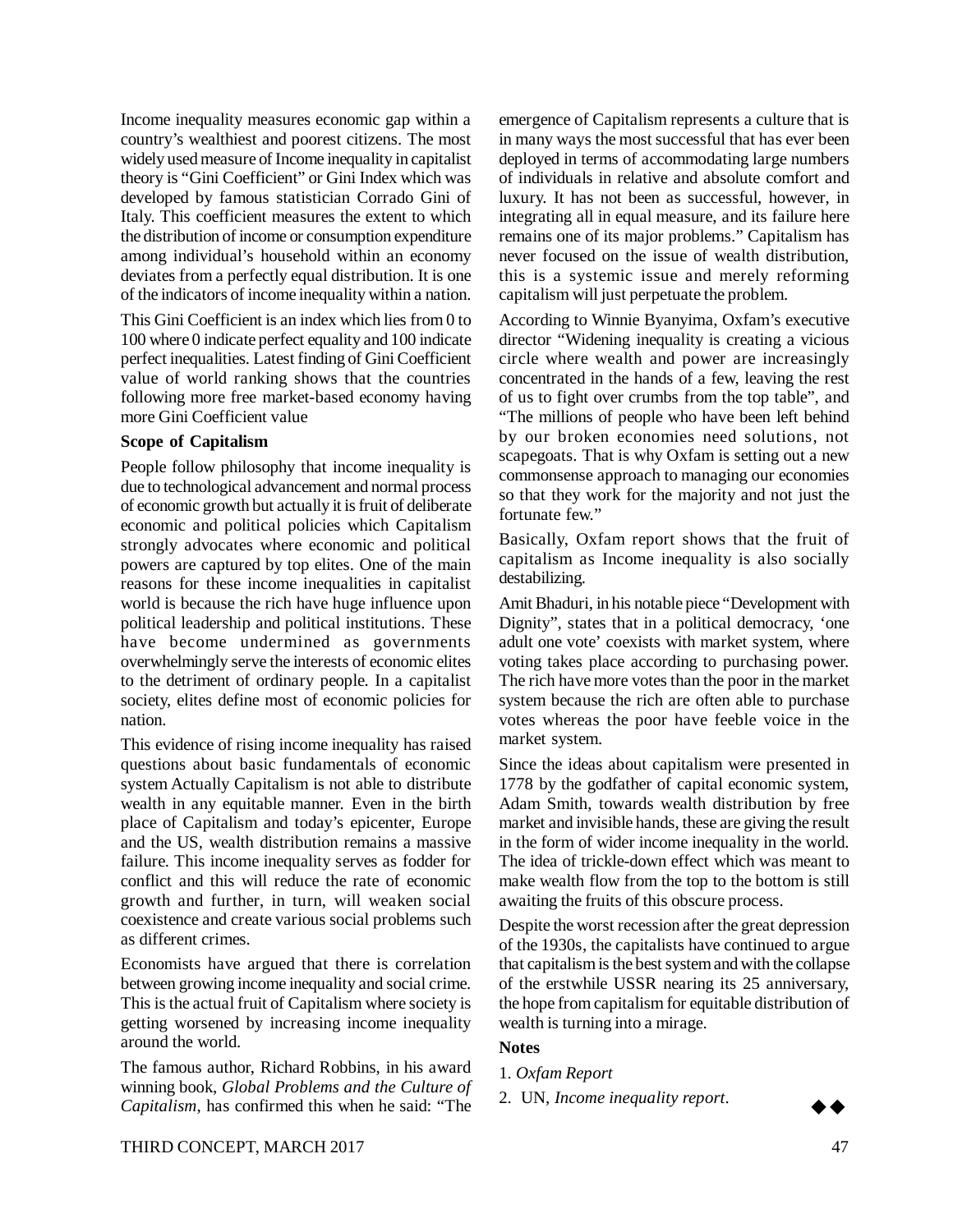## **ANNUAL AUTHOR INDEX THIRD CONCEPT**

## **Vol.25, 2011 To 2012, Vol.26, 2012 To 2013, Vol.27, 2013 To 2014**

| <b>Title</b><br><b>Author</b> |                                                             | <b>Issue No. Page</b> |                 |
|-------------------------------|-------------------------------------------------------------|-----------------------|-----------------|
|                               | $\mathbf A$                                                 |                       |                 |
| Dr. Arunodayam Regis          | Devaluation of Capital Budgeting in Real Estate Firms       | 289                   | 33              |
| Ali Manzoor                   | Comprehending Rangnath Mishra Report                        | 289                   | 40              |
| Arun K.S.                     | Micro Credit Facilities: Issues and Challenges              | 289                   | 42              |
| Ahmed Asif                    | Is China Main Threat to India's Security?                   | 290                   | 7               |
|                               | India and US rebalancing of Asian strategy                  | 315                   | 7               |
| Ahmad Tariq                   | Coalition Politics: The Indian Experience                   | 292                   | 31              |
| Dr. Ambaraya S.H.             | New Social Movements in West Germany                        | 293                   | 34              |
|                               | Protection of Human Rights in India                         | 295                   | 31              |
|                               | Anatomy of Indo-Nepalese Relations                          | 297                   | 26              |
|                               | 73rd Amendment Act of 1992: An Analysis                     | 298                   | 18              |
|                               | Women Education in India: A Historical Study                | 302                   | 28              |
|                               | Policies Programmes & Women's Status in India               | 302                   | 32              |
|                               | Mahatma Basaveshwara, Mahatma Jyotibha                      |                       |                 |
|                               | Phule and Emancipation of Women                             | 304                   | 35              |
|                               | A Brief Idea of Poona Pact in Indian Politics               | 310                   | 55              |
| <b>Anand Vishwa</b>           | Challenge of Naxalism                                       | 294                   | 28              |
| Asthana Vandana               | Technology and Food Production                              | 294                   | 37              |
|                               | Securitization of Water in South Asia                       | 316                   | 18              |
| Aneja Reenu                   | India's Energy Profile                                      | 295                   | 12              |
| Prof.Ahmed K.R.Iqbal          | Social Exclusion in India                                   | 295                   | 56              |
|                               | Turbulence in South China Sea                               | 298                   | $7\overline{ }$ |
| Ansari K.                     | Minor Dynasties of Medieval Karnataka                       | 298                   | 28              |
| Mrs. Amudha G.                | Perspectivs on Asset Liability Management                   | 299                   | 29              |
| Abhang Sandeep Baburao        | New Economic Reforms and India's                            | 300-301               | 65              |
| Dr. (Smt) Astige Shanta B     | Child Marriage; Causes and Consequences                     | 304                   | 57              |
| Aravind.M                     | Micro-Investment in India's Capital Market                  | 307                   | 34              |
| Ahmad Showkat                 | The Non Alignment Movement:                                 |                       |                 |
|                               | Relevance and Challenges                                    | 313                   | 7               |
| Ms. A.Selva                   | Inclusive Innovation for India's Rapid Growth               | 313                   | 43              |
| Dr. Anant                     | Concept of Peace in Buddhism                                | 315                   | 19              |
| Dr. Amit Rahul                | Migrants as Agents of Change                                | 315                   | 37              |
| Annappa Basavaraj             | Heritage of Gulbarga District                               | 316                   | 46              |
| Dr. Alexpandi M.              | Financing Agriculture and its Allied Sectors in India       | 318                   | 23              |
| Anal BD.Thumdal               | Chavan Kumhrin Festival of Manipur                          | 319                   | 25              |
| Mrs. Ahmed Rumi               | Disabled Children's Right to Education and PWD Act in India | 320                   | 43              |
| Dr. Asan S. Jaber             | FDI and Retail Sector in India                              | 321                   | 38              |
| Dr. Anwer Md. Tarique         | India's Role in the Reconstruction of Afghanistan           | 323                   | 7               |
|                               | B                                                           |                       |                 |
| Dr. Bose. A                   | Rural Agricultural Credit in India and WTO                  | 290                   | 36              |
|                               | Emerging Trends in Marketing of Milk                        | 304                   | 39              |
|                               | Milk Marketing Trends in Sivaganga (T.M.)                   | 320                   | 17              |
| Bharde Usha                   | Feminist Consciousness and Social Transformation of Women   | 292                   | 43              |
| Dr. Bagalkoti S.T.J. Phule    | Education among Dalits in Gulbarga Karnataka                | 292                   | 44              |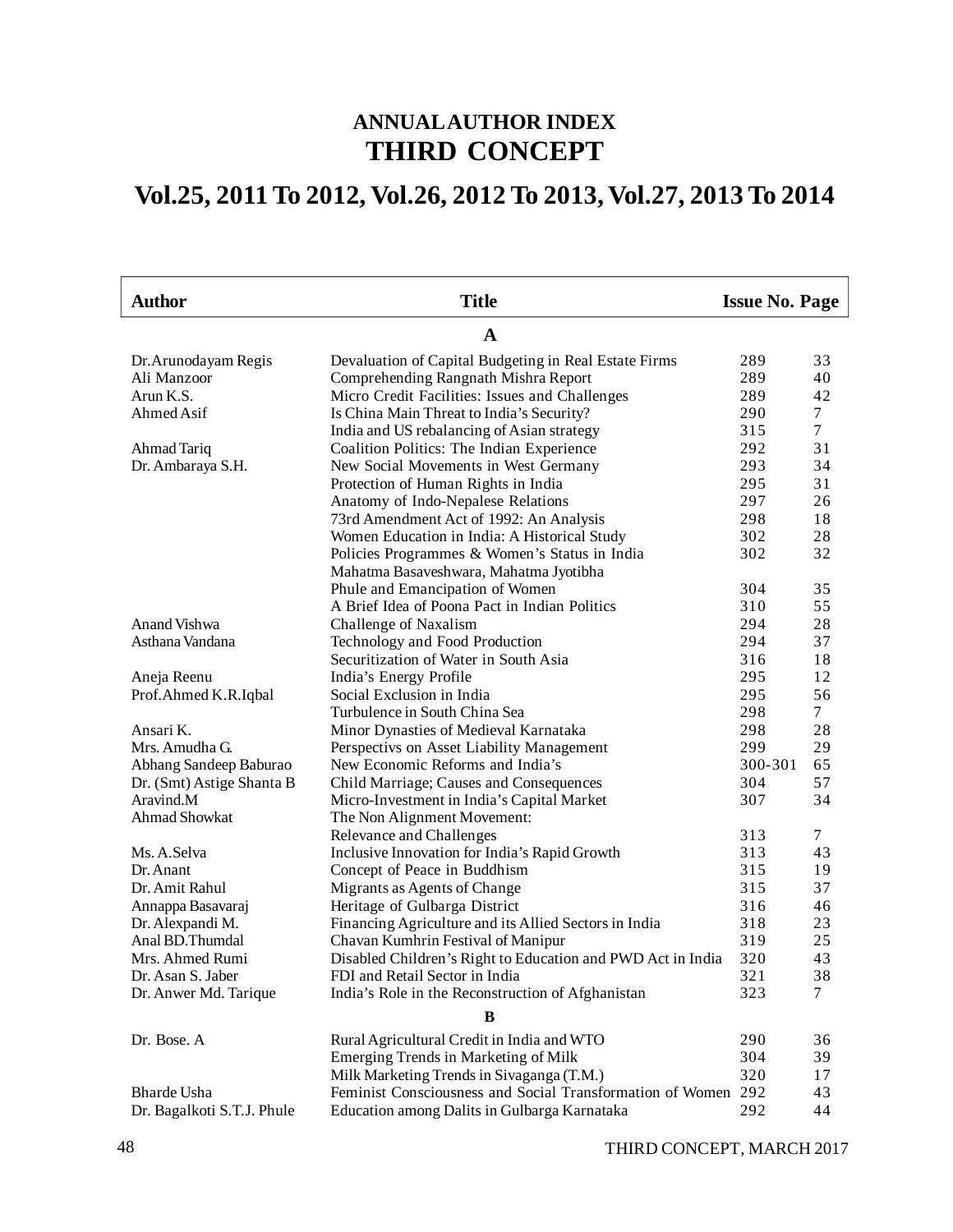| <b>Author</b>                                | <b>Title</b>                                                       | <b>Issue No. Page</b> |                 |
|----------------------------------------------|--------------------------------------------------------------------|-----------------------|-----------------|
|                                              | Dalits in India vis-a-vis Karnataka                                | 293                   | 17              |
| Dr. Biswas Bibhuti Bhusan                    | India and UN in Post-Cold War Era                                  | 293                   | 11              |
| Dr. Bose S.Chandra                           | Plight of Women Workers in Fireworks Industry                      | 293                   | 47              |
| Bose S. Subash Chandra                       | Secularism, Communalism and Human Rights                           | 294                   | 34              |
| Dr. Bhatnagar Kavita                         | Dr. Ambedkar's Concept of Social Justice                           | 295                   | 29              |
| <b>Bureau Third Concept</b>                  | Wall Street Movement in Perspective                                | 297                   | $7\overline{ }$ |
| Dr. Barnwal Bijay K.                         | India-MyanmarRelations: form Idealism to Realism                   | 298                   | 10              |
|                                              | Political Processes, Governance & Internal Security in India       | 310                   | $7\overline{ }$ |
| Bose. D                                      | Food Processing Industry in India                                  | 300-301               | 61              |
| Dr. Basavaraj M.J.                           | Women Entrepreneurship                                             | 302                   | 22              |
|                                              | Women Entrepreneurs: Challenges and Opportunities                  | 309                   | 41              |
| Begum Saleha                                 | Problems Faced by Student-Teachers                                 | 307                   | 32              |
| Bibhudatta K                                 | Tribal Displacement and Human Rights in Kalinga Nagar (Odisha) 308 | 310                   | 35<br>33        |
| Bansode Parameshwar S.                       | Poona Pact and Reservation Policy in India<br>Story of Gold        | 310                   | 37              |
| Bandyopadhyay A.<br>Dr. Bhawanrao Prabhavati | The Truth about Marie Antoinette                                   | 310                   | 51              |
| Mrs. Barveen M.A.                            | Peace Economy vs. Human Rights an Overview                         | 312                   | 46              |
| Benjamin Joseph                              | Judicial Activism in India                                         | 314                   | 23              |
|                                              | Dr. Ambedkar: Harbinger of Social Justice and Democracy            | 319                   | 29              |
| Dr. Begum S.Ansiya                           | Chronic Diseases and Healthcare                                    | 314                   | 53              |
| <b>Bhat Mohd. Younes</b>                     | Geopolitics of US's Asian Pivot                                    | 316                   | 13              |
| Ms. Begum Dilshad                            | Plight of Domestic Workers living in Slums of Bijapur              | 317                   | 52              |
| Dr. Bharas C.B.                              | Legislature vs Judiciary on Food Security in India                 | 318                   | 28              |
| Balaji T.                                    | Remote Sensing Image Classification - A Perspective Analysis       | 319                   | 37              |
| <b>Ballad Vishwanath</b>                     | Health Problems of Aged Parents                                    | 320                   | 52              |
| Bag Sarita                                   | <b>Environmental Threats to Human Security</b>                     | 322                   | 11              |
| Bhat Imtiyaz Ahmad                           | Events in Kashmir since 1989: Causes and Consequences              | 323                   | 24              |
|                                              | $\mathbf C$                                                        |                       |                 |
| Chand Gurnam                                 | India's Concerns over China's Influence in Sir Lanka               | 290                   | 21              |
|                                              | Indian Fishermen and India-Sir Lanka Relations                     | 299                   | 13              |
| Dr. Chandrashekhar                           | MGNREA in Shimoga District: An Analysis                            | 297                   | 46              |
|                                              | Empowering Women by Micro-Finance                                  | 307                   | 24              |
| Prof. Chandra Ramesh                         | <b>Education and Social Mobility</b>                               | 297                   | 51              |
| Dr. Chawan T Mahadevappa                     | Specialist and Generalist Relationship                             | 300-301               | 33              |
| Chahar Vinod K.                              | NAM: Quest for New World Order & Unipolarity                       | 300-301               | 56              |
| Dr. Choudhary Sujit Kumar                    | Sarva Shiksha Abhiyan (SSA): An Evaluation                         | 306                   | 45              |
| Smt. Chakki Vidhyavati                       | Socio-Economic Empowerment of Women in India                       | 308                   | 7               |
| Chettri Savita                               | Health Status of Indian Women                                      | 309                   | 32              |
| Chattaraj Saheli                             | <b>BRICS</b> and Global Order                                      | 311                   | $\tau$          |
| Chand Khyal                                  | Food Security in India                                             | 322                   | 29              |
| Choudhry Manisha                             | <b>Environment and Safe Health</b>                                 | 322                   | 38              |
|                                              | D                                                                  |                       |                 |
| Dr. Devasena S. Valli                        | Green Banking in India                                             | 289                   | 28              |
| Das Kartick                                  | Statehood Demand in India                                          | 291                   | 33              |
| Dr. Das Dibakar Ch.                          | Assam Gana Parishad in State Politics                              | 293                   | 37              |
| Dhiravidamani K.                             | Article-356 and Centre-State Relations                             | 297                   | 29              |
| Dandinker Suryakant                          | Academic Achievements of High School Students in Gulbarga          | 298                   | 51              |
| Devi S. Nambi                                | Women Empowerment through Education                                | 302                   | 10              |
| Dr. Dhaka Sunita                             | The Role of Media in India                                         | 304                   | 15              |
| Ms. Das Krishnasri                           | Perspectives on Social Movements in India                          | 305                   | 24              |
|                                              | India's Relations with Africa                                      | 322                   | $\tau$          |
| D.Jamuna                                     | Securing Content Distribution Networks by Cache Proxies            | 306                   | 52              |
| Dineshkuamr S.D.                             | MGNREGS and Rural Utilization in Cuddalore District                | 307                   | 53              |
| Divya B.S.                                   | Impact of ICT on Indian Co-operative Banks                         | 309                   | 51              |
| Dimitrov B.E.George                          | Religion and Atheism                                               | 310                   | 41              |

THIRD CONCEPT, MARCH 2017 49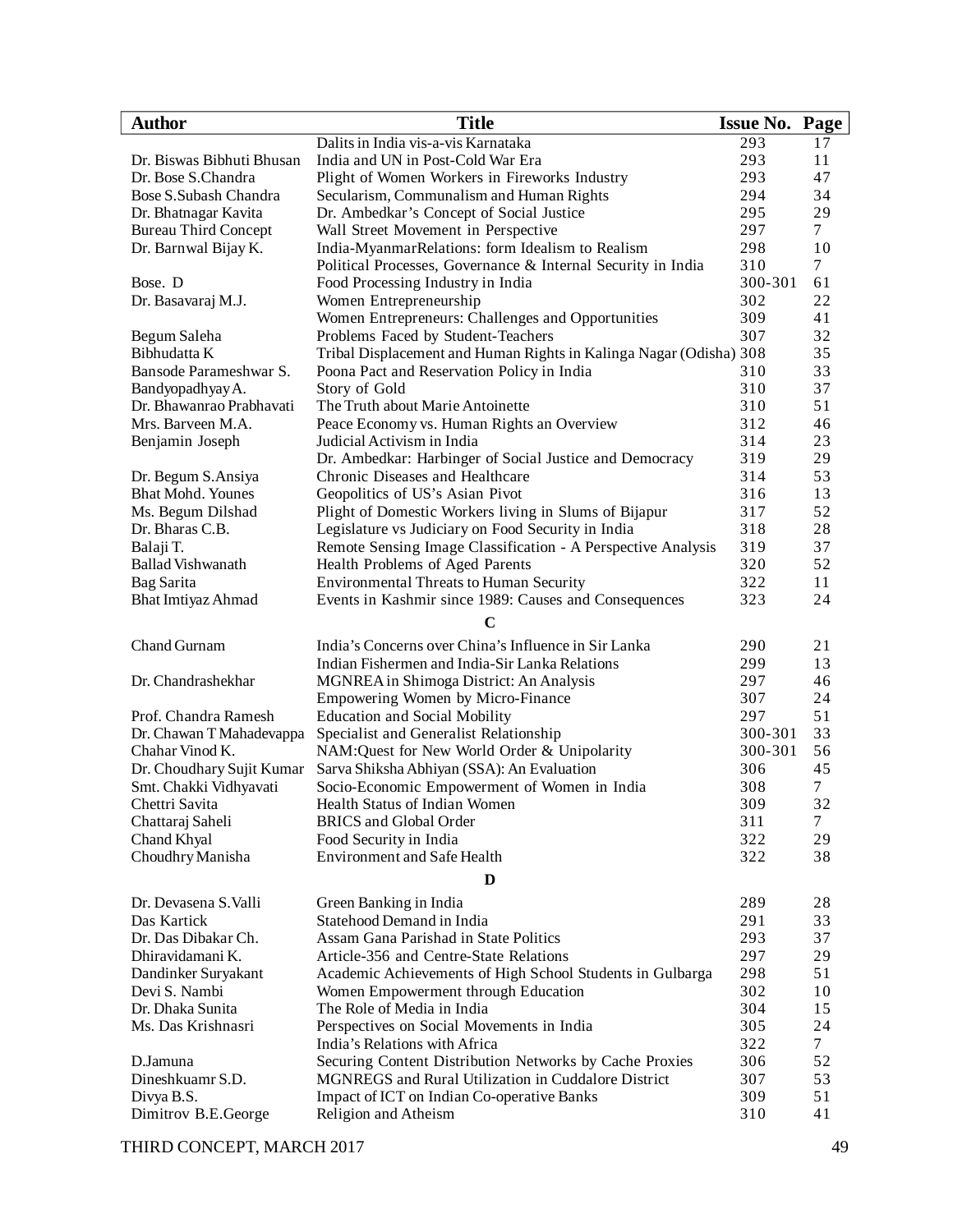| <b>Author</b>         | <b>Title</b>                                                    | <b>Issue No. Page</b> |        |
|-----------------------|-----------------------------------------------------------------|-----------------------|--------|
| Devi Nirmala          | Perspectives on Human Rights of Disabled Persons                | 311                   | 49     |
| D. Maran              | Land Administration and Social Exclusion in India               | 312                   | 28     |
| Dobhal Prabhavit      | The Politics of Water-between India and it Neighbours           | 317                   | 21     |
| Datta Deba Kumar      | Women and Grassroots Party Politics                             | 318                   | 44     |
|                       | Women Participation in grassroots Politics in Dhemaji (Assam)   | 319                   | 42     |
| Dev P. Vishnu         | Public Policy, Regionalism and Telangana Movement               | 319                   | 14     |
| Dr. Dashora Kamini    | Gender Discrimination in India                                  | 320                   | 32     |
| Dr. Dab Jayanta Kumar | Swami Vivekanand's Influence on Judicial Judgments              | 323                   | 30     |
|                       | E                                                               |                       |        |
| Dr. Ekbote E.R.       | Academic Achievements of High School Students in Gulbarga       | 298                   | 51     |
|                       |                                                                 |                       |        |
|                       | F                                                               |                       |        |
| Dr. Fredrick J.       | Financial Inclusion of SC Women Through                         |                       |        |
|                       | Micro Finance-an Empirical Study                                | 302                   | 59     |
| Fahemeeda Shaikh      | Teacher: Envisioning the Future                                 | 303                   | 56     |
| Firdos Amtul          | Computation Skills for Students with Learning Disabilities      | 316                   | 52     |
|                       | G                                                               |                       |        |
| Gowda B.N.Channaveere | Micro Credit Facilities: Issues and Challenges                  | 289                   | 42     |
| Dr. Gaonkar M.S.      | HRD Challenges in Higher Education in India                     | 292                   | 51     |
| Gospel Jetson Satya   | Climate Change and Health Security                              | 292                   | 56     |
| Girdner Eddie J.      | Marching Zion: The Israel Lobby                                 | 294                   | 11     |
|                       | Capitalism, Communism, and the Dialectics of History            | 298                   | 15     |
|                       | (Book Review) Perilous Passage: Amiya Kumar Bagchi              | 300-301               | 69     |
|                       | The Arab Spring: Freedom, Jobs and Bread                        | 304                   | $\tau$ |
|                       | Reminiscences of an APC Volunteer in Punjab in 1960s (Part-I)   | 307                   | 15     |
|                       | Reminiscences of an APC Volunteer in Punjab in 1960s (Part-II)  | 308                   | 19     |
|                       | Reminiscences of an APC Volunteer in Punjab in 1960s (Part-III) | 313                   | 51     |
|                       | From America with Love: Democratizing the World                 | 315                   | 13     |
|                       | Over a Barrel: America and the Empire of Oil                    | 317                   | 44     |
|                       | South Asian Saga                                                | 319                   | 20     |
|                       | Perspectives on Ibn-Khaldun's Philosophy                        |                       |        |
|                       | of History in the Muqaddimah                                    | 324                   | 27     |
| Galenna M.            | Farmer's Suicides in Bijinepally                                | 299                   | 37     |
| Gouda M.Sateesh       | CSR in India: Present and Future                                | 300-301               | 23     |
| Ganesan S.            | Food Processing Industry in India                               | 300-301               | 61     |
| Dr. Guleria Vishal    | Regulating Biotechnology: Basic Issues                          | 303                   | 7      |
| Gudagunti Raghavendar | Women Participation and Representation in Panchayats            | 310                   | 27     |
| Mrs. Gupta Pooja      | Political Corruption in India                                   | 310                   | 47     |
| Gupta Alok Kumar      | India and Political Crisis in Maldives                          | 314                   | 7      |
|                       | Indo-Bangladesh Land-Swap Deal:an Overview                      | 320                   | 12     |
|                       | Focus on Second Constituent Assembly of Nepal                   | 323                   | 10     |
| Dr. G. K. Rout        | Dalits and Human Rights in India                                | 315                   | 41     |
| Prof. Gaan Narottam   | Potential for Water Conflict between China and India            | 317                   | 11     |
| Dr. Gangadharan K.    | Climate Change and Human Health in India                        | 324                   | 7      |
|                       | H                                                               |                       |        |
| Headley Jim           | <b>Environmental Catastrophes and Punitive</b>                  |                       |        |
|                       | Damages in India and US                                         | 289                   | 14     |
| Haokip Thongkholal    | India's Look East Policy                                        | 291                   | 7      |
| Haokholet L.          | Socio-Cultural Life of the people of                            |                       |        |
|                       | Churachandpur District in Manipur                               | 292                   | 53     |
| Dr. Honaker P.M.      | Power Sector in Karnataka                                       | 294                   | 54     |
| H.Thangtungnung       | The Lushai Uprisings (1890-1895)                                | 299                   | 19     |
| Dr. Hundekar S.G.     | Rural Women Participation in Forest Management                  | 299                   | 23     |
| Prof. Hiremath S.L    | CSR in India: Present and Future                                | 300-301               | 23     |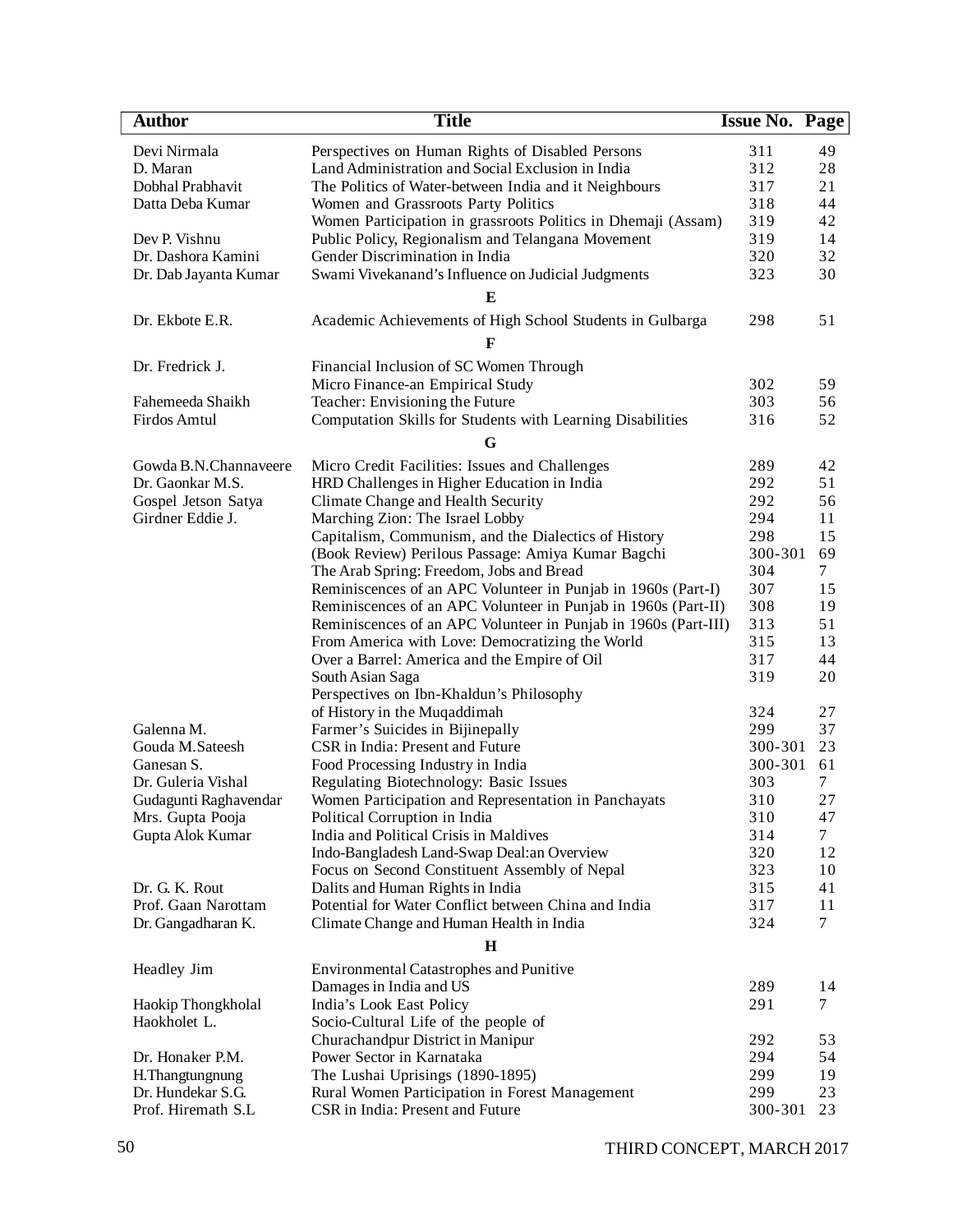| Hosagur Manjunath S.<br>Role of Panchayats in Rural Development: A political Study<br>300-301<br>40<br>303<br>14<br>Dr. Hussain Hamid<br>NCTC, RPF and Federalism<br>South China Sea: a Sea of Sovereignty Conflicts<br>305<br>Haokip T.T.<br>7<br>Dr. Hundekar S.G.<br>Enhancing Rural Women Empowerment through ICT in Karnataka<br>305<br>49<br>308<br>Rural Women Entrepreneurs in Karnataka<br>55<br>306<br>Iran as a Factor in US-Israel Relations<br>Dr. Hussain M. Samir<br>7<br>$\tau$<br>307<br>Hassan Yaqoob Ul<br>Afghan Conundrum<br>Dr. Halu Anil Kumar B.<br>318<br>Turmoil in Egypt<br>13<br>America's Tryst with Africa<br>321<br>10<br>324<br>47<br>Cooperative Banks in Gulbarga (Karnataka)<br>Hanmantraya C.<br>J<br>289<br>What ASEAN can learn from the EU?<br>11<br>Dr.Jain Padmaraj<br>293<br>45<br>Dr. Jothiramalingam T.<br>Periyar E.V.R.'s Role in Tamil Society<br>Jadhav Santosh Kumar<br>293<br>50<br>Qasim Barid-De-Factor Ruler of Bidar<br>295<br>53<br>Mahmud Gawan and His Reforms<br>296<br>19<br>Black Face of the Indian Economy<br>Jain Sargam<br>299<br>Developing Countries<br>45<br>296<br>23<br>Dr. Jagadhish V.V.<br>Impact of Global Financial Crisis on Indian Economy<br>296<br>36<br>Jayanna Kannakatti<br>Independent Directors and Corporate Governance<br>299<br>40<br>Corporate Governance and Its Mechanisms<br>297<br>38<br>Jadhav Arunkumar<br>Family Planning Awareness Among College Students<br>299<br>51<br>Dr. Juber Channamallappa<br>Approaches to Public Administration-A Study<br>Human Rights and World Peace<br>307<br>11<br>310<br>A Brief Idea of Poona Pact in Indian Politics<br>55<br>302<br>15<br>Gender Analysis of Urban Employment (India)<br>Jeyanthi S.<br>Jaberasan S.<br>305<br>US Financial Crisis and India<br>17<br>309<br>29<br>Dr.Jewoorshetty S.B.<br>Sociological Aspects of Hindu-Muslim Relations<br>309<br>55<br>Miss.Jeyashanthi R.<br>Value Crisis: Causes and consequences<br>314<br>41<br>Jayarajan A<br>Panchayats and Common Property Resources<br>Janardhan V.<br>Gurajada and Early Telugu Modernity: An Assessment<br>323<br>37<br>55<br>324<br>Prof. Jagannath Shinde<br>NGOs and Rural Development in Gulbarga<br>K<br>Khan Babuddin<br>289<br>Menace of Corruption<br>5<br>5<br><b>Intentions Behind Intervention</b><br>290<br>Oil World Order<br>291<br>5<br>292<br>$\mathfrak s$<br><b>Imperiled Peace</b><br>$\mathfrak s$<br>293<br>Revitalizing Economy<br>5<br>294<br>Leadership Crisis<br>295<br>5<br>Youth Awakening<br>5<br>PA Bid for Statehood<br>296<br>5<br>297<br>Politics of Poverty Alleviation<br>5<br>298<br>Sans Logic<br>5<br>299<br>Politics of New States<br>5<br><b>BJP's Predicament</b><br>300-301<br>5<br>302<br><b>Emancipating the Women</b><br>5<br>303<br>Unabated 25 years<br>5<br>304<br>West's Looming Spectre<br>5<br>305<br>Losing Leadership Edge<br>5<br>306<br>Unlocking the Impasse<br>5<br>307<br>Strength of NAM<br>5<br>Reforms for Whom?<br>308<br>5<br>Needed New Political<br>309<br>5<br>310<br>Viva Palestine | <b>Author</b> | <b>Title</b>                    | <b>Issue No. Page</b> |   |
|----------------------------------------------------------------------------------------------------------------------------------------------------------------------------------------------------------------------------------------------------------------------------------------------------------------------------------------------------------------------------------------------------------------------------------------------------------------------------------------------------------------------------------------------------------------------------------------------------------------------------------------------------------------------------------------------------------------------------------------------------------------------------------------------------------------------------------------------------------------------------------------------------------------------------------------------------------------------------------------------------------------------------------------------------------------------------------------------------------------------------------------------------------------------------------------------------------------------------------------------------------------------------------------------------------------------------------------------------------------------------------------------------------------------------------------------------------------------------------------------------------------------------------------------------------------------------------------------------------------------------------------------------------------------------------------------------------------------------------------------------------------------------------------------------------------------------------------------------------------------------------------------------------------------------------------------------------------------------------------------------------------------------------------------------------------------------------------------------------------------------------------------------------------------------------------------------------------------------------------------------------------------------------------------------------------------------------------------------------------------------------------------------------------------------------------------------------------------------------------------------------------------------------------------------------------------------------------------------------------------------------------------------------------------------------------------------------------------------------------------------------------------------------------------------------------------------------------------------------------------------------------------------------------------------------------------------------------------------------------------------------------------------------------------------------------------|---------------|---------------------------------|-----------------------|---|
|                                                                                                                                                                                                                                                                                                                                                                                                                                                                                                                                                                                                                                                                                                                                                                                                                                                                                                                                                                                                                                                                                                                                                                                                                                                                                                                                                                                                                                                                                                                                                                                                                                                                                                                                                                                                                                                                                                                                                                                                                                                                                                                                                                                                                                                                                                                                                                                                                                                                                                                                                                                                                                                                                                                                                                                                                                                                                                                                                                                                                                                                      |               |                                 |                       |   |
|                                                                                                                                                                                                                                                                                                                                                                                                                                                                                                                                                                                                                                                                                                                                                                                                                                                                                                                                                                                                                                                                                                                                                                                                                                                                                                                                                                                                                                                                                                                                                                                                                                                                                                                                                                                                                                                                                                                                                                                                                                                                                                                                                                                                                                                                                                                                                                                                                                                                                                                                                                                                                                                                                                                                                                                                                                                                                                                                                                                                                                                                      |               |                                 |                       |   |
|                                                                                                                                                                                                                                                                                                                                                                                                                                                                                                                                                                                                                                                                                                                                                                                                                                                                                                                                                                                                                                                                                                                                                                                                                                                                                                                                                                                                                                                                                                                                                                                                                                                                                                                                                                                                                                                                                                                                                                                                                                                                                                                                                                                                                                                                                                                                                                                                                                                                                                                                                                                                                                                                                                                                                                                                                                                                                                                                                                                                                                                                      |               |                                 |                       |   |
|                                                                                                                                                                                                                                                                                                                                                                                                                                                                                                                                                                                                                                                                                                                                                                                                                                                                                                                                                                                                                                                                                                                                                                                                                                                                                                                                                                                                                                                                                                                                                                                                                                                                                                                                                                                                                                                                                                                                                                                                                                                                                                                                                                                                                                                                                                                                                                                                                                                                                                                                                                                                                                                                                                                                                                                                                                                                                                                                                                                                                                                                      |               |                                 |                       |   |
|                                                                                                                                                                                                                                                                                                                                                                                                                                                                                                                                                                                                                                                                                                                                                                                                                                                                                                                                                                                                                                                                                                                                                                                                                                                                                                                                                                                                                                                                                                                                                                                                                                                                                                                                                                                                                                                                                                                                                                                                                                                                                                                                                                                                                                                                                                                                                                                                                                                                                                                                                                                                                                                                                                                                                                                                                                                                                                                                                                                                                                                                      |               |                                 |                       |   |
|                                                                                                                                                                                                                                                                                                                                                                                                                                                                                                                                                                                                                                                                                                                                                                                                                                                                                                                                                                                                                                                                                                                                                                                                                                                                                                                                                                                                                                                                                                                                                                                                                                                                                                                                                                                                                                                                                                                                                                                                                                                                                                                                                                                                                                                                                                                                                                                                                                                                                                                                                                                                                                                                                                                                                                                                                                                                                                                                                                                                                                                                      |               |                                 |                       |   |
|                                                                                                                                                                                                                                                                                                                                                                                                                                                                                                                                                                                                                                                                                                                                                                                                                                                                                                                                                                                                                                                                                                                                                                                                                                                                                                                                                                                                                                                                                                                                                                                                                                                                                                                                                                                                                                                                                                                                                                                                                                                                                                                                                                                                                                                                                                                                                                                                                                                                                                                                                                                                                                                                                                                                                                                                                                                                                                                                                                                                                                                                      |               |                                 |                       |   |
|                                                                                                                                                                                                                                                                                                                                                                                                                                                                                                                                                                                                                                                                                                                                                                                                                                                                                                                                                                                                                                                                                                                                                                                                                                                                                                                                                                                                                                                                                                                                                                                                                                                                                                                                                                                                                                                                                                                                                                                                                                                                                                                                                                                                                                                                                                                                                                                                                                                                                                                                                                                                                                                                                                                                                                                                                                                                                                                                                                                                                                                                      |               |                                 |                       |   |
|                                                                                                                                                                                                                                                                                                                                                                                                                                                                                                                                                                                                                                                                                                                                                                                                                                                                                                                                                                                                                                                                                                                                                                                                                                                                                                                                                                                                                                                                                                                                                                                                                                                                                                                                                                                                                                                                                                                                                                                                                                                                                                                                                                                                                                                                                                                                                                                                                                                                                                                                                                                                                                                                                                                                                                                                                                                                                                                                                                                                                                                                      |               |                                 |                       |   |
|                                                                                                                                                                                                                                                                                                                                                                                                                                                                                                                                                                                                                                                                                                                                                                                                                                                                                                                                                                                                                                                                                                                                                                                                                                                                                                                                                                                                                                                                                                                                                                                                                                                                                                                                                                                                                                                                                                                                                                                                                                                                                                                                                                                                                                                                                                                                                                                                                                                                                                                                                                                                                                                                                                                                                                                                                                                                                                                                                                                                                                                                      |               |                                 |                       |   |
|                                                                                                                                                                                                                                                                                                                                                                                                                                                                                                                                                                                                                                                                                                                                                                                                                                                                                                                                                                                                                                                                                                                                                                                                                                                                                                                                                                                                                                                                                                                                                                                                                                                                                                                                                                                                                                                                                                                                                                                                                                                                                                                                                                                                                                                                                                                                                                                                                                                                                                                                                                                                                                                                                                                                                                                                                                                                                                                                                                                                                                                                      |               |                                 |                       |   |
|                                                                                                                                                                                                                                                                                                                                                                                                                                                                                                                                                                                                                                                                                                                                                                                                                                                                                                                                                                                                                                                                                                                                                                                                                                                                                                                                                                                                                                                                                                                                                                                                                                                                                                                                                                                                                                                                                                                                                                                                                                                                                                                                                                                                                                                                                                                                                                                                                                                                                                                                                                                                                                                                                                                                                                                                                                                                                                                                                                                                                                                                      |               |                                 |                       |   |
|                                                                                                                                                                                                                                                                                                                                                                                                                                                                                                                                                                                                                                                                                                                                                                                                                                                                                                                                                                                                                                                                                                                                                                                                                                                                                                                                                                                                                                                                                                                                                                                                                                                                                                                                                                                                                                                                                                                                                                                                                                                                                                                                                                                                                                                                                                                                                                                                                                                                                                                                                                                                                                                                                                                                                                                                                                                                                                                                                                                                                                                                      |               |                                 |                       |   |
|                                                                                                                                                                                                                                                                                                                                                                                                                                                                                                                                                                                                                                                                                                                                                                                                                                                                                                                                                                                                                                                                                                                                                                                                                                                                                                                                                                                                                                                                                                                                                                                                                                                                                                                                                                                                                                                                                                                                                                                                                                                                                                                                                                                                                                                                                                                                                                                                                                                                                                                                                                                                                                                                                                                                                                                                                                                                                                                                                                                                                                                                      |               |                                 |                       |   |
|                                                                                                                                                                                                                                                                                                                                                                                                                                                                                                                                                                                                                                                                                                                                                                                                                                                                                                                                                                                                                                                                                                                                                                                                                                                                                                                                                                                                                                                                                                                                                                                                                                                                                                                                                                                                                                                                                                                                                                                                                                                                                                                                                                                                                                                                                                                                                                                                                                                                                                                                                                                                                                                                                                                                                                                                                                                                                                                                                                                                                                                                      |               |                                 |                       |   |
|                                                                                                                                                                                                                                                                                                                                                                                                                                                                                                                                                                                                                                                                                                                                                                                                                                                                                                                                                                                                                                                                                                                                                                                                                                                                                                                                                                                                                                                                                                                                                                                                                                                                                                                                                                                                                                                                                                                                                                                                                                                                                                                                                                                                                                                                                                                                                                                                                                                                                                                                                                                                                                                                                                                                                                                                                                                                                                                                                                                                                                                                      |               |                                 |                       |   |
|                                                                                                                                                                                                                                                                                                                                                                                                                                                                                                                                                                                                                                                                                                                                                                                                                                                                                                                                                                                                                                                                                                                                                                                                                                                                                                                                                                                                                                                                                                                                                                                                                                                                                                                                                                                                                                                                                                                                                                                                                                                                                                                                                                                                                                                                                                                                                                                                                                                                                                                                                                                                                                                                                                                                                                                                                                                                                                                                                                                                                                                                      |               |                                 |                       |   |
|                                                                                                                                                                                                                                                                                                                                                                                                                                                                                                                                                                                                                                                                                                                                                                                                                                                                                                                                                                                                                                                                                                                                                                                                                                                                                                                                                                                                                                                                                                                                                                                                                                                                                                                                                                                                                                                                                                                                                                                                                                                                                                                                                                                                                                                                                                                                                                                                                                                                                                                                                                                                                                                                                                                                                                                                                                                                                                                                                                                                                                                                      |               |                                 |                       |   |
|                                                                                                                                                                                                                                                                                                                                                                                                                                                                                                                                                                                                                                                                                                                                                                                                                                                                                                                                                                                                                                                                                                                                                                                                                                                                                                                                                                                                                                                                                                                                                                                                                                                                                                                                                                                                                                                                                                                                                                                                                                                                                                                                                                                                                                                                                                                                                                                                                                                                                                                                                                                                                                                                                                                                                                                                                                                                                                                                                                                                                                                                      |               |                                 |                       |   |
|                                                                                                                                                                                                                                                                                                                                                                                                                                                                                                                                                                                                                                                                                                                                                                                                                                                                                                                                                                                                                                                                                                                                                                                                                                                                                                                                                                                                                                                                                                                                                                                                                                                                                                                                                                                                                                                                                                                                                                                                                                                                                                                                                                                                                                                                                                                                                                                                                                                                                                                                                                                                                                                                                                                                                                                                                                                                                                                                                                                                                                                                      |               |                                 |                       |   |
|                                                                                                                                                                                                                                                                                                                                                                                                                                                                                                                                                                                                                                                                                                                                                                                                                                                                                                                                                                                                                                                                                                                                                                                                                                                                                                                                                                                                                                                                                                                                                                                                                                                                                                                                                                                                                                                                                                                                                                                                                                                                                                                                                                                                                                                                                                                                                                                                                                                                                                                                                                                                                                                                                                                                                                                                                                                                                                                                                                                                                                                                      |               |                                 |                       |   |
|                                                                                                                                                                                                                                                                                                                                                                                                                                                                                                                                                                                                                                                                                                                                                                                                                                                                                                                                                                                                                                                                                                                                                                                                                                                                                                                                                                                                                                                                                                                                                                                                                                                                                                                                                                                                                                                                                                                                                                                                                                                                                                                                                                                                                                                                                                                                                                                                                                                                                                                                                                                                                                                                                                                                                                                                                                                                                                                                                                                                                                                                      |               |                                 |                       |   |
|                                                                                                                                                                                                                                                                                                                                                                                                                                                                                                                                                                                                                                                                                                                                                                                                                                                                                                                                                                                                                                                                                                                                                                                                                                                                                                                                                                                                                                                                                                                                                                                                                                                                                                                                                                                                                                                                                                                                                                                                                                                                                                                                                                                                                                                                                                                                                                                                                                                                                                                                                                                                                                                                                                                                                                                                                                                                                                                                                                                                                                                                      |               |                                 |                       |   |
|                                                                                                                                                                                                                                                                                                                                                                                                                                                                                                                                                                                                                                                                                                                                                                                                                                                                                                                                                                                                                                                                                                                                                                                                                                                                                                                                                                                                                                                                                                                                                                                                                                                                                                                                                                                                                                                                                                                                                                                                                                                                                                                                                                                                                                                                                                                                                                                                                                                                                                                                                                                                                                                                                                                                                                                                                                                                                                                                                                                                                                                                      |               |                                 |                       |   |
|                                                                                                                                                                                                                                                                                                                                                                                                                                                                                                                                                                                                                                                                                                                                                                                                                                                                                                                                                                                                                                                                                                                                                                                                                                                                                                                                                                                                                                                                                                                                                                                                                                                                                                                                                                                                                                                                                                                                                                                                                                                                                                                                                                                                                                                                                                                                                                                                                                                                                                                                                                                                                                                                                                                                                                                                                                                                                                                                                                                                                                                                      |               |                                 |                       |   |
|                                                                                                                                                                                                                                                                                                                                                                                                                                                                                                                                                                                                                                                                                                                                                                                                                                                                                                                                                                                                                                                                                                                                                                                                                                                                                                                                                                                                                                                                                                                                                                                                                                                                                                                                                                                                                                                                                                                                                                                                                                                                                                                                                                                                                                                                                                                                                                                                                                                                                                                                                                                                                                                                                                                                                                                                                                                                                                                                                                                                                                                                      |               |                                 |                       |   |
|                                                                                                                                                                                                                                                                                                                                                                                                                                                                                                                                                                                                                                                                                                                                                                                                                                                                                                                                                                                                                                                                                                                                                                                                                                                                                                                                                                                                                                                                                                                                                                                                                                                                                                                                                                                                                                                                                                                                                                                                                                                                                                                                                                                                                                                                                                                                                                                                                                                                                                                                                                                                                                                                                                                                                                                                                                                                                                                                                                                                                                                                      |               |                                 |                       |   |
|                                                                                                                                                                                                                                                                                                                                                                                                                                                                                                                                                                                                                                                                                                                                                                                                                                                                                                                                                                                                                                                                                                                                                                                                                                                                                                                                                                                                                                                                                                                                                                                                                                                                                                                                                                                                                                                                                                                                                                                                                                                                                                                                                                                                                                                                                                                                                                                                                                                                                                                                                                                                                                                                                                                                                                                                                                                                                                                                                                                                                                                                      |               |                                 |                       |   |
|                                                                                                                                                                                                                                                                                                                                                                                                                                                                                                                                                                                                                                                                                                                                                                                                                                                                                                                                                                                                                                                                                                                                                                                                                                                                                                                                                                                                                                                                                                                                                                                                                                                                                                                                                                                                                                                                                                                                                                                                                                                                                                                                                                                                                                                                                                                                                                                                                                                                                                                                                                                                                                                                                                                                                                                                                                                                                                                                                                                                                                                                      |               |                                 |                       |   |
|                                                                                                                                                                                                                                                                                                                                                                                                                                                                                                                                                                                                                                                                                                                                                                                                                                                                                                                                                                                                                                                                                                                                                                                                                                                                                                                                                                                                                                                                                                                                                                                                                                                                                                                                                                                                                                                                                                                                                                                                                                                                                                                                                                                                                                                                                                                                                                                                                                                                                                                                                                                                                                                                                                                                                                                                                                                                                                                                                                                                                                                                      |               |                                 |                       |   |
|                                                                                                                                                                                                                                                                                                                                                                                                                                                                                                                                                                                                                                                                                                                                                                                                                                                                                                                                                                                                                                                                                                                                                                                                                                                                                                                                                                                                                                                                                                                                                                                                                                                                                                                                                                                                                                                                                                                                                                                                                                                                                                                                                                                                                                                                                                                                                                                                                                                                                                                                                                                                                                                                                                                                                                                                                                                                                                                                                                                                                                                                      |               |                                 |                       |   |
|                                                                                                                                                                                                                                                                                                                                                                                                                                                                                                                                                                                                                                                                                                                                                                                                                                                                                                                                                                                                                                                                                                                                                                                                                                                                                                                                                                                                                                                                                                                                                                                                                                                                                                                                                                                                                                                                                                                                                                                                                                                                                                                                                                                                                                                                                                                                                                                                                                                                                                                                                                                                                                                                                                                                                                                                                                                                                                                                                                                                                                                                      |               |                                 |                       |   |
|                                                                                                                                                                                                                                                                                                                                                                                                                                                                                                                                                                                                                                                                                                                                                                                                                                                                                                                                                                                                                                                                                                                                                                                                                                                                                                                                                                                                                                                                                                                                                                                                                                                                                                                                                                                                                                                                                                                                                                                                                                                                                                                                                                                                                                                                                                                                                                                                                                                                                                                                                                                                                                                                                                                                                                                                                                                                                                                                                                                                                                                                      |               |                                 |                       |   |
|                                                                                                                                                                                                                                                                                                                                                                                                                                                                                                                                                                                                                                                                                                                                                                                                                                                                                                                                                                                                                                                                                                                                                                                                                                                                                                                                                                                                                                                                                                                                                                                                                                                                                                                                                                                                                                                                                                                                                                                                                                                                                                                                                                                                                                                                                                                                                                                                                                                                                                                                                                                                                                                                                                                                                                                                                                                                                                                                                                                                                                                                      |               |                                 |                       |   |
|                                                                                                                                                                                                                                                                                                                                                                                                                                                                                                                                                                                                                                                                                                                                                                                                                                                                                                                                                                                                                                                                                                                                                                                                                                                                                                                                                                                                                                                                                                                                                                                                                                                                                                                                                                                                                                                                                                                                                                                                                                                                                                                                                                                                                                                                                                                                                                                                                                                                                                                                                                                                                                                                                                                                                                                                                                                                                                                                                                                                                                                                      |               |                                 |                       |   |
|                                                                                                                                                                                                                                                                                                                                                                                                                                                                                                                                                                                                                                                                                                                                                                                                                                                                                                                                                                                                                                                                                                                                                                                                                                                                                                                                                                                                                                                                                                                                                                                                                                                                                                                                                                                                                                                                                                                                                                                                                                                                                                                                                                                                                                                                                                                                                                                                                                                                                                                                                                                                                                                                                                                                                                                                                                                                                                                                                                                                                                                                      |               |                                 |                       |   |
|                                                                                                                                                                                                                                                                                                                                                                                                                                                                                                                                                                                                                                                                                                                                                                                                                                                                                                                                                                                                                                                                                                                                                                                                                                                                                                                                                                                                                                                                                                                                                                                                                                                                                                                                                                                                                                                                                                                                                                                                                                                                                                                                                                                                                                                                                                                                                                                                                                                                                                                                                                                                                                                                                                                                                                                                                                                                                                                                                                                                                                                                      |               |                                 |                       |   |
|                                                                                                                                                                                                                                                                                                                                                                                                                                                                                                                                                                                                                                                                                                                                                                                                                                                                                                                                                                                                                                                                                                                                                                                                                                                                                                                                                                                                                                                                                                                                                                                                                                                                                                                                                                                                                                                                                                                                                                                                                                                                                                                                                                                                                                                                                                                                                                                                                                                                                                                                                                                                                                                                                                                                                                                                                                                                                                                                                                                                                                                                      |               |                                 |                       |   |
|                                                                                                                                                                                                                                                                                                                                                                                                                                                                                                                                                                                                                                                                                                                                                                                                                                                                                                                                                                                                                                                                                                                                                                                                                                                                                                                                                                                                                                                                                                                                                                                                                                                                                                                                                                                                                                                                                                                                                                                                                                                                                                                                                                                                                                                                                                                                                                                                                                                                                                                                                                                                                                                                                                                                                                                                                                                                                                                                                                                                                                                                      |               |                                 |                       |   |
|                                                                                                                                                                                                                                                                                                                                                                                                                                                                                                                                                                                                                                                                                                                                                                                                                                                                                                                                                                                                                                                                                                                                                                                                                                                                                                                                                                                                                                                                                                                                                                                                                                                                                                                                                                                                                                                                                                                                                                                                                                                                                                                                                                                                                                                                                                                                                                                                                                                                                                                                                                                                                                                                                                                                                                                                                                                                                                                                                                                                                                                                      |               |                                 |                       |   |
|                                                                                                                                                                                                                                                                                                                                                                                                                                                                                                                                                                                                                                                                                                                                                                                                                                                                                                                                                                                                                                                                                                                                                                                                                                                                                                                                                                                                                                                                                                                                                                                                                                                                                                                                                                                                                                                                                                                                                                                                                                                                                                                                                                                                                                                                                                                                                                                                                                                                                                                                                                                                                                                                                                                                                                                                                                                                                                                                                                                                                                                                      |               |                                 |                       |   |
|                                                                                                                                                                                                                                                                                                                                                                                                                                                                                                                                                                                                                                                                                                                                                                                                                                                                                                                                                                                                                                                                                                                                                                                                                                                                                                                                                                                                                                                                                                                                                                                                                                                                                                                                                                                                                                                                                                                                                                                                                                                                                                                                                                                                                                                                                                                                                                                                                                                                                                                                                                                                                                                                                                                                                                                                                                                                                                                                                                                                                                                                      |               |                                 |                       |   |
|                                                                                                                                                                                                                                                                                                                                                                                                                                                                                                                                                                                                                                                                                                                                                                                                                                                                                                                                                                                                                                                                                                                                                                                                                                                                                                                                                                                                                                                                                                                                                                                                                                                                                                                                                                                                                                                                                                                                                                                                                                                                                                                                                                                                                                                                                                                                                                                                                                                                                                                                                                                                                                                                                                                                                                                                                                                                                                                                                                                                                                                                      |               |                                 |                       |   |
|                                                                                                                                                                                                                                                                                                                                                                                                                                                                                                                                                                                                                                                                                                                                                                                                                                                                                                                                                                                                                                                                                                                                                                                                                                                                                                                                                                                                                                                                                                                                                                                                                                                                                                                                                                                                                                                                                                                                                                                                                                                                                                                                                                                                                                                                                                                                                                                                                                                                                                                                                                                                                                                                                                                                                                                                                                                                                                                                                                                                                                                                      |               |                                 |                       |   |
|                                                                                                                                                                                                                                                                                                                                                                                                                                                                                                                                                                                                                                                                                                                                                                                                                                                                                                                                                                                                                                                                                                                                                                                                                                                                                                                                                                                                                                                                                                                                                                                                                                                                                                                                                                                                                                                                                                                                                                                                                                                                                                                                                                                                                                                                                                                                                                                                                                                                                                                                                                                                                                                                                                                                                                                                                                                                                                                                                                                                                                                                      |               |                                 |                       |   |
|                                                                                                                                                                                                                                                                                                                                                                                                                                                                                                                                                                                                                                                                                                                                                                                                                                                                                                                                                                                                                                                                                                                                                                                                                                                                                                                                                                                                                                                                                                                                                                                                                                                                                                                                                                                                                                                                                                                                                                                                                                                                                                                                                                                                                                                                                                                                                                                                                                                                                                                                                                                                                                                                                                                                                                                                                                                                                                                                                                                                                                                                      |               |                                 |                       |   |
|                                                                                                                                                                                                                                                                                                                                                                                                                                                                                                                                                                                                                                                                                                                                                                                                                                                                                                                                                                                                                                                                                                                                                                                                                                                                                                                                                                                                                                                                                                                                                                                                                                                                                                                                                                                                                                                                                                                                                                                                                                                                                                                                                                                                                                                                                                                                                                                                                                                                                                                                                                                                                                                                                                                                                                                                                                                                                                                                                                                                                                                                      |               |                                 |                       |   |
|                                                                                                                                                                                                                                                                                                                                                                                                                                                                                                                                                                                                                                                                                                                                                                                                                                                                                                                                                                                                                                                                                                                                                                                                                                                                                                                                                                                                                                                                                                                                                                                                                                                                                                                                                                                                                                                                                                                                                                                                                                                                                                                                                                                                                                                                                                                                                                                                                                                                                                                                                                                                                                                                                                                                                                                                                                                                                                                                                                                                                                                                      |               |                                 |                       |   |
|                                                                                                                                                                                                                                                                                                                                                                                                                                                                                                                                                                                                                                                                                                                                                                                                                                                                                                                                                                                                                                                                                                                                                                                                                                                                                                                                                                                                                                                                                                                                                                                                                                                                                                                                                                                                                                                                                                                                                                                                                                                                                                                                                                                                                                                                                                                                                                                                                                                                                                                                                                                                                                                                                                                                                                                                                                                                                                                                                                                                                                                                      |               |                                 |                       |   |
|                                                                                                                                                                                                                                                                                                                                                                                                                                                                                                                                                                                                                                                                                                                                                                                                                                                                                                                                                                                                                                                                                                                                                                                                                                                                                                                                                                                                                                                                                                                                                                                                                                                                                                                                                                                                                                                                                                                                                                                                                                                                                                                                                                                                                                                                                                                                                                                                                                                                                                                                                                                                                                                                                                                                                                                                                                                                                                                                                                                                                                                                      |               |                                 |                       |   |
|                                                                                                                                                                                                                                                                                                                                                                                                                                                                                                                                                                                                                                                                                                                                                                                                                                                                                                                                                                                                                                                                                                                                                                                                                                                                                                                                                                                                                                                                                                                                                                                                                                                                                                                                                                                                                                                                                                                                                                                                                                                                                                                                                                                                                                                                                                                                                                                                                                                                                                                                                                                                                                                                                                                                                                                                                                                                                                                                                                                                                                                                      |               |                                 |                       |   |
|                                                                                                                                                                                                                                                                                                                                                                                                                                                                                                                                                                                                                                                                                                                                                                                                                                                                                                                                                                                                                                                                                                                                                                                                                                                                                                                                                                                                                                                                                                                                                                                                                                                                                                                                                                                                                                                                                                                                                                                                                                                                                                                                                                                                                                                                                                                                                                                                                                                                                                                                                                                                                                                                                                                                                                                                                                                                                                                                                                                                                                                                      |               |                                 |                       |   |
|                                                                                                                                                                                                                                                                                                                                                                                                                                                                                                                                                                                                                                                                                                                                                                                                                                                                                                                                                                                                                                                                                                                                                                                                                                                                                                                                                                                                                                                                                                                                                                                                                                                                                                                                                                                                                                                                                                                                                                                                                                                                                                                                                                                                                                                                                                                                                                                                                                                                                                                                                                                                                                                                                                                                                                                                                                                                                                                                                                                                                                                                      |               |                                 |                       |   |
|                                                                                                                                                                                                                                                                                                                                                                                                                                                                                                                                                                                                                                                                                                                                                                                                                                                                                                                                                                                                                                                                                                                                                                                                                                                                                                                                                                                                                                                                                                                                                                                                                                                                                                                                                                                                                                                                                                                                                                                                                                                                                                                                                                                                                                                                                                                                                                                                                                                                                                                                                                                                                                                                                                                                                                                                                                                                                                                                                                                                                                                                      |               | Overcoming Diplomatic Lassitude | 311                   | 5 |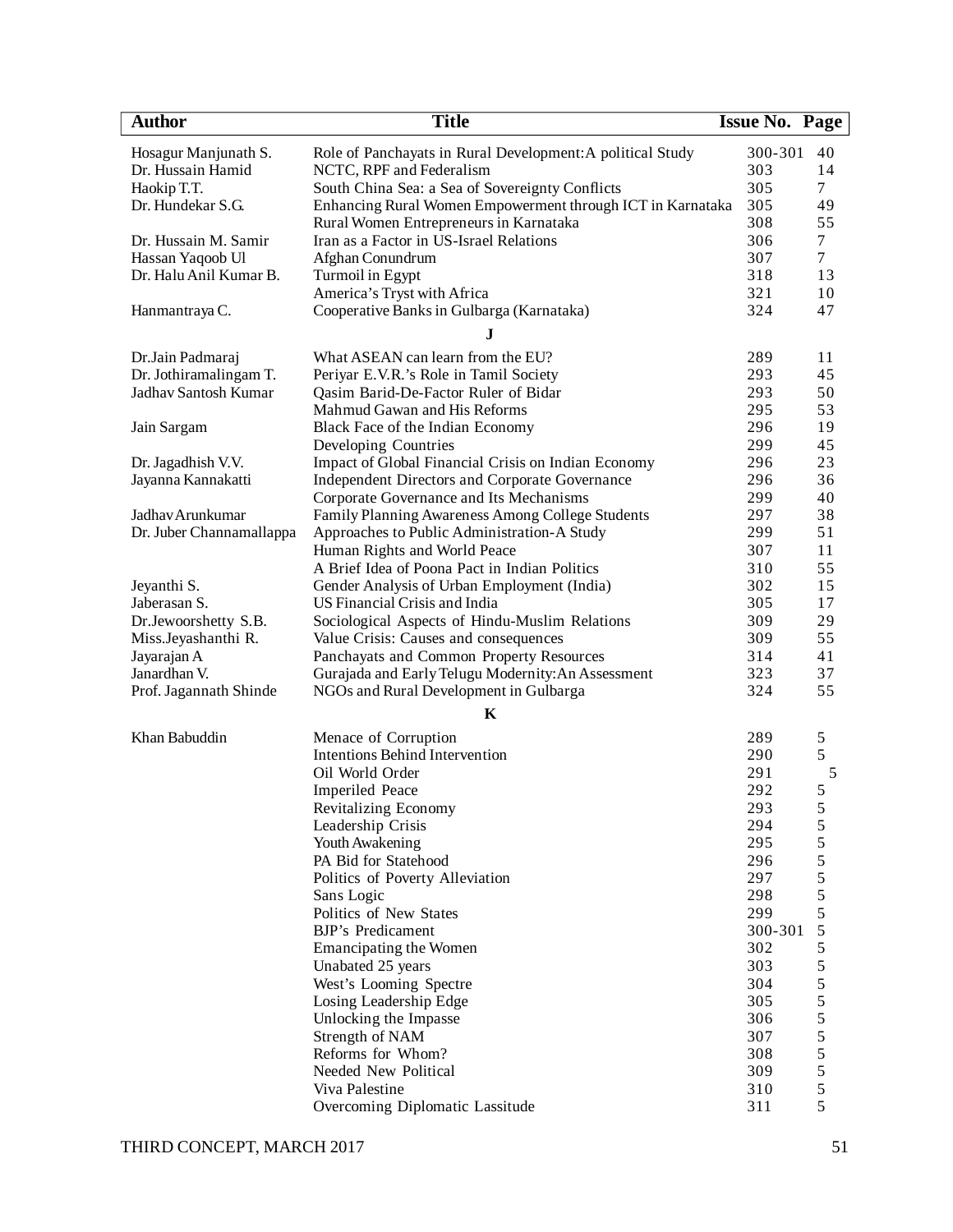| <b>Author</b>           | <b>Title</b>                                          | <b>Issue No. Page</b> |                                            |
|-------------------------|-------------------------------------------------------|-----------------------|--------------------------------------------|
|                         | Taxing the Super Rich                                 | 312                   | 5                                          |
|                         | Economy Imperiled                                     | 313                   | $\mathfrak s$                              |
|                         | The Punic Act                                         | 314                   | 5                                          |
|                         | Parliamentary Gravitas                                | 315                   | 5                                          |
|                         | Morass of Sleaze                                      | 316                   | 5                                          |
|                         | <b>BJP's Predicament</b>                              | 317                   | 5                                          |
|                         | Mideast Peace Talks                                   | 318                   |                                            |
|                         | Currency Crunch                                       | 319                   |                                            |
|                         | The NOTA Option                                       | 320                   | $\begin{array}{c} 5 \\ 5 \\ 5 \end{array}$ |
|                         | Leadership Deficit                                    | 321                   | 5                                          |
|                         | Nuclear Deal with Iran                                | 322                   | 5                                          |
|                         | <b>AAP</b> Phenomenon                                 | 323                   | 5                                          |
|                         |                                                       | 324                   | 5                                          |
|                         | Craving for Stability                                 | 289                   | $\tau$                                     |
| Dr.Kumar Arvind         | Nepal in a Flux                                       |                       |                                            |
|                         | Urban Water Use Efficiency and Civil Society in India | 290                   | 55                                         |
|                         | India's Africa Diplomacy                              | 292                   | $\tau$                                     |
|                         | Revitalizing Civil Society                            | 293                   | 55                                         |
|                         | <b>India-Nepal Relations</b>                          | 294                   | 7                                          |
|                         | India-Bangladesh Relations                            | 295                   | $\tau$                                     |
|                         | India's Oil Diplomacy                                 | 296                   | 15                                         |
|                         | Women and Sustainable Development                     | 302                   | 25                                         |
|                         | <b>Environmental Challenges and National</b>          |                       |                                            |
|                         | Security: An Indian Perspective                       | 304                   | 23                                         |
|                         | Rio+20 Earth Summit in Perspective                    | 305                   | 13                                         |
|                         | Challenge of Disaster Management in India             | 306                   | 56                                         |
|                         | COP-18 in Perspective                                 | 311                   | 15                                         |
|                         | Can India Match China's Manoeuvres?                   | 315                   | 10                                         |
| Kumar Rajiv             | New Regionalism: A Way Out for SAARC                  | 291                   | 19                                         |
| Kamla                   | Indian Judiciary and the Right to Privacy             | 291                   | 29                                         |
|                         | The Siachen Glacier Impasse                           | 297                   | 19                                         |
| Khanna R.L.             | Masters (People) Rendered Miserable                   | 291                   | 57                                         |
|                         | Bureaucracy and India's Caged Economy                 | 297                   | 32                                         |
| Kuchay Rais Ahmad       | Impact of Growth on Envirnoment in India              | 292                   | 36                                         |
| Kumar Sudhir            | Globalization and Sustainable Agriculture in India    | 292                   | 48                                         |
| Dr. Kumar Sheel Bhadra  | Bhagat Singh - A Remembrance                          | 293                   | 43                                         |
|                         | Russia-China Relations: Implications for India        | 299                   | $\tau$                                     |
|                         | A Strong message Kremlin cannot Ignore                | 305                   | 32                                         |
|                         | Hugo Chavez-Awful End to a Tumultuous Life            | 314                   | 21                                         |
| Krishnamurthy J.        | Industrial Pollution and Public Health                | 294                   | 43                                         |
| Kumar S.N. Arjun        | Development through Rural Entrepreneurship            | 296                   | 29                                         |
| Kaur Ramandeep          | Communalization of Indian Politics                    | 296                   | 41                                         |
| Dr. (Mrs) Khokher Rajni | Identifying Inclusion Concerns of Teachers            | 296                   | 49                                         |
| Khazi Abdul Khader      | Impact of Mining on Health and Hygiene                | 297                   | 15                                         |
| Dr. Khan A.G.           | Impact of Mining on Health and Hygiene                | 297                   | 15                                         |
|                         | Seasonal Migration: A Critical Evaluation             | 308                   | 52                                         |
| Kumara                  | MGNREA in Shimoga District: An Analysis               | 297                   | 46                                         |
| Dr. Khanum Zakia        | Minor Dynasties of Medieval Karnataka                 | 298                   | 28                                         |
| Kannan. S               | Educational Ideals of Tagore and Gandhi               | 298                   | 31                                         |
| Prof.Kittur Parveen     | Rural Women Participation in Forest Management        | 299                   | 23                                         |
|                         | <b>Enhancing Rural Women Empowerment</b>              |                       |                                            |
|                         | through ICT in Karnataka                              | 305                   | 49                                         |
|                         | Rural Women Entrepreneurs in Karnataka                | 308                   | 55                                         |
|                         | Rural Women Entrepreneurs in Karnataka -II            | 310                   | 57                                         |
|                         |                                                       | 299                   | 48                                         |
| Kotharkar Sri Sandeep   | Human Resource Management                             |                       |                                            |
| Kavitha S.              | Buyer Behaviour of Baby care products: Indian context | 300-301               | 29                                         |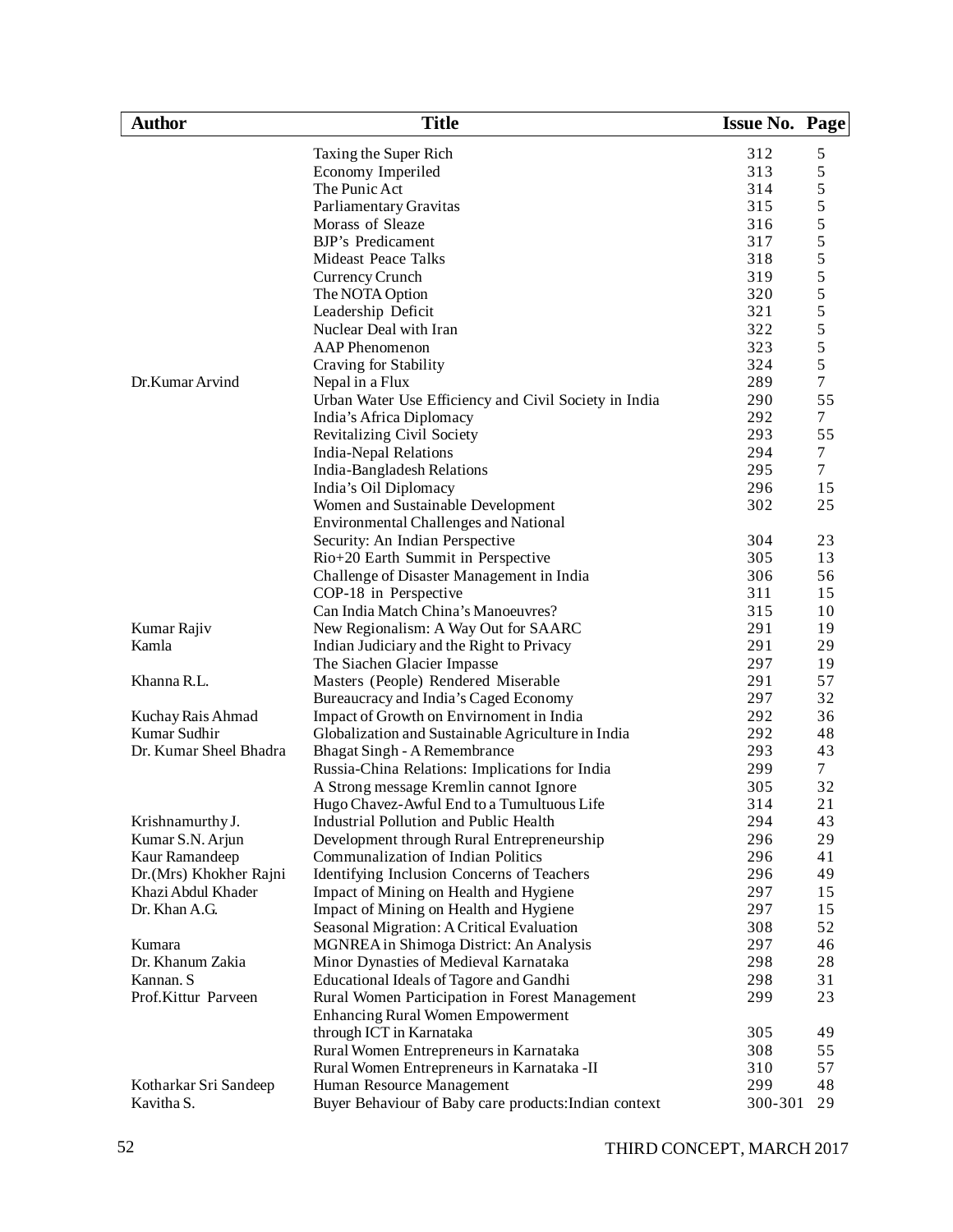| <b>Author</b>                               | <b>Title</b>                                                                                               | <b>Issue No. Page</b> |             |
|---------------------------------------------|------------------------------------------------------------------------------------------------------------|-----------------------|-------------|
| Dr. Kulkarni Nagarekha                      | Intestinal Hydatidosis-An Unusual Location                                                                 | 300-301               | 51          |
| Kumar G. Ashok                              | Food Processing Industry in India                                                                          | 300-301               | 61          |
| Dr. Kiran R. Grace                          | Role of Media in Promoting Women Sports in India                                                           | 302                   | 43          |
| Kurinjimalar R.                             | MGNREGP and Women Employment in Tiruvarur (TN)                                                             | 302                   | 50          |
| Ms. Kaur Narinder                           | Domestic Violence: Human Rights of Women                                                                   | 302                   | 54          |
| Kannan N.                                   | Financial Inclusion of SC Women Through Micro Finance-an                                                   |                       |             |
|                                             | <b>Empirical Study</b>                                                                                     | 302                   | 59          |
| Dr. Khimta Abha Chauhan                     | Comparing Tilak and Gandhi                                                                                 | 303                   | 18          |
| Dr. Kumar K. Senthil                        | Perpetual Peace and Global Contemporary Issues                                                             | 303                   | 50          |
| Kurshapur Rashmi                            | Agricultural Cooperative Credit Societies in India                                                         | 304                   | 48          |
| Ms. Kaur Sharanjit                          | Theoretical Paradigms in Social Work: An overview                                                          | 304                   | 54          |
|                                             | The professional turn in social work                                                                       | 305                   | 52          |
| Ms. Kaur Simer Preet                        | Regional Parties, Coalitions and their Impact                                                              | 305                   | 44          |
|                                             | Municipal Corporations-Centre of Governance or Corruption?                                                 | 312                   | 52          |
| K. Prabu                                    | Compulsory Elementary Education in India: An overview                                                      | 307                   | 49<br>30    |
| Miss. Kaur Kuldeep                          | <b>Right to Education Act</b>                                                                              | 308<br>308            |             |
| Khadke Jyotirmaya B<br>Dr. Karibasappa G.N. | Freedom Movement and National School in Hyderabad                                                          | 311                   | 44<br>33    |
| Kaur Sukhpreet                              | Voting Behaviour of Young People in Davangere (Karnataka)<br>Focus on Community Based De-Addiction Clinics | 314                   | 48          |
| Dr. Kapoor Suneera                          | Scientific Humanism' Ideas of Nehru and M.N. Roy                                                           | 316                   | 56          |
|                                             | Scientific Humanism' Ideas of Nehru and M.N. Roy (Part-II)                                                 | 318                   | 51          |
| Shri Khndu S.                               | Coalition Politics in India                                                                                | 317                   | 28          |
| Kumari Seema                                | Women Empowerment-A Political Perspective                                                                  | 317                   | 39          |
| Kaur Amrit Pal                              | Focusing on Rights of Physically Challenged Persons                                                        | 318                   | 35          |
| Kusumlata                                   | India-China Relation in 21st Century                                                                       | 321                   | 12          |
| Kumar Pardeep                               | Perpectives on Coalition Politics in India                                                                 | 321                   | 25          |
| Dr. Kipgen Sheikhohao                       | Unsung Heroes of Manipur                                                                                   | 322                   | 21          |
| Kudri S.K.G.                                | Plight of Gulbarga Weavers                                                                                 | 322                   | 48          |
| Karthikeyan S.                              | Impact of ICT on Education                                                                                 | 322                   | 52          |
| <b>Kumar Vinesh</b>                         | Climate Change and Human Health in India                                                                   | 324                   | $7^{\circ}$ |
| Kumari Priya                                | EU and Human Rights in Myanmar (1988-2010)                                                                 | 324                   | 14          |
|                                             | L                                                                                                          |                       |             |
| Dr. Lamani Prakash                          | Impact of Poverty Alleviation Programmes on SCs in India                                                   | 290                   | 27          |
|                                             | Dalits in India vis-a-vis Karnataka                                                                        | 293                   | 17          |
| Dr. Lohumi Mamta Joshi                      | Religious and Culture Tourism in Uttarakhand                                                               | 291                   | 36          |
| Dr. Lakshmi R.                              | Transgender: Issues and Strategies                                                                         | 291                   | 50          |
|                                             | Health Status of Indian Women                                                                              | 309                   | 32          |
| Dr. Laxman Rajnalkar                        | Independent Directors and Corporate Governance                                                             | 296                   | 36          |
|                                             | Corporate Governance and Its Mechanisms                                                                    | 299                   | 40          |
| Dr. Laitonjam Reena                         | Human Rights and the United Nations                                                                        | 298                   | 24          |
|                                             | Women, Social Justice and Human Rights                                                                     | 310                   | 25          |
|                                             | Women Empowerment in Manipur                                                                               | 314                   | 15          |
| Lakra Jyoti                                 | FDI and Indian Economy                                                                                     | 299                   | 56          |
|                                             | The Return of Putin                                                                                        | 300-301               | 19          |
|                                             | Globalization and Women's Rights                                                                           | 302                   | 46          |
|                                             | The India-China Relations: Conflict and Cooperation                                                        | 308                   | 46          |
|                                             | India's Non-alignment Policy under Rajiv Gandhi                                                            | 314                   | 11          |
| Lalengkima C.                               | Re-Shaping India's Policy on CTBT                                                                          | 304                   | 31          |
| Lashkar Vinayak S.                          | Denotified and Nomadic Tribes of Maharashtra                                                               | 309                   | 23          |
| Prof. Lahon Thaneswar                       | Women Participation in grassroots Politics in Dhemaji (Assam)                                              | 319<br>321            | 42<br>44    |
| Dr. Loganathan P.                           | Rural and National Food Security Mission                                                                   | 323                   | 53          |
| Dr. Lingaganesan C.                         | Climate Change Impact on Agriculture in T.M.<br>M                                                          |                       |             |
|                                             |                                                                                                            |                       |             |
| Meher Rajesh Kumar                          | Maoist Movement and Plight of Children in Nepal                                                            | 290                   | 15          |
|                                             |                                                                                                            |                       |             |

THIRD CONCEPT, MARCH 2017 53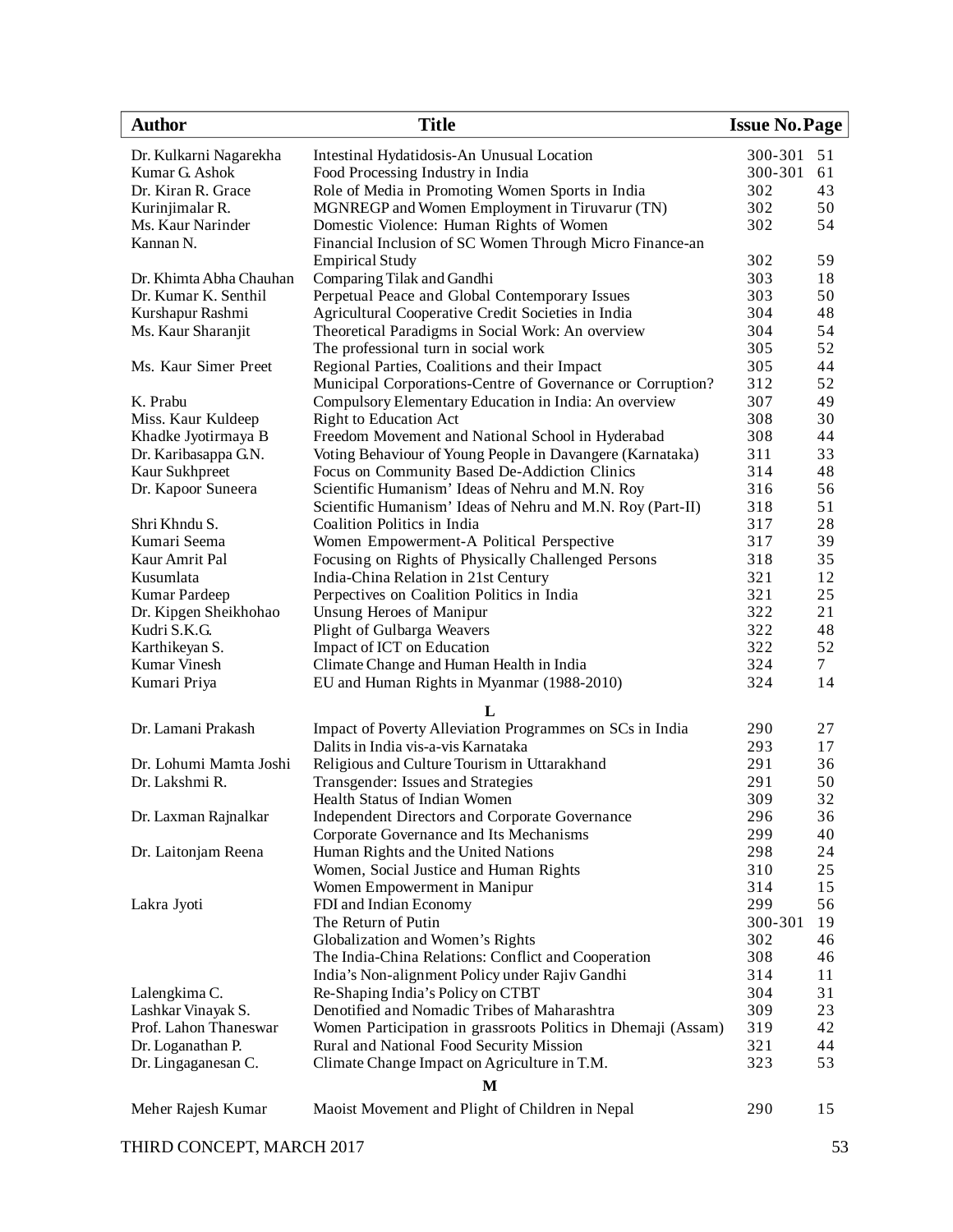| <b>Author</b>                         | <b>Title</b>                                                                                  | <b>Issue No. Page</b> |                 |
|---------------------------------------|-----------------------------------------------------------------------------------------------|-----------------------|-----------------|
|                                       | Challenges before Indian Secularism                                                           | 295                   | 20              |
|                                       | Human Rights of Dongaria Kondha Tribes in Odisha                                              | 305                   | 55              |
| Dr. Mohd Gull                         | Coalition Politics: The Indian Experience                                                     | 292                   | 31              |
| Dr. Mahesha M.                        | Impact of Growth on Envirnoment in India                                                      | 292                   | 36              |
|                                       | Growth Pattern of Indian Banks                                                                | 294                   | 48              |
| Dr. Mankar Snehlata                   | Feminist Consciousness and Social Transformation of Women                                     | 292                   | 43              |
| Muruganantham K                       | India-China Relations in Perspective                                                          | 296                   | 11              |
| Mahapatra Debidatta A                 | Mani Bhavan and Gandhi                                                                        | 296                   | 46              |
| Dr. Motiram                           | Population: Education and Control in Jharkhand                                                | 298                   | 46              |
| Dr. Mulla N.I.                        | Rural Women Participation in Forest Management                                                | 299                   | 23              |
| Dr. Manoharan B.                      | Women Empowerment through Education                                                           | 302                   | 10              |
| Marulasiddappa L.                     | Women Entrepreneurship                                                                        | 302                   | 22              |
|                                       | Women Entrepreneurs: Challenges and Opportunities                                             | 309                   | 41              |
| Mantoo Shahnawaz Ahmad                | Indo-Bangladesh Relations-Looking Ahead                                                       | 306                   | 36              |
|                                       | Tehran Summit and Non-aligned Movement                                                        | 310                   | 17              |
|                                       | Bangladesh: Caught Between Religion and Secularism                                            | 316                   | 24              |
| Smt. M.S. Rajeshwari                  | Reservation Policy and Politics in U.P                                                        | 308                   | 24              |
| Mamata K                              | Tribal Displacement and Human Rights in Kalinga Nagar (Odisha                                 | 308                   | 35              |
| Mahadevappa, T.C.                     | Gender Bias and Social Justice                                                                | 309                   | 17              |
| Mundargi Mukund M                     | <b>Evaluating HRD Practices in Nationalised Banks</b>                                         | 310                   | 43              |
|                                       | Agricultural Financing by Public Sector Banks in Haveri (Part-I)                              | 311                   | 56              |
|                                       | Financial Viability of a Textile Firm                                                         | 313                   | 47              |
|                                       | Agricultural Financing by Public Sector Banks in Haveri (Part-II)                             | 314                   | 57              |
| Momen Md. Nurul                       | Judicial Incapacity in Nepal                                                                  | 311                   | 23              |
| Dr. M. Balasundaram                   | India and WTO: Challenges and Opportumities                                                   | 312                   | 19              |
| Mrs. Mary J. Akila                    | Inclusive Innovation for India's Rapid Growth                                                 | 313                   | 43              |
| Dr. Mudaragi Mukud                    | WTO and Indian Textile Industry                                                               | 315                   | 24              |
| Dr. Mohanty R.                        | Dalits and Human Rights in India                                                              | 315                   | 41              |
| Maharana Sanjukta                     | Russia's Policy towards Post-Withdrawal Afghanistan                                           | 316                   | $\overline{7}$  |
|                                       | China's New Leadership and India-China Relations                                              | 318                   | 21              |
| Mamun Syed Muntasir                   | Encoding New Security Perspective for South Asia                                              | 316                   | 28              |
| Mohapatra Sonali                      | Potential for Water Conflict between China and India                                          | 317                   | 11              |
| Mohiuddin Md.Ghouse                   | Spatial Data Mining - An Overview                                                             | 317                   | 54              |
| Mishra Kushagra                       | Right to Information and Right to Privacy in India                                            | 320                   | 22              |
| Maharana Sanjukta                     | Multilateralism in foreign Policies of India and Russia                                       | 321                   | $7\overline{ }$ |
| Dr. Manickawasagam B.                 | Impact of ICT on Education                                                                    | 322                   | 52              |
| Meenakshi C.                          | Development of Female Education in India                                                      | 323                   | 20              |
| Mohd Moshahid                         | Right To Education Act: An Overview                                                           | 324                   | 38              |
| Mahadev                               | NGOs and Rural Development in Gulbarga                                                        | 324                   | 55              |
|                                       | N                                                                                             |                       |                 |
| Prof.Nayak B.H.                       | Labour problems in Seabird Project in Karnataka                                               | 289                   | 35              |
|                                       | Development Induced Displacement and Karwar Seabird Project                                   | 291                   | 40              |
| Naroni R. Basawanappa                 | Subhash Chandra Bose and India's Freedom                                                      | 290                   | 53              |
|                                       | Subhash Chandra Bose and Democracy                                                            | 291                   | 49              |
| Nagaraj                               | Women Empowerment and Panchayati Raj Institutions                                             | 291                   | 47              |
| Dr.Najiullah Syed                     | Reservations for Minorities and Other Communities                                             | 304                   | 28              |
| Dr. Narang Uma                        | India's Balance of Payments in Perspective                                                    | 306                   | 39              |
|                                       | Work Life Balance via Job Design                                                              | 315                   | 27              |
|                                       | FDI Scenario in India                                                                         | 321                   | 54              |
|                                       | <b>Right Good Governance</b>                                                                  | 312                   | 40              |
| Dr. Nagori V.R.<br>Dr. Namdev Krishna | Recent Trends in Judicial Activism                                                            | 313                   |                 |
| Prof. Nisar-ul-Haq                    |                                                                                               | 314                   | 13<br>11        |
| Naik Mallikarjun G.                   | India's Non-alignment Policy under Rajiv Gandhi<br>Disparities in Educational Sector in Gadag | 320                   | 49              |
|                                       |                                                                                               | 321                   | 17              |
| Nattar S. Benjamin                    | Ramifications of 1962 Chinese Aggression                                                      |                       |                 |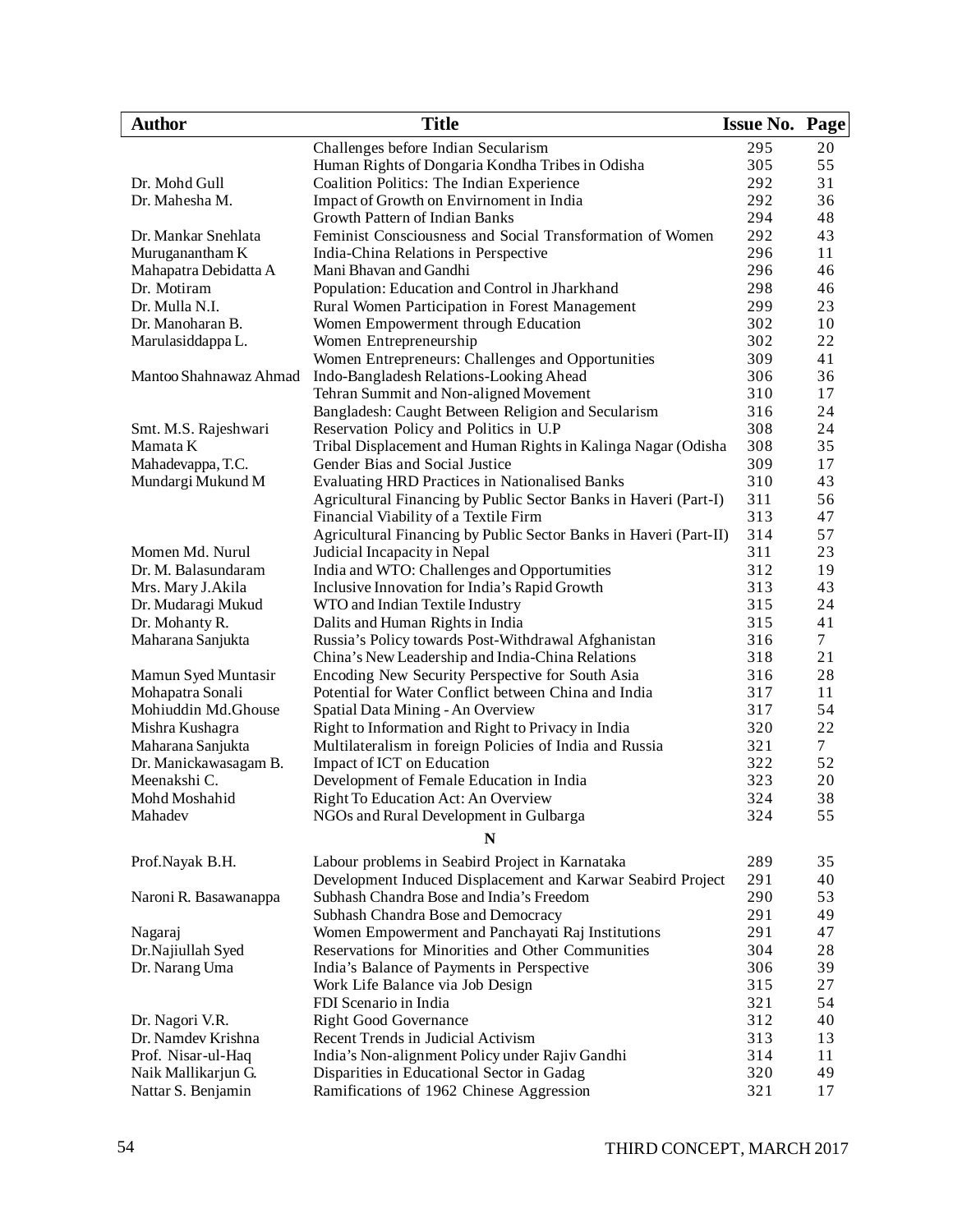| <b>Author</b>           | <b>Title</b>                                                                        | Issue No. Page |          |
|-------------------------|-------------------------------------------------------------------------------------|----------------|----------|
|                         | O                                                                                   |                |          |
| Dr. Olekar Ramesh       | Human Resource Management                                                           | 299            | 48       |
|                         | Role of Women Peasants in Karnataka                                                 | 303            | 46       |
|                         | ${\bf P}$                                                                           |                |          |
|                         |                                                                                     |                |          |
| Patwadi Shivanand K.    | Gensis of Coalition Politics in India                                               | 289            | 21       |
| Dr. Pandey Shashikant   | Bonded Labour in India                                                              | 292<br>292     | 21<br>44 |
| Pote S.M.               | Education among Dalits in Gulbarga Karnataka<br>Dalits in India vis-a-vis Karnataka | 293            | 17       |
| Dr. Prakash Arvind      |                                                                                     | 295            | 35       |
| Pankaj Dodh             | Perspectives on Unorganized Sector in India<br>Need for Judicial Reforms in India   | 295            | 49       |
| Panda K.K.              | Rethinking Socialism Today                                                          | 296            | $\tau$   |
| Dr. Pathak Jyotiraj     | Indian Migrants in the Gulf Countries                                               | 296            | 44       |
| Prasanna S.             | Gender Analysis of Urban Employment (India)                                         | 302            | 15       |
| Prakash G.A. Preetam    | Role of Media in Promoting Women Sports in India                                    | 302            | 43       |
| Prakash R. Surya        | Emerging Trends in Marketing of Milk                                                | 304            | 39       |
| Dr. Patil D.N.          | Agricultural Cooperative Credit Societies in India                                  | 304            | 48       |
|                         |                                                                                     |                |          |
| Pandey Santwana         | State Transformation and Conflict Resolution in Bhutan                              | 306            | 19       |
| Pavan G.K.              | Child Labour in Dharwad (Karnataka)                                                 | 306            | 49       |
| Dr. Pothalkar Shivputra | Child Labour in Dharwad (Karnataka)                                                 | 306            | 49       |
| P. Sabitha              | Securing Content Distribution Networks by Cache Proxies                             | 306            | 52       |
| Dr. Patil Indumati P    | Freedom Movement and National School in Hyderabad                                   | 308            | 44       |
| Dr. P. Raja             | Party Politics in India                                                             | 309            | 37       |
|                         | Tourism in India                                                                    | 313            | 17       |
| Pandya Hinal            | Affected Tribals of the Narmada Project (part-I)                                    | 309            | 44       |
|                         | Protecting Narmada Project Affected                                                 |                |          |
|                         | Tribals in Western India (Part-II)                                                  | 313            | 20       |
| Prakash Morage          | Non-Performing Assets and Krishna Grameena Bank                                     | 311            | 46       |
| Dr. P. Chennakrishnan   | Rural-Urban Dynamics in India and China                                             | 312            | 11       |
| P.Elavarasan            | Discrimination against Dalit Panchayat Presidents in Tamil Nadu                     | 312            | 35       |
| Dr. Prakash Piyush      | Service Sector and the Indian Economy                                               | 312            | 55       |
| Pandya Sanjay A.        | Gujarat's Agrarian Miracle                                                          | 313            | 31       |
| Pande Girija            | Commodifying water resources in the Himalayas                                       | 314            | 32       |
|                         | Locating Women in the 18th Century Himalaya                                         | 315            | 54       |
| Dr. Pande Madhu         | Locating Women in the 18th Century Himalaya                                         | 315            | 54       |
| Dr. Prizada M Amin      | Social Work as an Evolving Professon                                                | 315            | 32       |
| Panwar Om Parkash       | <b>Evaluating India's Nuclear Doctrine</b>                                          | 317            | $\tau$   |
| Dr. Prahalladappa M.H.  | CBMs between India and Pakistan                                                     | 318            | 16       |
| Dr. Palani K.K.         | FDI in Retail Trade in India                                                        | 319            | 12       |
| Prakash T.              | Panchayats and Welfare of Rural Masses                                              | 319            | 56       |
|                         | Progress of Agriculture in India                                                    | 322            | 41       |
| Dr. Perumal M.          | Panchayats and Welfare of Rural Masses                                              | 319            | 56       |
|                         | Progress of Agriculture in India                                                    | 322            | 41       |
|                         | Q                                                                                   |                |          |
| Quarashi Asara          | Computation Skills for Students with Learning Disabilities                          | 316            | 52       |
|                         | $\bf{R}$                                                                            |                |          |
| Raju G                  | Perspectives on Union Budget 2011-2012                                              | 290            | 32       |
| Ramya. M                | Growth Pattern of Indian Banks                                                      | 294            | 48       |
| Rathod Suresh R.        | Power Sector in Karnataka                                                           | 294            | 54       |
| Ramakrishna             | Separat Powers and Coalition Politics                                               | 295            | 46       |
| Rachappa Nandgi         | Socio-Economic Evaluation of SHG's                                                  | 296            | 54       |
| Ramesh M.N.             | Agricultural Marketing in the Global Era                                            | 298            | 36       |
|                         | Focus on Rural Agricultural Marketing                                               | 299            | 32       |
| Raja N.K. Kumaresan     | Enigma of Compulsory Land Acquisition in India                                      | 298            | 41       |
|                         |                                                                                     |                |          |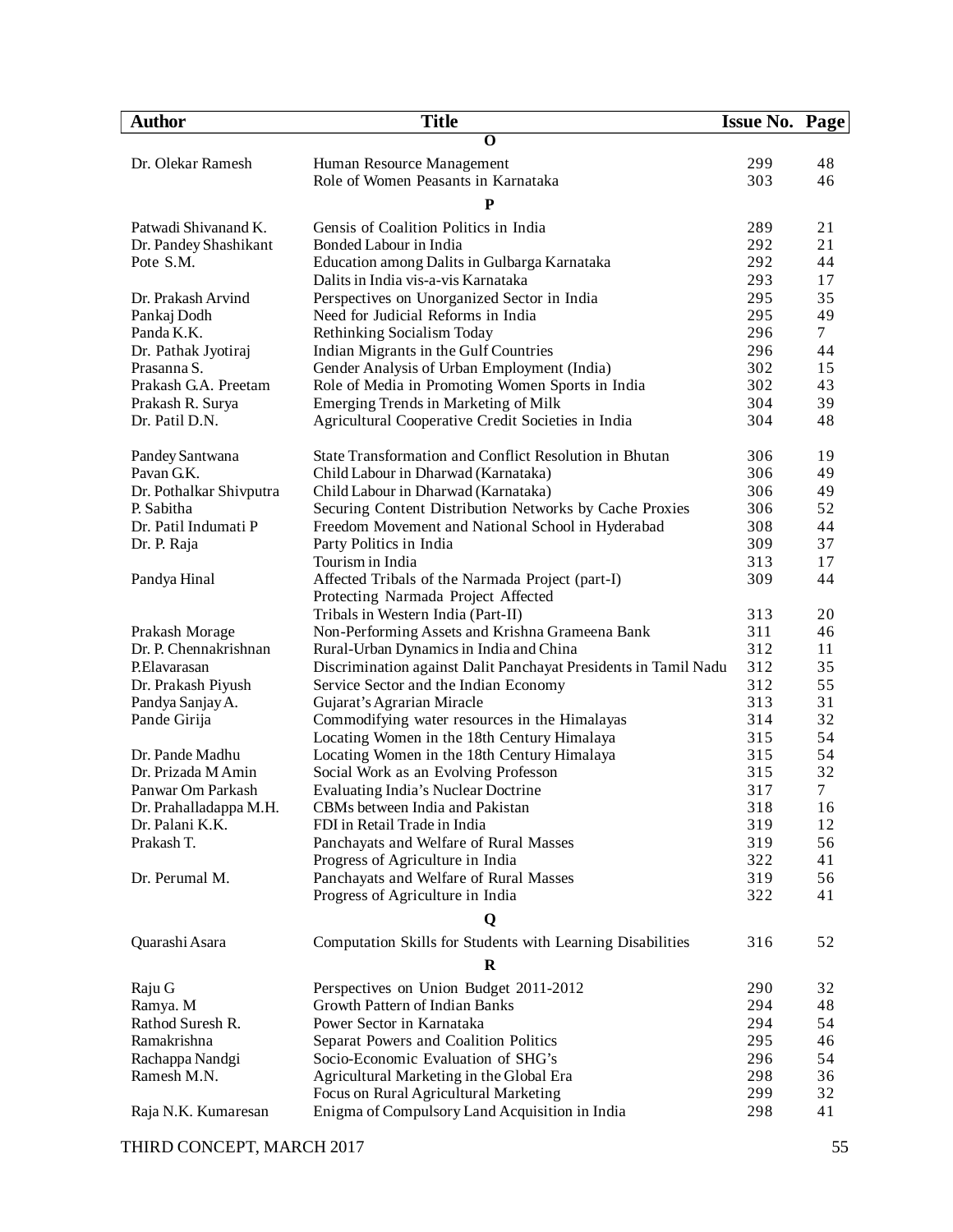| <b>Author</b>                                       | <b>Title</b>                                                            | <b>Issue No. Page</b> |                 |
|-----------------------------------------------------|-------------------------------------------------------------------------|-----------------------|-----------------|
| Dr. Rabindranath M.                                 | The Role of Mass Media in Promoting Spirituality                        | 300-301               | 15              |
|                                                     | Role of Media in Promoting Women Sports in India                        | 302                   | 43              |
| Dr. Raja Ajebamalai                                 | Bio-fertilizers: An Eco-friendly Fertilizer                             | 300-301               | 53              |
| Rana Mamta                                          | Regulating Biotechnology: Basic Issues                                  | 303                   | 7               |
| Rathod Ashok R                                      | Health Inequalities in Karnataka                                        | 305                   | 35              |
| Rana Rajbala                                        | Naxalite Movement: A Socio-Economic Perspective                         | 306                   | 23              |
| Raju L.R. Ravender                                  | Securing Content Distribution Networks by Cache Proxies                 | 306                   | 52              |
| Prof. Raj A.J. Sundara                              | Impact of Migration on Urban Environment                                | 307                   | 20              |
| Dr. R.Dhakshinamurthy                               | Juvenile Justice System in India                                        | 307                   | 28              |
| Mrs. Rani S. Sophia                                 | Value Crisis: Causes and consequences                                   | 309                   | 55              |
| Rajendra S.                                         | Women Participation and Representation in Panchayats                    | 310                   | 27              |
| Rao K.V. Raghava                                    | Self-Respect Movement                                                   | 313                   | 34              |
| R.P.Rathnah                                         | Chronic Diseases and Healthcare                                         | 314                   | 53              |
| Rajeev P.V.                                         | The Federal Front                                                       | 315                   | 22              |
| Ravia Hiral                                         | Engaging Indian Diaspora                                                | 319                   | $7\overline{ }$ |
| Raghavendra P.                                      | Public Policy, Regionalism and Telangana Movement                       | 319                   | 14              |
|                                                     | Gurajada and Early Telugu Modernity: An Assessment                      | 323                   | 37              |
| Rahman Md. Khaliqur                                 | Social Justice in Post-Mandal Bihar                                     | 319                   | 34              |
| R.Rajeshwari                                        | Conservative Techniques of Chennai Museum                               | 321                   | 47              |
|                                                     | Dr. Rout Gyanendra Kumar National Higher Education Mission an appraisal | 322                   | 33              |
| Rathore Madhu                                       | <b>Environment and Safe Health</b>                                      | 322                   | 38              |
| Dr. Renuka A.                                       | Human Rights in Tibetan Society                                         | 322                   | 45              |
|                                                     | S                                                                       |                       |                 |
| Shukla Ashok.C                                      | Environmental Catastrophes and Punitive Damages in India and US 289     |                       | 14              |
| Sharma M.L.                                         | Nuclear Industry after Japan crisis                                     | 290                   | 12              |
|                                                     | Reflections on May Day                                                  | 291                   | 25              |
|                                                     | Two Years of UPA                                                        | 292                   | 12              |
|                                                     | Afghanistan After Drawdown                                              | 293                   | $\tau$          |
|                                                     | Challenges for Women Entrepreneurs                                      | 302                   | 66              |
|                                                     | Perspectives on India-ASEAN Summit                                      | 311                   | 11              |
| Sharma Renu                                         | Criminal Justice System in India: Some Reflections                      | 290                   | 41              |
| Sharma Gopal                                        | Telangana: Is it an Eye-opener for Gorkhaland?                          | 290                   | 44              |
| Singh Hargopal                                      | India Communists: In Perspective                                        | 290                   | 46              |
|                                                     | Indian Communists: In Retrospect                                        | 294                   | 21              |
|                                                     | Much ado about Rashtrapati                                              | 305                   | 22              |
|                                                     | FDI: Needed a Dispassionate View                                        | 311                   | 31              |
| Singh Surinder                                      | New Regionalism: A Way Out for SAARC                                    | 291                   | 19              |
| Dr. Singh Ranbir                                    | Corruption in Indian Politics                                           | 292                   | 16              |
| Dr. Sivakumar D                                     | Indo-US Relations - Clinton Era                                         | 293                   | 25              |
| Dr. Salimani Vijaykumar H. Heritage of Basavakalyan |                                                                         | 293                   | 40              |
| Sharma Kiran                                        | Transition to Direct Democracy in Brazil                                | 294                   | 17              |
| Sadashivam T.                                       | An Overview of MGNREGA                                                  | 294                   | 31              |
| Sinha Versha                                        | Technology and Food Production                                          | 294                   | 37              |
| Subramani S.                                        | Industrial Pollution and Public Health                                  | 294                   | 43              |
| Prof. Srivastava R.K.                               | FDI in India: Opportunities and Options                                 | 295                   | 39              |
|                                                     | <b>BRICS's Rising Gowth Potential</b>                                   | 318                   | $\tau$          |
| S. Faizi                                            | Team Anna Hazare and Masgsaysay Award                                   | 295                   | 45              |
|                                                     | Rethinking on Biodiversity Treaty Enforcement                           | 316                   | 37              |
| Sharma Ashwani Kumar                                | Need for Judicial Reforms in India                                      | 295                   | 49              |
| Dr. S.Srinivasa                                     | Impact of Global Financial Crisis on Indian Economy                     | 296                   | 23              |
| Singh Sukhdeep                                      | India and the ASEAN                                                     | 297                   | 11              |
| Shivanand Lingabasava                               | Socio-Religious Institutions                                            | 297                   | 35              |
| Singh Oinam Jitendra                                | Conflict in North-East India and Human Rights                           | 297                   | 42              |
|                                                     | The Rights of Fishermen                                                 | 299                   | 54              |
|                                                     |                                                                         |                       |                 |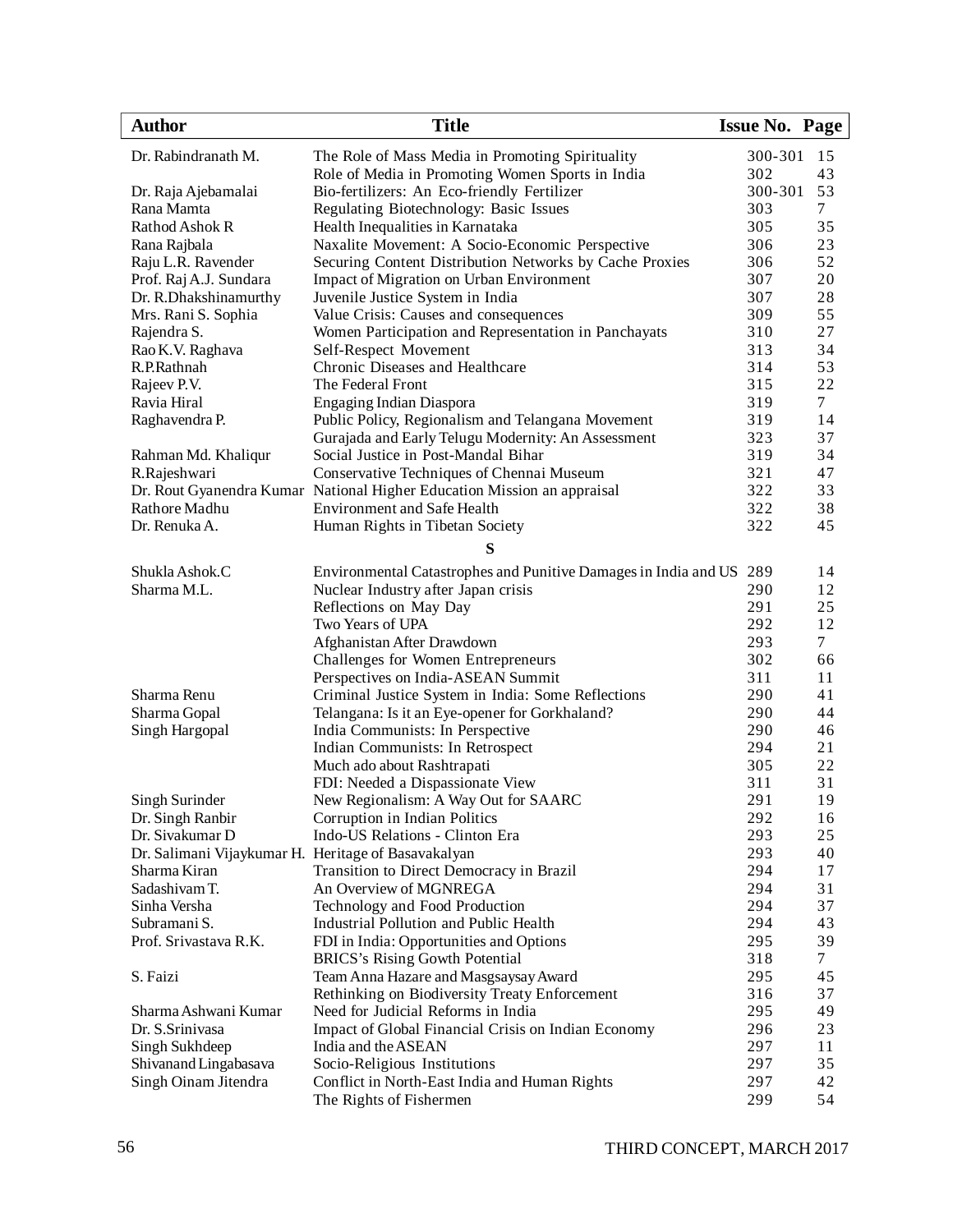| <b>Author</b>                  | <b>Title</b>                                                       | <b>Issue No. Page</b> |                     |
|--------------------------------|--------------------------------------------------------------------|-----------------------|---------------------|
| Suresh M.                      | Prospects of Micro Finance in India                                | 297                   | 44                  |
| Shah Adfar Rashid              | Syrian Uprising: A Critical Appraisal                              | 299                   | 11                  |
|                                | Sociological Perspectives on Family in India                       | 309                   | 20                  |
|                                | Assassination Bid on Malala in Perspective                         | 310                   | 22                  |
|                                | Psycho-Social Approach to Virtual Relationship                     | 312                   | 57                  |
|                                | Vocational Education: Key to Emancipation                          | 324                   | 34                  |
| Dr. Selvaraj A.                | River Pollution: Who's Concern?                                    | 299                   | 43                  |
| Sharma Tripti                  | India and Asean: A 'Look East' Policy Perspective                  | 300-301               | $\tau$              |
|                                | Impact of Globalisation on Indian Women: An Assessment             | 302                   | 6                   |
| Dr. Sapra Ritu                 | Evolution of Clean Development Mechanism (CDM)                     | 300-301               | 11                  |
|                                | Demerger: Legal Framework in India                                 | 315                   | 46                  |
| Dr. Sujatha K.                 | Buyer Behaviour of Baby care products: Indian context              | 300-301               | 29                  |
| Dr. Selvaraj K.                | A Study on E-Banking Services in the PSU Banks in Salem            | 300-301               | 46                  |
|                                | Customer Satisfaction on Housing Loan: Study on Banks in Salem 303 |                       | 23                  |
| Dr. Surywanshi S.U.            | Poverty Alleviation and Women                                      |                       |                     |
|                                | Empowerment through Women SHGs                                     | 302                   | 69                  |
| Dr. Singh Rajkumar             | US Strategy in Afghanistan                                         | 303                   | 34                  |
| Sharma Rouble                  | India and ASEAN in 21st Century                                    | 303                   | 39                  |
| Sultana Syeda Asifa            | Quality aspects in Gulbarga University                             | 303                   | 52                  |
|                                | Development of EffectiveEducational system                         | 312                   | 49                  |
| Satishkumar G                  | Child Marriage; Causes and Consequences                            | 304                   | 57                  |
| S. Srinivasan                  | Social Security and Labour Jurisprudence in India                  | 306                   | 31                  |
| Dr. Sharma Anjuly              | Income Generation in Tribal Bharmaur (H.P.)                        | 307                   | 37                  |
| Sharma Sh. Adarsh              | Income Generation in Tribal Bharmaur (H.P.)                        | 307                   | 37                  |
| Sonkamble Ramesh M.            | Plight of Women Domestic Workers in Bijapur Slums                  | 307                   | 41                  |
|                                | Combating Domestic Violence against Women in India                 | 316                   | 31                  |
|                                |                                                                    |                       | 52                  |
|                                | Plight of Domestic Workers living in Slums of Bijapur              | 317<br>307            | 41                  |
| S.A.Kazi<br>Dr. Srinivas Bandi | Plight of Women Domestic Workers in Bijapur Slums                  | 307                   | 44                  |
|                                | People's Empowerment via Panchayati Raj                            | 308                   |                     |
| Dr. S. Rajamohan               | Farmer's Suicide in India: An Overview                             |                       | 10                  |
| Dr. Srinivas Bandi             | Agriculture Development in Tribal Areas-A Perpetual Note           | 308                   | 15                  |
| Dr. Sakya Agya Ram             | Is Caste-Based Census Legitimate in India?                         | 308                   | 26                  |
|                                | Rape and Punishment in India                                       | 320                   | 38                  |
| Shrimant                       | Seasonal Migration: A Critical Evaluation                          | 308                   | 52                  |
| Singh Abhishek Pratap          | New Security Concept in China's Foreign Policy                     | 309                   | 7<br>$\overline{7}$ |
|                                | <b>Understanding China-Africa Relations</b>                        | 312                   |                     |
|                                | Chinese Incursion in Ladakh: Rationale and Gains                   | 316                   | 34                  |
| Shah Irshads Ahmad             | Need of Regional Integrations like EU                              | 309                   | 11                  |
| Dr. Sujatha A                  | Voting Behaviour of Young People in Davangere (Karnataka)          | 311                   | 33                  |
| Singh N. Gopiraman             | Gandhian Perspective on Women Advancement                          | 311                   | 36                  |
| Singh Vikram                   | Inclusive Growth and Dalit Community in India                      | 311                   | 43                  |
| Salimath C.S.                  | Non-Performing Assets and Krishna Grameena Bank                    | 311                   | 46                  |
| Sindhi Swaleha A.              | Socio-Economic Transformation via Education in Gujarat             | 312                   | 25                  |
|                                | Rashtrya Madhyamik Shiksha Abhiyaan (RMSA): Some Reflections 313   |                       | 27                  |
|                                | Education for Global Citizenship                                   | 314                   | 44                  |
|                                | Capacity Building for Quality Educaton                             | 316                   | 43                  |
|                                | Corporate Social Responsibility and Education in India             | 318                   | 41                  |
|                                | Qualitative Higher Education in India                              | 321                   | 50                  |
|                                | Vocational Education: Key to Emancipation                          | 324                   | 34                  |
| Dr. S. Mariraja                | Consumers and Cooperative Stores in Dindigul (Tamil Nadu)          | 313                   | 38                  |
| Singh Nirmal                   | Caste System and Equality in India                                 | 314                   | 28                  |
|                                | India's Security: The China Factor                                 | 320                   | 7                   |
| Ms. Shivani                    | Demerger: Legal Framework in India                                 | 315                   | 46                  |
| Shukla A.C.                    | Securitization of Water in South Asia                              | 316                   | 18                  |
| Dr. Shah B.C.                  | Teacher's Role in Qualitative Higher Education                     | 316                   | 39                  |
| Dr. Shah Geeta                 | Teacher's Role in Qualitative Higher Education                     | 316                   | 39                  |

THIRD CONCEPT, MARCH 2017 57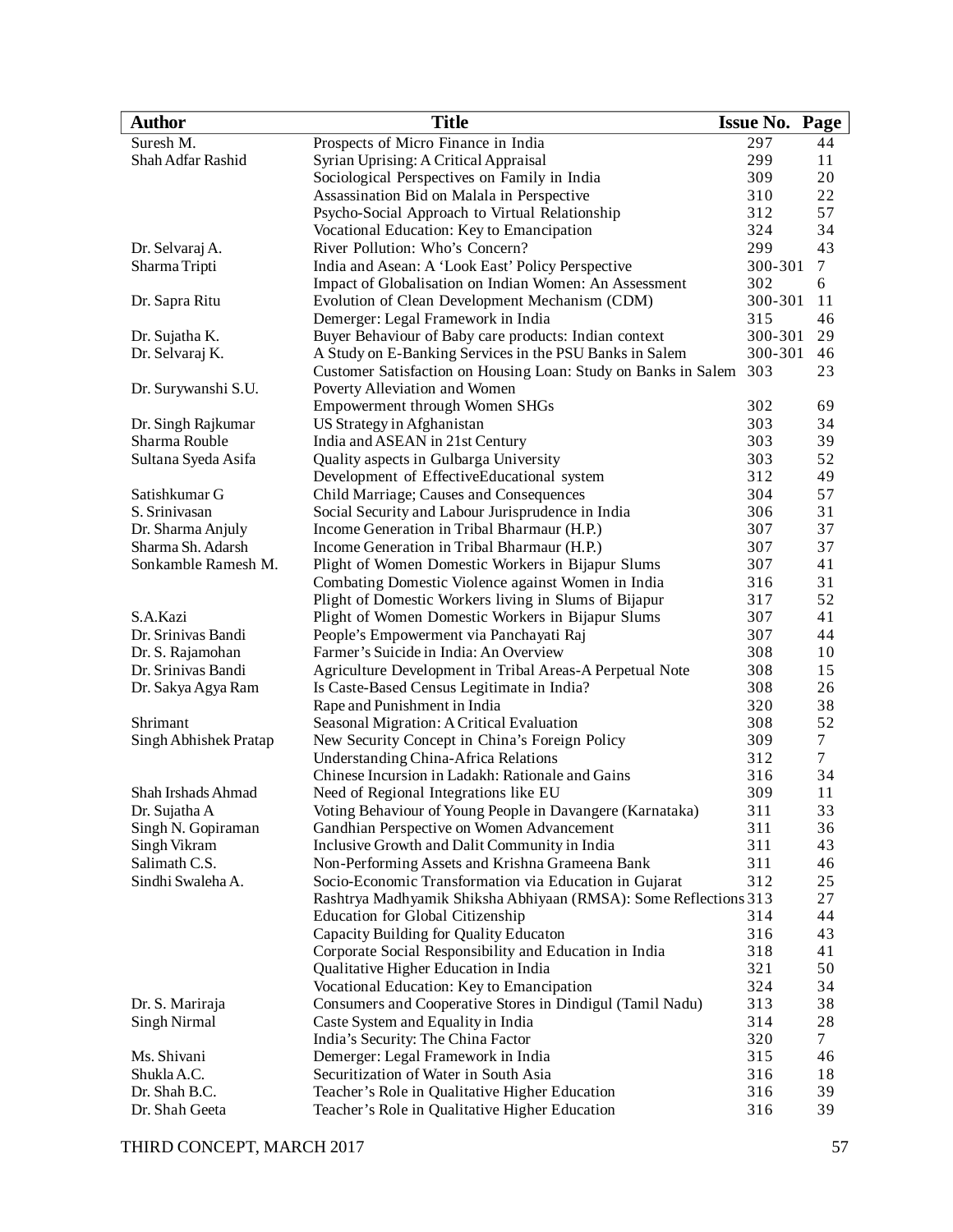| <b>Author</b>            | <b>Title</b>                                                 | <b>Issue No. Page</b> |    |
|--------------------------|--------------------------------------------------------------|-----------------------|----|
| Dr. Shasthri H.M.C.      | Heritage of Gulbarga District                                | 316                   | 46 |
| Saket Bihari             | Globalization and its Attendant Anomalies in India           | 317                   | 32 |
| Dr. Suhasini B.          | Turmoil in Egypt                                             | 318                   | 13 |
|                          | America's Tryst with Africa                                  | 321                   | 10 |
| Sachinkumar M.           | CBMs between India and Pakistan                              | 318                   | 16 |
| Singh Yumlembam K.       | Reproductive Health Awareness among Women                    | 318                   | 48 |
| Dr. Shidaganal M.V.      | Right to Information Act in Karnataka                        | 319                   | 22 |
|                          | Right to Information in India                                | 320                   | 28 |
| Sumathi M.               | Remote Sensing Image Classification - A Perspective Analysis | 319                   | 37 |
| Suryaprakash R.          | Milk Marketing Trends in Sivaganga (T.M.)                    | 320                   | 17 |
| Dr. Sharada V.           | Disparities in Educational Sector in Gadag                   | 320                   | 49 |
| Singh Vivek Kumar        | Disaster Management in India                                 | 321                   | 19 |
| Dr. Saravanan V.         | Perils of Climate Change for Indian Economy                  | 321                   | 31 |
| Dr. Singh Inderjit       | Panchayati Raj in India: An Overview                         | 321                   | 41 |
| Sivakkolundu C.          | Rural and National Food Security Mission                     | 321                   | 44 |
| Sahu Manoj Kumar         | Indian Companies Act. 2013-A Case Study                      | 322                   | 55 |
|                          | Indian Companies Act. 2013-A Case Study (Part-II)            | 324                   | 53 |
| Sindagikar Sameena       | Environmental Pollution in India                             | 323                   | 15 |
| Dr. Selvam K. Murali     | Development of Female Education in India                     | 323                   | 20 |
| Dr. S. Saraswathy        | Village Panchayats and Basic Amenities                       | 323                   | 47 |
| Sukumaran N.             | Climate Change Impact on Agriculture in T.M.                 | 323                   | 53 |
| Dr. Siddappa B.          | Cooperative Banks in Gulbarga (Karnataka)                    | 324                   | 47 |
| Thomson Simi             | T<br>Perspectives on Union Budget 2011-2012                  | 290                   | 32 |
| Thakur Archana           | India's Role in the Afghan Reconstrution                     | 291                   | 12 |
| Dr. Tripathi Sudhanshu   | Anna's Call for Change                                       | 296                   | 21 |
|                          | The on-going Chinese National Congress and India             | 310                   | 14 |
| Thiraviam A. Justin      | Bio-fertilizers: An Eco-friendly Fertilizer                  | 300-301               | 53 |
| Dr. Talekar S.D.         | Poverty Alleviation and Women Empowerment through            |                       |    |
|                          | Women SHGs                                                   | 302                   | 69 |
| Thangtungnung H.         | Medieval Political History of the Zos                        | 304                   | 45 |
| Dr. Thakur Jaikishan     | Women Education and Social Development                       | 305                   | 42 |
|                          | Health Problems of Aged Parents                              | 320                   | 52 |
|                          | Plight of Gulbarga Weavers                                   | 322                   | 48 |
| <b>Thakur Sumeet</b>     | Democracy & Democratic Theory in Globalization Era           | 306                   | 15 |
|                          | Food Security in India                                       | 322                   | 29 |
| T. Dhanabalan            | Farmer's Suicide in India: An Overview                       | 308                   | 10 |
| Thanikasalam S.          | Village Panchayats and Basic Amenities                       | 323                   | 47 |
|                          | U                                                            |                       |    |
| Dr. Uliveppa H.H.        | Health Inequalities in Karnataka<br>V                        | 305                   | 35 |
| Dr. Velmurugan R.        | Plight of Women Workers in Fireworks Industry                | 293                   | 47 |
| Mrs. Velanganni S.       | <b>Education for Sustainable Development</b>                 | 298                   | 21 |
|                          | Value Crisis: Causes and consequences                        | 309                   | 55 |
|                          | Peace Economy vs. Human Rights an Overview                   | 312                   | 46 |
| Dr. Vishvanatha A.R.     | Impact of ICT on Indian Co-operative Banks                   | 309                   | 51 |
| Prof. Vasudev Sedam H.   | Inclusive Growth and Dalit Community in India                | 311                   | 43 |
| Dr. Williams A.R. Edward | W<br>Perspectivs on Asset Liability Management<br>Y          | 299                   | 29 |
| Yadav R.S.               | Perspectives on Unorganized Sector in India                  | 295                   | 35 |
| Yousuf Imran             | Human Rights in Developing Countries with Special            |                       |    |
|                          | Reference to India                                           | 300-301               | 36 |
| Dr. Yadagiri K.          | Women Entrepreneurs in Warangal (A.P.)                       | 313                   | 56 |
|                          | Farmers' Suicides in Telangana                               | 318                   | 55 |
| Dr. Yellaiah P.          | Coalition Governments in India-An Overview                   | 311                   | 19 |
| Prof. Y.A. Niradgi       | Farmer's Suicide in India: An Overview                       | 308                   | 10 |